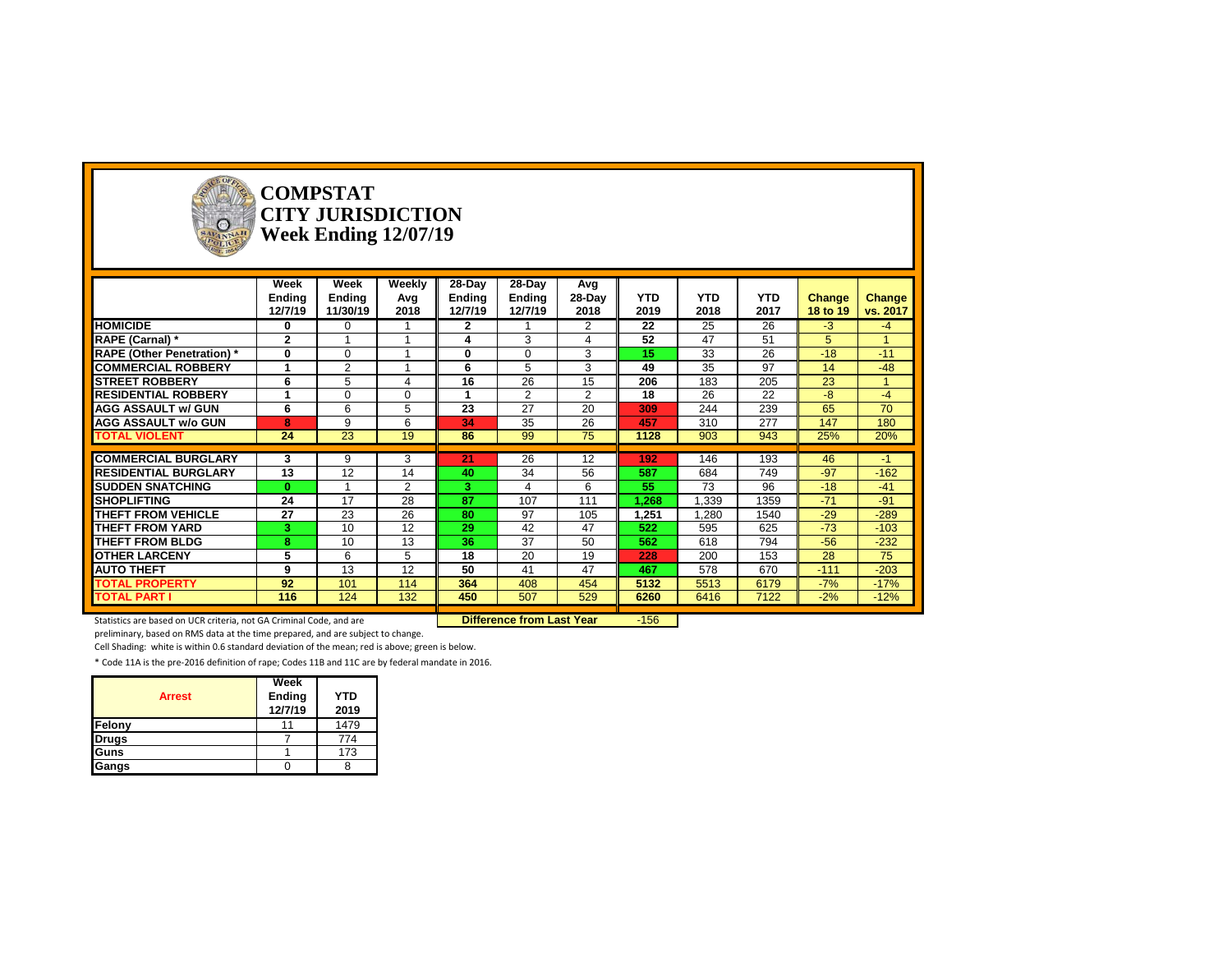

#### **COMPSTAT PRECINCT COMMANDER: NORTH PRECINCT CAPT. CARY HILL Week Ending 12/07/19**



|                                   | Week<br><b>Endina</b><br>12/7/19 | Week<br>Ending<br>11/30/19 | Weekly<br>Avq<br>2018    | $28-Day$<br>Endina<br>12/7/19 | $28$ -Day<br><b>Endina</b><br>11/9/19 | Avg<br>28-Day<br>2018 | <b>YTD</b><br>2019 | <b>YTD</b><br>2018 | <b>YTD</b><br>2017 | <b>Change</b><br>18 to 19 | Change<br>vs. 2017 |
|-----------------------------------|----------------------------------|----------------------------|--------------------------|-------------------------------|---------------------------------------|-----------------------|--------------------|--------------------|--------------------|---------------------------|--------------------|
| <b>HOMICIDE</b>                   | 0                                | 0                          | $\Omega$                 | 0                             | $\Omega$                              | $\Omega$              | 5                  | 6                  | 3                  | -1                        | $\overline{2}$     |
| RAPE (Carnal) *                   | $\bf{0}$                         | 0                          | $\Omega$                 | $\bf{0}$                      |                                       |                       | 12                 | 13                 | 17                 | $-1$                      | $-5$               |
| <b>RAPE (Other Penetration)</b> * | $\bf{0}$                         | 0                          | $\Omega$                 | $\bf{0}$                      | $\Omega$                              | $\Omega$              | 6                  | 6                  | 4                  | $\Omega$                  | $\overline{2}$     |
| <b>COMMERCIAL ROBBERY</b>         | $\bf{0}$                         |                            | $\Omega$                 | $\overline{2}$                | $\overline{2}$                        | 0                     | 8                  | 6                  | 14                 | $\overline{2}$            | $-6$               |
| <b>STREET ROBBERY</b>             | $\mathbf{2}$                     | 2                          |                          | 6                             | 14                                    | 5                     | 65                 | 62                 | 69                 | 3                         | $-4$               |
| <b>RESIDENTIAL ROBBERY</b>        | $\bf{0}$                         | 0                          | 0                        | $\bf{0}$                      | $\Omega$                              | $\Omega$              | 3                  | 5                  |                    | $-2$                      | $\overline{2}$     |
| <b>AGG ASSAULT w/ GUN</b>         | 1                                |                            |                          | 4                             | 5                                     | 5                     | 65                 | 56                 | 52                 | 9                         | 13                 |
| <b>AGG ASSAULT w/o GUN</b>        | 3                                |                            | $\overline{2}$           | 7                             | 11                                    | 8                     | 133                | 92                 | 92                 | 41                        | 41                 |
| <b>TOTAL VIOLENT</b>              | 6                                | 5                          | 5                        | 19                            | 33                                    | 20                    | 297                | 246                | 252                | 21%                       | 18%                |
| <b>COMMERCIAL BURGLARY</b>        | 0                                |                            |                          |                               | 12                                    | 3                     | 48                 | 33                 | 59                 | 15                        | $-11$              |
| <b>RESIDENTIAL BURGLARY</b>       | 1                                | 3                          |                          | 6                             | 6                                     | 6                     | 77                 | 70                 | 90                 | $\overline{7}$            | $-13$              |
| <b>SUDDEN SNATCHING</b>           | $\bf{0}$                         | 0                          |                          | 0                             | 3                                     | $\mathcal{P}$         | 16                 | 31                 | 46                 | $-15$                     | $-30$              |
| <b>SHOPLIFTING</b>                | $\overline{2}$                   | и                          | 4                        | 9                             | 15                                    | 18                    | 153                | 219                | 175                | $-66$                     | $-22$              |
| THEFT FROM VEHICLE                | 5                                | 4                          | 6                        | 20                            | 22                                    | 23                    | 296                | 271                | 371                | 25                        | $-75$              |
| <b>THEFT FROM YARD</b>            | 4                                | 4                          | 3                        | 10                            | 14                                    | 13                    | 144                | 160                | 183                | $-16$                     | $-39$              |
| <b>THEFT FROM BLDG</b>            |                                  | 5                          | 3                        | 10 <sup>1</sup>               | 8                                     | 14                    | 131                | 170                | 220                | $-39$                     | $-89$              |
| <b>OTHER LARCENY</b>              | 1                                | $\overline{2}$             | $\overline{\phantom{a}}$ | 5                             | 5                                     | 6                     | 44                 | 64                 | 41                 | $-20$                     | 3                  |
| <b>AUTO THEFT</b>                 | 3                                | $\overline{2}$             | 3                        | 15                            | 9                                     | 10                    | 99                 | 124                | 164                | $-25$                     | $-65$              |
| TOTAL PROPERTY                    | 14                               | 22                         | 23                       | 76                            | 94                                    | 94                    | 1008               | 1142               | 1349               | $-12%$                    | $-25%$             |
| <b>TOTAL PART I</b>               | 20                               | 27                         | 28                       | 95                            | 127                                   | 114                   | 1305               | 1388               | 1601               | $-6%$                     | $-18%$             |

Statistics are based on UCR criteria, not GA Criminal Code, and are **Difference from Last Year** -83

preliminary, based on RMS data at the time prepared, and are subject to change.

Cell Shading: white is within 0.6 standard deviation of the mean; red is above; green is below.

| <b>Arrests</b> | Week<br>Ending<br>12/7/19 | YTD<br>2019 |
|----------------|---------------------------|-------------|
| Felony         |                           | 384         |
| <b>Drugs</b>   |                           | 210         |
| Guns           |                           |             |
| Gangs          |                           |             |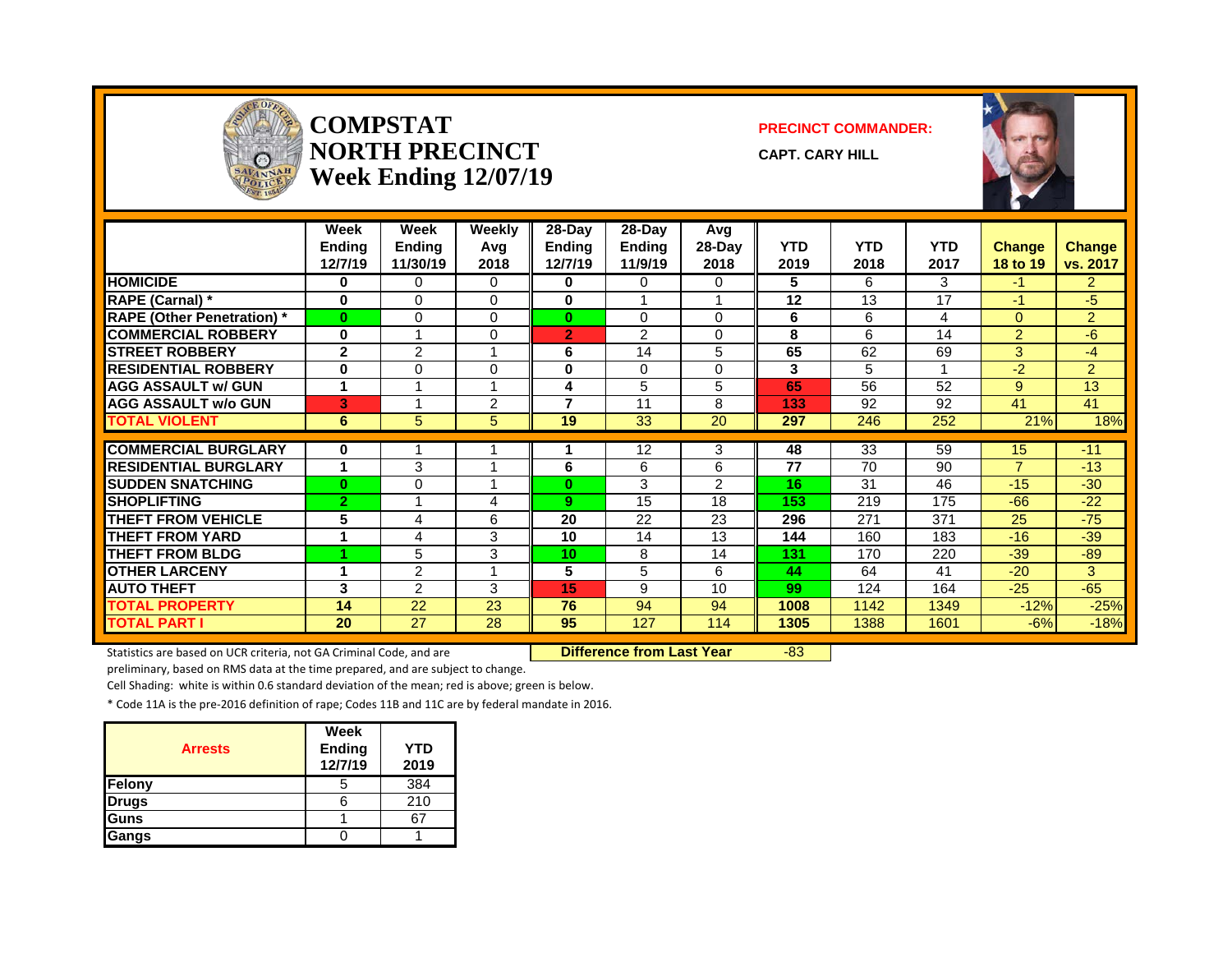

#### **COMPSTAT PRECINCT COMMANDER: CENTRAL PRECINCT** CAPT. TONYA REID **Week Ending 12/07/19**



|                                  | Week<br><b>Endina</b><br>12/7/19 | Week<br><b>Endina</b><br>11/30/19 | Weekly<br>Avg<br>2018 | $28-Day$<br><b>Endina</b><br>12/7/19 | 28-Dav<br><b>Endina</b><br>11/9/19 | Avg<br>28-Day<br>2018 | <b>YTD</b><br>2019 | <b>YTD</b><br>2018 | <b>YTD</b><br>2017 | <b>Change</b><br>18 to 19 | <b>Change</b><br>vs. 2017 |
|----------------------------------|----------------------------------|-----------------------------------|-----------------------|--------------------------------------|------------------------------------|-----------------------|--------------------|--------------------|--------------------|---------------------------|---------------------------|
| <b>HOMICIDE</b>                  | 0                                | 0                                 | 0                     | 0                                    | $\Omega$                           |                       | 5                  | 4                  | $\overline{7}$     | 1                         | $-2$                      |
| RAPE (Carnal) *                  | $\bf{0}$                         | 0                                 | 0                     | $\bf{0}$                             |                                    |                       | 12                 | 12                 | 17                 | $\Omega$                  | $-5$                      |
| <b>RAPE (Other Penetration)*</b> | $\bf{0}$                         | 0                                 | 0                     | 0                                    | $\Omega$                           |                       | 5                  | 8                  | $\overline{ }$     | -3                        | $-2$                      |
| <b>COMMERCIAL ROBBERY</b>        | $\bf{0}$                         | $\Omega$                          | 0                     |                                      |                                    |                       | 17                 | 8                  | 21                 | 9                         | $-4$                      |
| <b>STREET ROBBERY</b>            | 4                                | $\Omega$                          | и                     | $\overline{2}$                       | 5                                  | 5                     | 58                 | 54                 | 57                 | 4                         | и                         |
| <b>RESIDENTIAL ROBBERY</b>       | $\bf{0}$                         | 0                                 | 0                     | 0                                    | $\Omega$                           |                       | 3                  | 8                  | 9                  | -5                        | $-6$                      |
| <b>AGG ASSAULT w/ GUN</b>        | $\mathbf{2}$                     | 4                                 | 2                     | 9                                    | 10                                 | 7                     | 102                | 82                 | 89                 | 20                        | 13                        |
| <b>AGG ASSAULT w/o GUN</b>       | $\mathbf{2}$                     | 5                                 | 2                     | 9                                    | 11                                 | $\overline{ }$        | 112                | 82                 | 76                 | 30                        | 36                        |
| <b>TOTAL VIOLENT</b>             | 5                                | 9                                 | 5                     | 21                                   | 28                                 | 22                    | 314                | 258                | 283                | 22%                       | 11%                       |
|                                  |                                  |                                   |                       |                                      |                                    |                       |                    |                    |                    |                           |                           |
| <b>COMMERCIAL BURGLARY</b>       |                                  | 4                                 |                       | 12                                   |                                    | 3                     | 63                 | 32                 | 45                 | 31                        | 18                        |
| <b>RESIDENTIAL BURGLARY</b>      | 6                                |                                   | 4                     | 10                                   | 14                                 | 15                    | 192                | 189                | 208                | 3                         | $-16$                     |
| <b>SUDDEN SNATCHING</b>          | 0                                |                                   | 0                     | 3.                                   |                                    |                       | 13                 | 14                 | 22                 | $-1$                      | $-9$                      |
| <b>SHOPLIFTING</b>               | 6                                | 3                                 | 4                     | 21                                   | 18                                 | 17                    | 237                | 202                | 230                | 35                        | $\overline{7}$            |
| THEFT FROM VEHICLE               | 6                                | $\overline{2}$                    | 7                     | 18                                   | 18                                 | 26                    | 309                | 325                | 385                | $-16$                     | $-76$                     |
| THEFT FROM YARD                  | $\mathbf{2}$                     | 4                                 | 4                     | 10                                   | 14                                 | 16                    | 185                | 199                | 195                | $-14$                     | $-10$                     |
| <b>THEFT FROM BLDG</b>           | 3                                | $\overline{2}$                    | 3                     | 9.                                   | 6                                  | 13                    | 127                | 156                | 198                | $-29$                     | $-71$                     |
| <b>OTHER LARCENY</b>             | 4                                | 3                                 | 4                     | 5                                    | $\overline{\mathbf{4}}$            | 5                     | 75                 | 44                 | 43                 | 31                        | 32                        |
| <b>AUTO THEFT</b>                | $\overline{2}$                   | 4                                 | 4                     | 12                                   | 11                                 | 14                    | 117                | 173                | 194                | $-56$                     | $-77$                     |
| TOTAL PROPERTY                   | 27                               | 24                                | 27                    | 100                                  | 93                                 | 109                   | 1318               | 1334               | 1520               | $-1%$                     | $-13%$                    |
| <b>TOTAL PART I</b>              | 32                               | 33                                | 33                    | 121                                  | 121                                | 131                   | 1632               | 1592               | 1803               | 3%                        | $-9%$                     |

Statistics are based on UCR criteria, not GA Criminal Code, and are **Difference from Last Year** 40

preliminary, based on RMS data at the time prepared, and are subject to change.

Cell Shading: white is within 0.6 standard deviation of the mean; red is above; green is below.

| <b>Arrests</b> | Week<br>Ending<br>12/7/19 | YTD<br>2019 |
|----------------|---------------------------|-------------|
| Felony         |                           | 416         |
| <b>Drugs</b>   |                           | 201         |
| <b>I</b> Guns  |                           | 16          |
| Gangs          |                           |             |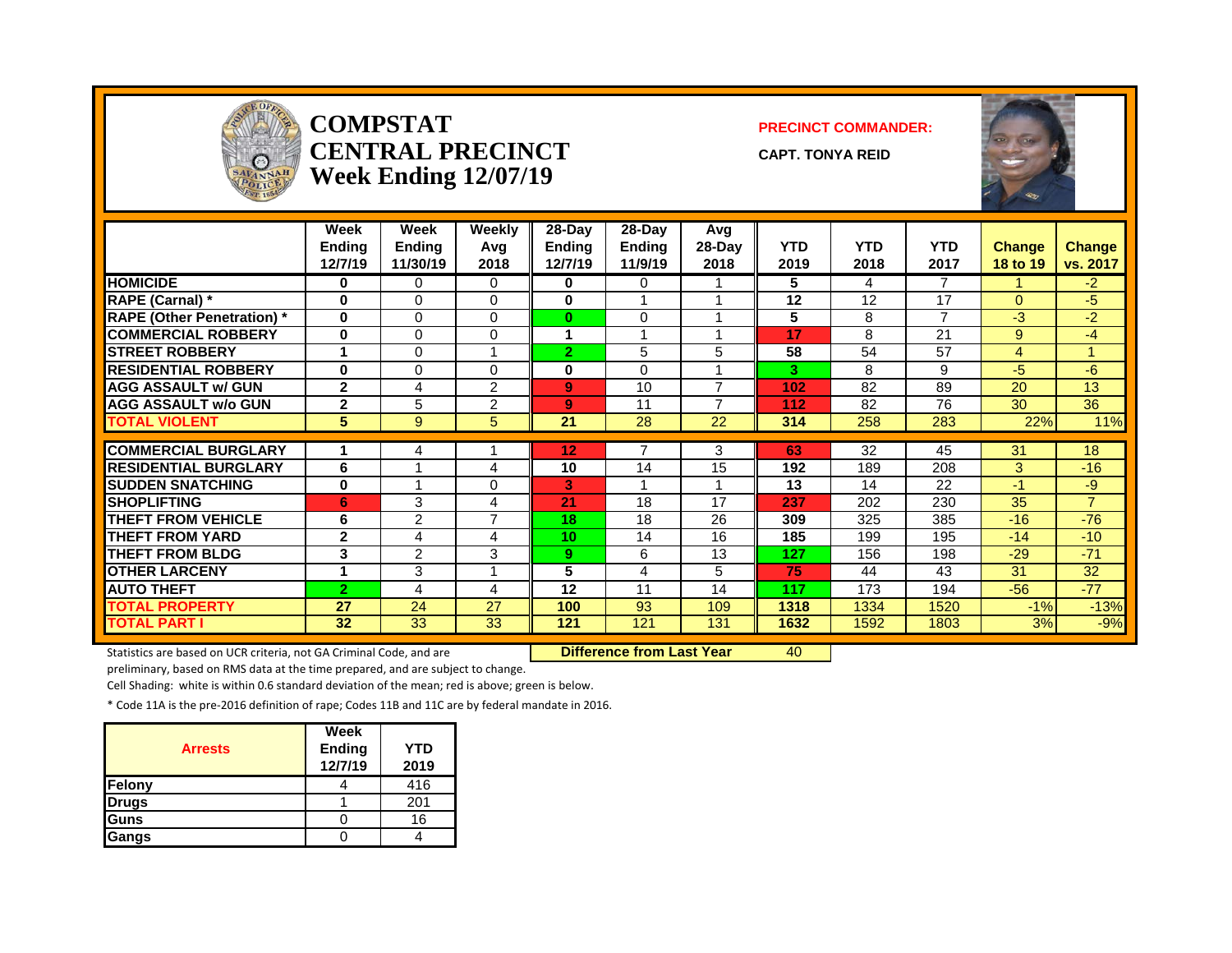

#### **COMPSTAT PRECINCT COMMANDER: SOUTH PRECINCT CAPT. MICHELLE HALFORD Week Ending 12/07/19**



|                                  | Week<br><b>Ending</b><br>12/7/19 | Week<br><b>Endina</b><br>11/30/19 | Weekly<br>Avg<br>2018 | $28-Day$<br><b>Endina</b><br>12/7/19 | $28-Day$<br>Endina<br>11/9/19 | Avg<br>$28-Day$<br>2018 | <b>YTD</b><br>2019 | <b>YTD</b><br>2018 | <b>YTD</b><br>2017 | <b>Change</b><br>18 to 19 | <b>Change</b><br>vs. 2017 |
|----------------------------------|----------------------------------|-----------------------------------|-----------------------|--------------------------------------|-------------------------------|-------------------------|--------------------|--------------------|--------------------|---------------------------|---------------------------|
| <b>HOMICIDE</b>                  | 0                                | 0                                 | $\Omega$              | $\mathbf{2}$                         | $\Omega$                      | 0                       | 7                  | 4                  | 3                  | 3                         | 4                         |
| RAPE (Carnal) *                  |                                  |                                   | $\Omega$              | 3                                    |                               |                         | 14                 | 13                 | 9                  |                           | 5                         |
| <b>RAPE (Other Penetration)*</b> | $\mathbf{0}$                     | $\Omega$                          | $\Omega$              | $\bf{0}$                             | $\Omega$                      |                         | $\overline{2}$     | 13                 | 4                  | $-11$                     | $-2$                      |
| <b>COMMERCIAL ROBBERY</b>        | $\bf{0}$                         | $\Omega$                          | $\Omega$              | 0                                    | $\Omega$                      |                         | 16                 | 14                 | 33                 | 2                         | $-17$                     |
| <b>STREET ROBBERY</b>            | $\overline{2}$                   | $\Omega$                          |                       | 4                                    | 4                             | 3                       | 34                 | 33                 | 34                 |                           | $\Omega$                  |
| <b>RESIDENTIAL ROBBERY</b>       |                                  | $\Omega$                          | 0                     | 1                                    | $\Omega$                      |                         | 5.                 | 10                 | 4                  | -5                        |                           |
| <b>AGG ASSAULT w/ GUN</b>        |                                  | 0                                 |                       | 3                                    | 4                             | 2                       | 50                 | 26                 | 37                 | 24                        | 13                        |
| <b>AGG ASSAULT w/o GUN</b>       |                                  | 3                                 |                       | 9                                    | 5                             | 4                       | 84                 | 52                 | 40                 | 32                        | 44                        |
| <b>TOTAL VIOLENT</b>             | 6                                | 4                                 | 3                     | 22                                   | 14                            | 14                      | 212                | 165                | 164                | 28%                       | 29%                       |
|                                  |                                  |                                   |                       |                                      |                               |                         |                    |                    |                    |                           |                           |
| <b>COMMERCIAL BURGLARY</b>       |                                  | 4                                 |                       | 7                                    | 5                             | 5                       | 62                 | 61                 | 62                 |                           | $\Omega$                  |
| <b>RESIDENTIAL BURGLARY</b>      |                                  | 0                                 | 4                     | 8                                    | 3                             | 15                      | 105                | 193                | 181                | $-88-$                    | $-76$                     |
| <b>SUDDEN SNATCHING</b>          | $\bf{0}$                         | $\Omega$                          | $\Omega$              | $\bf{0}$                             | $\Omega$                      |                         | 14                 | 12                 | 11                 | $\mathcal{P}$             | 3                         |
| <b>SHOPLIFTING</b>               | 10                               | 9                                 | 13                    | 38                                   | 39                            | 53                      | 592                | 631                | 660                | $-39$                     | $-68$                     |
| <b>THEFT FROM VEHICLE</b>        | 8                                | 10                                | 7                     | 23                                   | 31                            | 28                      | 335                | 347                | 407                | $-12$                     | $-72$                     |
| <b>THEFT FROM YARD</b>           | $\mathbf{0}$                     |                                   | 2                     | 3.                                   | 5                             | 8                       | 71                 | 101                | 101                | $-30$                     | $-30$                     |
| <b>THEFT FROM BLDG</b>           | 4                                |                                   | 3                     | 9                                    | 10                            | 12                      | 154                | 149                | 195                | 5                         | $-41$                     |
| <b>OTHER LARCENY</b>             |                                  | $\Omega$                          |                       | 4                                    | 6                             | $\mathcal{P}$           | 53                 | 26                 | 34                 | 27                        | 19                        |
| <b>AUTO THEFT</b>                | 4                                | 5                                 | 3                     | 13                                   | 15                            | 11                      | 134                | 132                | 152                | $\mathcal{P}$             | $-18$                     |
| TOTAL PROPERTY                   | 26                               | 30                                | 34                    | 105                                  | 114                           | 136                     | 1520               | 1652               | 1803               | $-8%$                     | $-16%$                    |
| TOTAL PART I                     | 32                               | 34                                | 37                    | 127                                  | 128                           | 150                     | 1732               | 1817               | 1967               | $-5%$                     | $-12%$                    |

Statistics are based on UCR criteria, not GA Criminal Code, and are **Difference from Last Year** -85

preliminary, based on RMS data at the time prepared, and are subject to change.

Cell Shading: white is within 0.6 standard deviation of the mean; red is above; green is below.

| <b>Arrests</b> | Week<br><b>Ending</b><br>12/7/19 | YTD<br>2019 |
|----------------|----------------------------------|-------------|
| Felony         |                                  | 332         |
| <b>Drugs</b>   |                                  | 125         |
| Guns           |                                  | 28          |
| Gangs          |                                  | ว           |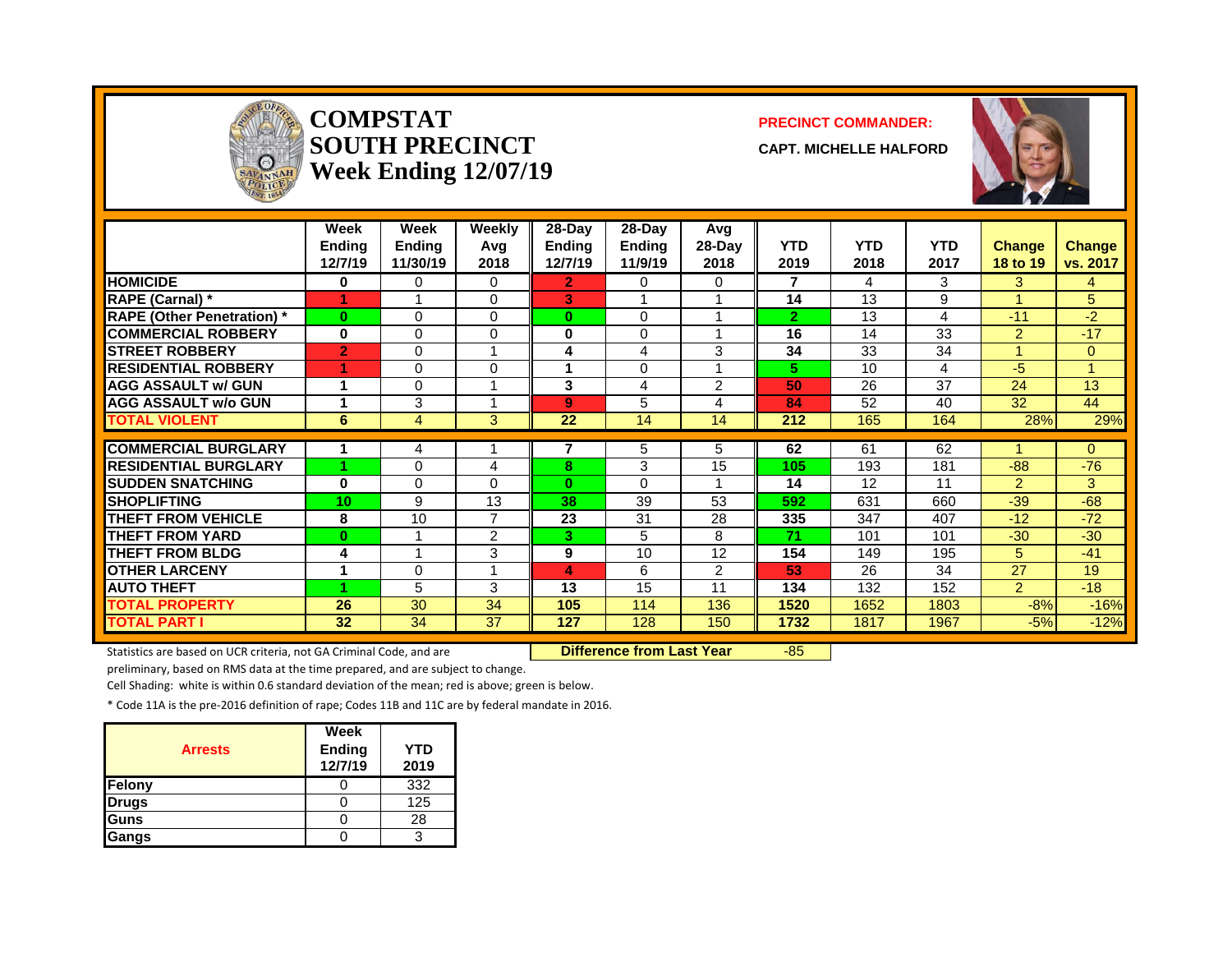| <b>ICE OFFICA</b><br>$\Omega$<br>SAVANNAH |                                  | <b>COMPSTAT</b><br><b>EAST PRECINCT</b><br><b>Week Ending 12/07/19</b> |                         |                             | <b>PRECINCT COMMANDER:</b><br><b>CAPT. GEORGE GUNDICH</b> |                       |                    |                    |                    |                           |                           |
|-------------------------------------------|----------------------------------|------------------------------------------------------------------------|-------------------------|-----------------------------|-----------------------------------------------------------|-----------------------|--------------------|--------------------|--------------------|---------------------------|---------------------------|
|                                           | Week<br><b>Endina</b><br>12/7/19 | <b>Week</b><br>Ending<br>11/30/19                                      | Weekly<br>Avg<br>2018   | 28-Day<br>Ending<br>12/7/19 | $28-Day$<br><b>Ending</b><br>11/9/19                      | Avg<br>28-Day<br>2018 | <b>YTD</b><br>2019 | <b>YTD</b><br>2018 | <b>YTD</b><br>2017 | <b>Change</b><br>18 to 19 | <b>Change</b><br>vs. 2017 |
| <b>HOMICIDE</b>                           | $\bf{0}$                         | $\Omega$                                                               | $\Omega$                | 0                           | 1                                                         | -1                    | 5.                 | 11                 | 13                 | -6                        | $-8$                      |
| <b>RAPE (Carnal)</b> *                    | 1                                | $\Omega$                                                               | $\Omega$                | 1                           | 0                                                         | 1                     | 14                 | 9                  | 8                  | 5                         | 6                         |
| <b>RAPE (Other Penetration)*</b>          | $\mathbf{0}$                     | $\Omega$                                                               | $\Omega$                | $\mathbf{0}$                | 0                                                         | $\mathbf{0}$          | $\mathbf{2}$       | 6                  | 11                 | $-4$                      | -9                        |
| <b>COMMERCIAL ROBBERY</b>                 | 1                                | 1                                                                      | $\Omega$                | 3                           | $\overline{2}$                                            | $\overline{1}$        | 8                  | $\overline{7}$     | 29                 | $\blacktriangleleft$      | $-21$                     |
| <b>STREET ROBBERY</b>                     | 1                                | 3                                                                      | $\overline{\mathbf{A}}$ | 4                           | 3                                                         | 3                     | 49                 | 34                 | 45                 | 15                        | $\overline{4}$            |
| <b>RESIDENTIAL ROBBERY</b>                | $\bf{0}$                         | $\Omega$                                                               | $\Omega$                | 0                           | $\overline{2}$                                            | $\Omega$              | $\overline{7}$     | 3                  | 8                  | $\overline{4}$            | $-1$                      |
| <b>AGG ASSAULT w/ GUN</b>                 | $\mathbf{2}$                     | 1                                                                      | $\overline{2}$          | $\overline{7}$              | 8                                                         | $\overline{7}$        | 92                 | 80                 | 61                 | 12                        | 31                        |
| <b>AGG ASSAULT w/o GUN</b>                | $\overline{2}$                   | 0                                                                      | $\overline{2}$          | 9                           | 8                                                         | $\overline{7}$        | 128                | 84                 | 69                 | 44                        | 59                        |
| <b>TOTAL VIOLENT</b>                      | $\overline{7}$                   | 5                                                                      | 5                       | 24                          | 24                                                        | 19                    | 305                | 234                | 244                | 30%                       | 25%                       |
| <b>COMMERCIAL BURGLARY</b>                | 1                                | 0                                                                      | 0                       |                             | 2                                                         | $\overline{2}$        | 19                 | 20                 | 27                 | -1                        | -8                        |
| <b>RESIDENTIAL BURGLARY</b>               | 5                                | 8                                                                      | 5                       | 16                          | 11                                                        | 20                    | 213                | 232                | 270                | $-19$                     | $-57$                     |
| <b>SUDDEN SNATCHING</b>                   | $\bf{0}$                         | $\Omega$                                                               | $\Omega$                | $\mathbf{0}$                | $\Omega$                                                  |                       | 12                 | 16                 | 17                 | $-4$                      | $-5$                      |
| <b>SHOPLIFTING</b>                        | 6                                | 4                                                                      | 6                       | 19                          | 35                                                        | 23                    | 286                | 287                | 294                | $-1$                      | -8                        |
| <b>THEFT FROM VEHICLE</b>                 | 8                                | $\overline{7}$                                                         | $\overline{7}$          | 19                          | 26                                                        | 29                    | 311                | 337                | 377                | $-26$                     | $-66$                     |
| <b>THEFT FROM YARD</b>                    | $\mathbf{0}$                     | 1                                                                      | 3                       | 6                           | 9                                                         | 11                    | 122                | 135                | 146                | $-13$                     | $-24$                     |
| <b>THEFT FROM BLDG</b>                    | $\mathbf{0}$                     | $\overline{2}$                                                         | 3                       | 8                           | 13                                                        | 12                    | 150                | 143                | 181                | $\overline{7}$            | $-31$                     |
| <b>OTHER LARCENY</b>                      | $\mathbf{2}$                     | 1                                                                      |                         | 4                           | 5                                                         | 6                     | 56                 | 66                 | 35                 | $-10$                     | 21                        |
| <b>AUTO THEFT</b>                         | 3                                | $\overline{2}$                                                         | 3                       | 10                          | 6                                                         | 12                    | 117                | 149                | 160                | $-32$                     | $-43$                     |
| <b>TOTAL PROPERTY</b>                     | $\overline{25}$                  | 25                                                                     | 29                      | 83                          | 107                                                       | 115                   | 1286               | 1385               | 1507               | $-7%$                     | $-15%$                    |
| <b>TOTAL PART I</b>                       | $\overline{32}$                  | $\overline{30}$                                                        | $\overline{34}$         | 107                         | 131                                                       | 134                   | 1591               | 1619               | 1751               | $-2%$                     | $-9%$                     |

Statistics are based on UCR criteria, not GA Criminal Code, and are **Difference from Last Year** -28

÷.

**SAV** 

preliminary, based on RMS data at the time prepared, and are subject to change.

Cell Shading: white is within 0.6 standard deviation of the mean; red is above; green is below.

| <b>Arrests</b> | Week<br><b>Ending</b><br>12/7/19 | YTD<br>2019 |
|----------------|----------------------------------|-------------|
| Felony         |                                  | 347         |
| <b>Drugs</b>   |                                  | 238         |
| Guns           |                                  | 62          |
| Gangs          |                                  |             |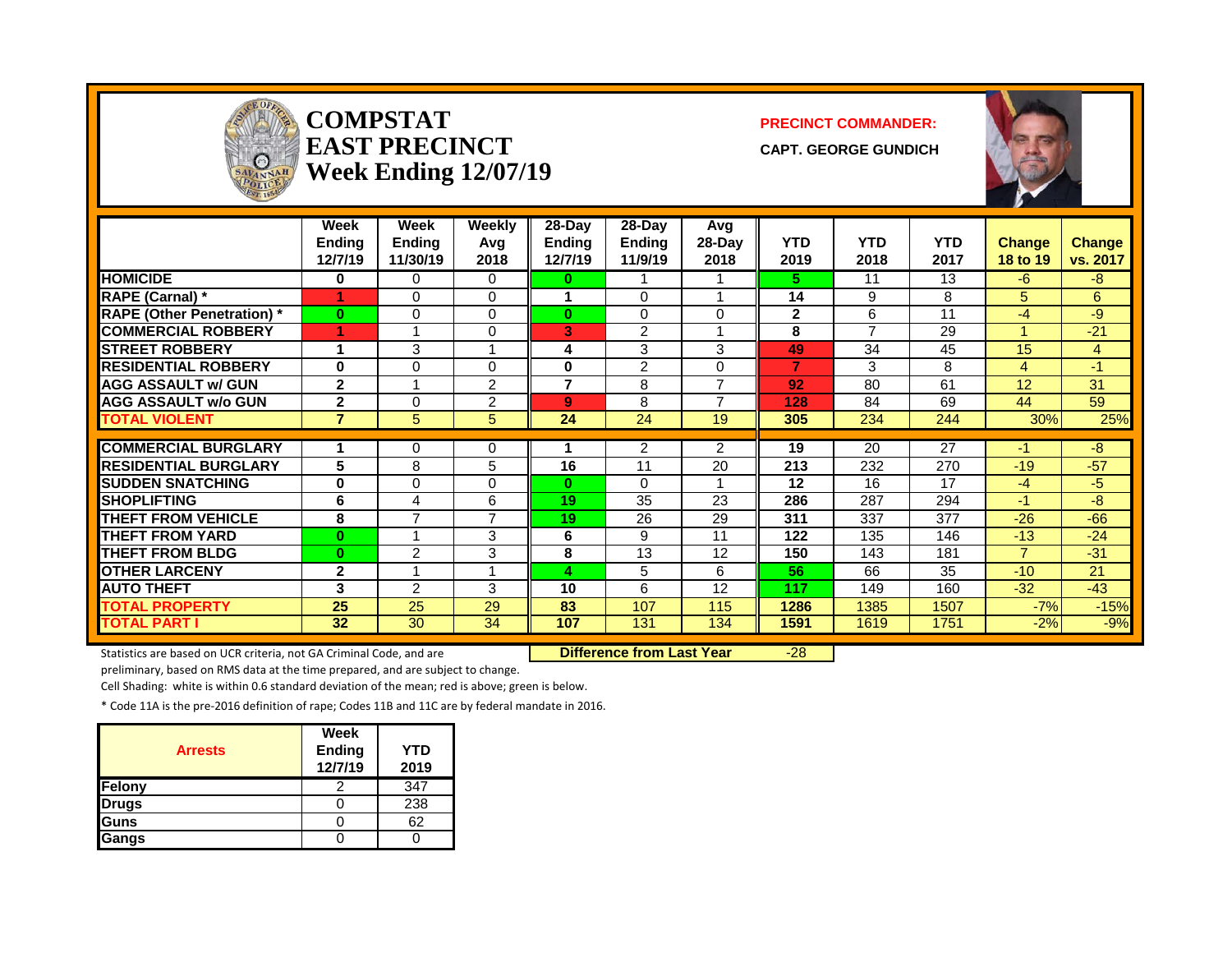# **BEAT 21 North Precinct Week Ending 12/07/19**

|                                   |                           | <b>Last 4 Weeks</b> |                           |                           | 28 Days            | 28 Day          |                    |                    |                    |                           |                           |
|-----------------------------------|---------------------------|---------------------|---------------------------|---------------------------|--------------------|-----------------|--------------------|--------------------|--------------------|---------------------------|---------------------------|
|                                   | <b>Ending</b><br>11/16/19 | Ending<br>11/23/19  | <b>Ending</b><br>11/30/19 | <b>Ending</b><br>12/07/19 | Ending<br>12/07/19 | Average<br>2018 | <b>YTD</b><br>2019 | <b>YTD</b><br>2018 | <b>YTD</b><br>2017 | <b>Change</b><br>18 to 19 | <b>Change</b><br>vs. 2017 |
| <b>HOMICIDE</b>                   | 0                         | 0                   | 0                         | $\mathbf{0}$              | $\mathbf{0}$       | 0.0             | $\mathbf{0}$       | $\Omega$           | $\Omega$           | $\Omega$                  | $\overline{0}$            |
| RAPE (Carnal) *                   | $\Omega$                  | $\Omega$            | 0                         | $\Omega$                  | $\Omega$           | 0.0             | $\mathbf{1}$       | $\Omega$           | $\mathbf{1}$       | 1                         | $\Omega$                  |
| <b>RAPE (Other Penetration)</b> * | $\mathbf{0}$              | $\Omega$            | 0                         | $\mathbf{0}$              | $\mathbf 0$        | 0.1             | $\Omega$           | $\mathbf{1}$       | $\Omega$           | $-1$                      | $\Omega$                  |
| <b>COMMERCIAL ROBBERY</b>         | $\Omega$                  | $\Omega$            | $\Omega$                  | $\Omega$                  | $\Omega$           | 0.0             | $\Omega$           | $\Omega$           | 1                  | $\Omega$                  | $-1$                      |
| <b>STREET ROBBERY</b>             | $\Omega$                  | $\Omega$            | $\Omega$                  | $\Omega$                  | $\Omega$           | 0.0             | $\Omega$           | $\Omega$           | $\overline{2}$     | $\Omega$                  | $-2$                      |
| <b>RESIDENTIAL ROBBERY</b>        | $\Omega$                  | $\Omega$            | $\Omega$                  | $\mathbf{0}$              | $\Omega$           | 0.0             | $\mathbf{0}$       | $\Omega$           | $\Omega$           | $\Omega$                  | $\Omega$                  |
| <b>AGG ASSAULT w/ GUN</b>         | $\mathbf{0}$              | $\Omega$            | $\Omega$                  | $\mathbf{0}$              | $\Omega$           | 0.2             | 3                  | $\overline{2}$     | $\mathbf{1}$       | 1                         | $\overline{2}$            |
| <b>AGG ASSAULT w/o GUN</b>        | $\mathbf{0}$              | $\Omega$            | $\Omega$                  | $\mathbf{0}$              | $\Omega$           | 0.2             | $\overline{7}$     | $\mathbf{3}$       | 3                  | $\overline{4}$            | $\overline{4}$            |
| <b>TOTAL VIOLENT</b>              | $\mathbf{0}$              | $\Omega$            | $\Omega$                  | $\mathbf{0}$              | $\mathbf{0}$       | 0.5             | 11                 | 6                  | 8                  | 83%                       | 38%                       |
|                                   |                           |                     |                           |                           |                    |                 |                    |                    |                    |                           |                           |
| <b>COMMERCIAL BURGLARY</b>        | $\mathbf{0}$              | 0                   | 0                         | $\Omega$                  | 0                  | 0.5             | $\mathbf{1}$       | 5                  | $\overline{2}$     | $-4$                      | $-1$                      |
| <b>RESIDENTIAL BURGLARY</b>       | $\mathbf{0}$              | $\Omega$            | $\mathbf{1}$              | $\mathbf{1}$              | $\overline{2}$     | 0.9             | 14                 | 12                 | 13                 | $\overline{2}$            | $\mathbf{1}$              |
| <b>SUDDEN SNATCHING</b>           | $\Omega$                  | 0                   | 0                         | $\mathbf{0}$              | 0                  | 0.0             | $\Omega$           | $\Omega$           | $\mathbf{1}$       | $\Omega$                  | $-1$                      |
| <b>SHOPLIFTING</b>                | $\Omega$                  | 0                   | 0                         | $\mathbf{0}$              | $\mathbf{0}$       | 0.2             | 6                  | $\mathcal{P}$      | $\overline{2}$     | $\overline{4}$            | $\overline{4}$            |
| THEFT FROM VEHICLE                | $\Omega$                  | $\mathbf{1}$        | $\Omega$                  | $\mathbf{0}$              | $\mathbf{1}$       | 3.5             | 48                 | 41                 | 35                 | $\overline{7}$            | 13                        |
| <b>THEFT FROM YARD</b>            | 0                         | 0                   | $\mathbf{1}$              | 0                         | 1                  | 1.2             | 6                  | 15                 | 14                 | $-9$                      | $-8$                      |
| <b>THEFT FROM BLDG</b>            | $\Omega$                  | 0                   | 0                         | $\Omega$                  | $\Omega$           | 1.5             | 6                  | 17                 | 39                 | $-11$                     | $-33$                     |
| <b>OTHER LARCENY</b>              | $\mathbf{1}$              | 0                   | $\mathbf{1}$              | 1                         | 3                  | 1.4             | $\overline{7}$     | 15                 | 3                  | $-8$                      | $\overline{4}$            |
| <b>AUTO THEFT</b>                 | 0                         | $\mathbf{1}$        | $\mathbf{1}$              | 1                         | 3                  | 1.6             | 20                 | 19                 | 14                 | 1                         | 6                         |
| <b>TOTAL PROPERTY</b>             | 1                         | $\overline{2}$      | 4                         | 3                         | 10                 | 10.6            | 108                | 126                | 123                | $-14%$                    | $-12%$                    |
| <b>TOTAL PART I</b>               | $\mathbf{1}$              | $\overline{2}$      | 4                         | $\mathbf{3}$              | 10                 | 11.0            | 119                | 132                | 131                | $-10%$                    | $-9%$                     |

**Difference from Last Year** -13

Statistics are based on UCR criteria, not GA Criminal Code.

\* Rape Code 11A is the historical definition of rape (aka Legacy Rape); Rape Codes 11B and 11C are those moved from Part II to Part I in 2017.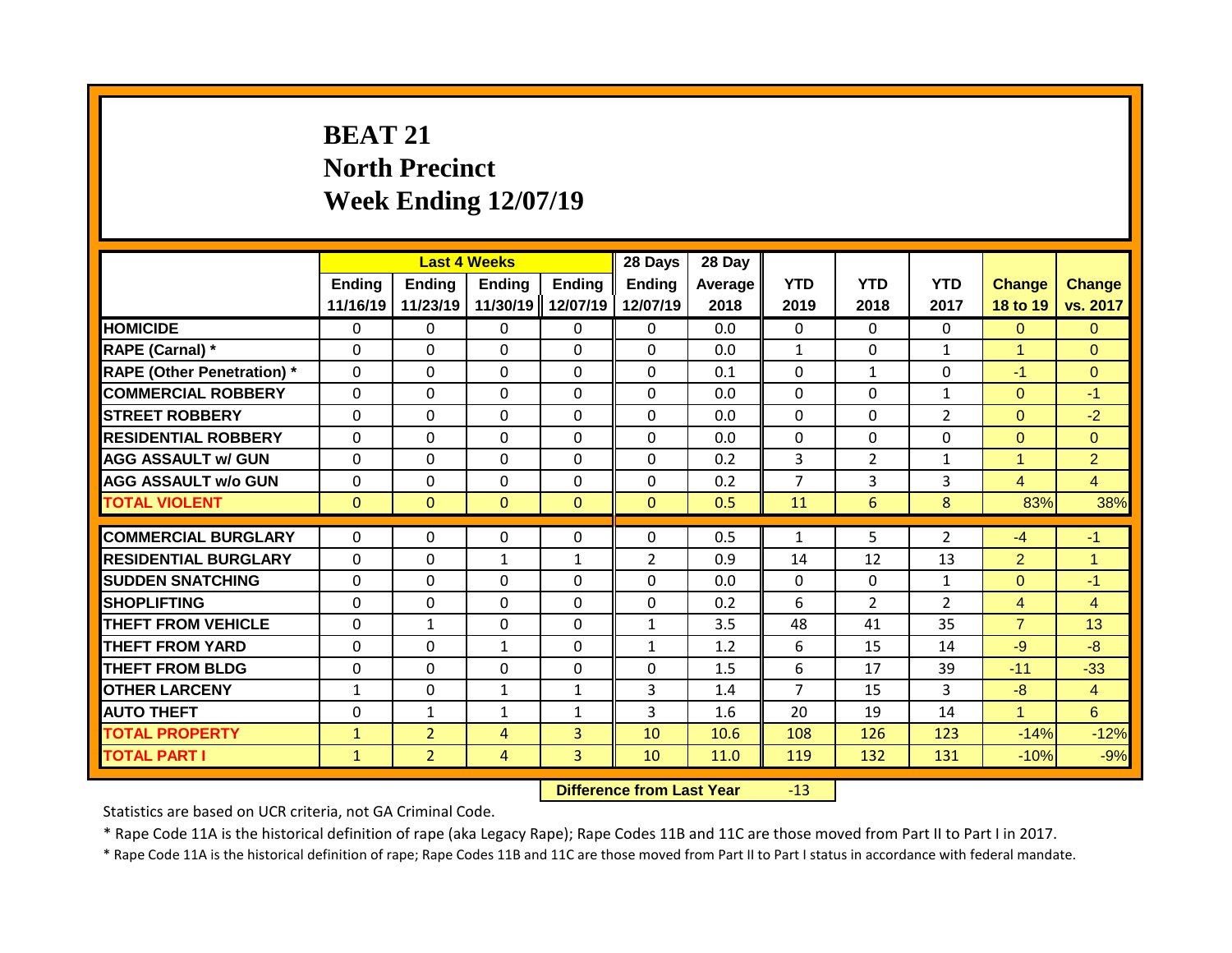# **BEAT 22 North Precinct Week Ending 12/07/19**

|                                   |                           | <b>Last 4 Weeks</b> |                           |                           | 28 Days            | 28 Day          |                    |                    |                    |                           |                           |
|-----------------------------------|---------------------------|---------------------|---------------------------|---------------------------|--------------------|-----------------|--------------------|--------------------|--------------------|---------------------------|---------------------------|
|                                   | <b>Ending</b><br>11/16/19 | Ending<br>11/23/19  | <b>Ending</b><br>11/30/19 | <b>Ending</b><br>12/07/19 | Ending<br>12/07/19 | Average<br>2018 | <b>YTD</b><br>2019 | <b>YTD</b><br>2018 | <b>YTD</b><br>2017 | <b>Change</b><br>18 to 19 | <b>Change</b><br>vs. 2017 |
| <b>HOMICIDE</b>                   | 0                         | 0                   | 0                         | $\mathbf{0}$              | $\mathbf{0}$       | 0.4             | $\mathbf{1}$       | 5                  | $\Omega$           | $-4$                      | $\mathbf{1}$              |
| RAPE (Carnal) *                   | $\Omega$                  | $\Omega$            | 0                         | $\Omega$                  | $\Omega$           | 0.2             | $\overline{2}$     | 3                  | $\overline{2}$     | $-1$                      | $\Omega$                  |
| <b>RAPE (Other Penetration) *</b> | $\mathbf{0}$              | $\Omega$            | 0                         | $\mathbf{0}$              | $\Omega$           | 0.1             | $\Omega$           | $\mathbf{1}$       | 1                  | $-1$                      | $-1$                      |
| <b>COMMERCIAL ROBBERY</b>         | $\mathbf{0}$              | $\Omega$            | $\mathbf{1}$              | $\mathbf{0}$              | $\mathbf{1}$       | 0.2             | $\overline{2}$     | 3                  | 3                  | $-1$                      | $-1$                      |
| <b>STREET ROBBERY</b>             | $\Omega$                  | $\Omega$            | $\Omega$                  | $\mathbf{0}$              | $\Omega$           | 1.0             | 9                  | 13                 | 9                  | $-4$                      | $\Omega$                  |
| <b>RESIDENTIAL ROBBERY</b>        | $\Omega$                  | 0                   | 0                         | $\mathbf{0}$              | 0                  | 0.0             | $\mathbf{1}$       | $\Omega$           | 0                  | 1                         | $\blacktriangleleft$      |
| <b>AGG ASSAULT w/ GUN</b>         | $\mathbf{0}$              | 1                   | 0                         | $\mathbf{0}$              | $\mathbf{1}$       | 1.4             | 22                 | 17                 | 27                 | 5                         | $-5$                      |
| <b>AGG ASSAULT w/o GUN</b>        | $\mathbf{0}$              | $\mathbf{1}$        | $\mathbf{1}$              | $\mathbf{1}$              | 3                  | 1.8             | 35                 | 24                 | 19                 | 11                        | 16                        |
| <b>TOTAL VIOLENT</b>              | $\mathbf{0}$              | $\overline{2}$      | $\overline{2}$            | $\mathbf{1}$              | 5                  | 5.1             | 72                 | 66                 | 61                 | 9%                        | 18%                       |
| <b>COMMERCIAL BURGLARY</b>        |                           |                     |                           |                           | $\Omega$           | 0.5             | 6                  | 6                  | 13                 |                           | $-7$                      |
|                                   | 0                         | 0                   | 0                         | $\mathbf{0}$              |                    |                 |                    |                    |                    | $\Omega$                  |                           |
| <b>RESIDENTIAL BURGLARY</b>       | $\mathbf{1}$              | 1                   | $\Omega$                  | $\mathbf{0}$              | $\overline{2}$     | 1.8             | 13                 | 21                 | 27                 | $-8$                      | $-14$                     |
| <b>SUDDEN SNATCHING</b>           | $\Omega$                  | 0                   | $\Omega$                  | $\Omega$                  | $\Omega$           | 0.3             | $\mathcal{P}$      | 4                  | $\mathbf{1}$       | $-2$                      | -1                        |
| <b>SHOPLIFTING</b>                | $\mathbf{1}$              | 0                   | 0                         | $\mathbf{0}$              | $\mathbf{1}$       | 3.1             | 12                 | 36                 | 35                 | $-24$                     | $-23$                     |
| THEFT FROM VEHICLE                | 2                         | $\overline{2}$      | $\mathbf{1}$              | 0                         | 5                  | 3.0             | 35                 | 34                 | 31                 | 4                         | $\overline{4}$            |
| <b>THEFT FROM YARD</b>            | $\mathbf{1}$              | $\mathbf{1}$        | $\Omega$                  | $\Omega$                  | $\overline{2}$     | 1.6             | 17                 | 21                 | 13                 | $-4$                      | $\overline{4}$            |
| <b>THEFT FROM BLDG</b>            | 0                         | 0                   | $\mathbf{1}$              | 1                         | $\overline{2}$     | 1.3             | 18                 | 16                 | 26                 | $\overline{2}$            | $-8-$                     |
| <b>OTHER LARCENY</b>              | 0                         | 0                   | 0                         | 0                         | 0                  | 0.5             | 3                  | 4                  | 5                  | $-1$                      | $-2$                      |
| <b>AUTO THEFT</b>                 | 0                         | 1                   | $\mathbf{1}$              | 1                         | 3                  | 2.0             | 22                 | 25                 | 29                 | $-3$                      | $-7$                      |
| <b>TOTAL PROPERTY</b>             | 5                         | 5                   | 3                         | $\overline{2}$            | 15                 | 14.0            | 128                | 167                | 180                | $-23%$                    | $-29%$                    |
| <b>TOTAL PART I</b>               | 5                         | $\overline{7}$      | 5                         | 3                         | 20                 | 19.1            | 200                | 233                | 241                | $-14%$                    | $-17%$                    |

**Difference from Last Year** -33

Statistics are based on UCR criteria, not GA Criminal Code.

\* Rape Code 11A is the historical definition of rape (aka Legacy Rape); Rape Codes 11B and 11C are those moved from Part II to Part I in 2017.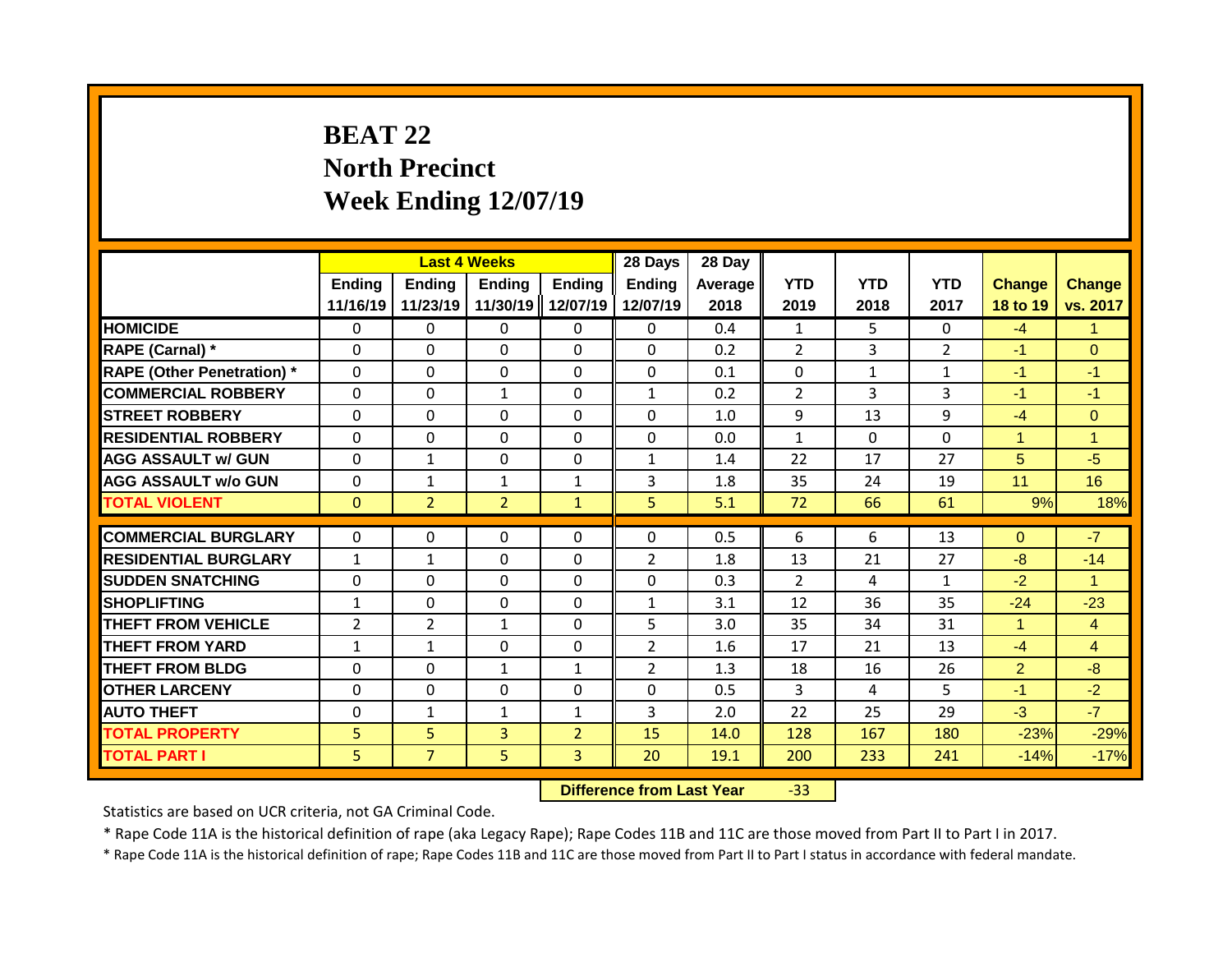# **BEAT 23 North Precinct Week Ending 12/07/19**

|                                   |                    |                           | <b>Last 4 Weeks</b> |                           | 28 Days                   | 28 Day          |                    |                    |                    |                           |                           |
|-----------------------------------|--------------------|---------------------------|---------------------|---------------------------|---------------------------|-----------------|--------------------|--------------------|--------------------|---------------------------|---------------------------|
|                                   | Ending<br>11/16/19 | <b>Ending</b><br>11/23/19 | Ending<br>11/30/19  | <b>Ending</b><br>12/07/19 | <b>Ending</b><br>12/07/19 | Average<br>2018 | <b>YTD</b><br>2019 | <b>YTD</b><br>2018 | <b>YTD</b><br>2017 | <b>Change</b><br>18 to 19 | <b>Change</b><br>vs. 2017 |
| <b>HOMICIDE</b>                   | $\mathbf{0}$       | 0                         | 0                   | 0                         | $\mathbf{0}$              | 0.1             | $\overline{2}$     | $\mathbf{1}$       | 1                  | 1                         | $\mathbf{1}$              |
| RAPE (Carnal) *                   | $\Omega$           | 0                         | 0                   | $\Omega$                  | $\Omega$                  | 0.2             | $\mathbf{1}$       | 3                  | $\overline{2}$     | $-2$                      | $-1$                      |
| <b>RAPE (Other Penetration) *</b> | $\Omega$           | 0                         | $\Omega$            | $\Omega$                  | $\Omega$                  | 0.0             | $\mathbf{0}$       | $\Omega$           | $\Omega$           | $\Omega$                  | $\Omega$                  |
| <b>COMMERCIAL ROBBERY</b>         | $\Omega$           | 0                         | $\Omega$            | $\Omega$                  | $\Omega$                  | 0.1             | $\Omega$           | $\mathbf{1}$       | $\overline{2}$     | $-1$                      | $-2$                      |
| <b>STREET ROBBERY</b>             | $\Omega$           | $\overline{2}$            | $\Omega$            | $\Omega$                  | $\overline{2}$            | 0.2             | 9                  | 6                  | 6                  | 3                         | 3                         |
| <b>RESIDENTIAL ROBBERY</b>        | $\Omega$           | 0                         | $\mathbf{0}$        | 0                         | 0                         | 0.1             | $\mathbf{0}$       | 3                  | $\mathbf{1}$       | $-3$                      | $-1$                      |
| <b>AGG ASSAULT w/ GUN</b>         | $\Omega$           | 0                         | 1                   | $\mathbf{1}$              | $\overline{2}$            | 1.4             | 15                 | 18                 | 9                  | $-3$                      | 6                         |
| <b>AGG ASSAULT w/o GUN</b>        | $\mathbf{1}$       | 0                         | $\Omega$            | 0                         | $\mathbf{1}$              | 1.4             | 23                 | 16                 | 16                 | $\overline{7}$            | $\overline{7}$            |
| <b>TOTAL VIOLENT</b>              | $\mathbf{1}$       | $\overline{2}$            | $\mathbf{1}$        | $\mathbf{1}$              | 5                         | 3.4             | 50                 | 48                 | 37                 | 4%                        | 35%                       |
| <b>COMMERCIAL BURGLARY</b>        |                    |                           |                     |                           |                           | 1.0             | 16                 | 11                 | 23                 |                           | $-7$                      |
|                                   | $\Omega$           | 0                         | $\mathbf{0}$        | 0                         | 0                         |                 |                    |                    |                    | 5                         |                           |
| <b>RESIDENTIAL BURGLARY</b>       | $\Omega$           | 0                         | $\Omega$            | $\Omega$                  | $\Omega$                  | 1.2             | 11                 | 14                 | 22                 | $-3$                      | $-11$                     |
| <b>SUDDEN SNATCHING</b>           | $\Omega$           | 0                         | $\Omega$            | 0                         | $\Omega$                  | 0.2             | $\overline{2}$     | $\mathcal{P}$      | 4                  | $\Omega$                  | $-2$                      |
| <b>SHOPLIFTING</b>                | $\Omega$           | 0                         | $\mathbf{0}$        | 0                         | $\Omega$                  | 2.8             | 19                 | 34                 | 13                 | $-15$                     | 6                         |
| <b>THEFT FROM VEHICLE</b>         | $\Omega$           | 0                         | $\mathbf{1}$        | $\mathbf{1}$              | $\overline{2}$            | 2.8             | 30                 | 34                 | 39                 | $-4$                      | -9                        |
| <b>THEFT FROM YARD</b>            | 0                  | $\mathbf{1}$              | $\mathbf{1}$        | 0                         | $\overline{2}$            | 2.1             | 13                 | 28                 | 25                 | $-15$                     | $-12$                     |
| <b>THEFT FROM BLDG</b>            | 0                  | 0                         | $\Omega$            | 0                         | $\Omega$                  | 1.8             | 13                 | 22                 | 24                 | $-9$                      | $-11$                     |
| <b>OTHER LARCENY</b>              | 0                  | 0                         | $\mathbf{0}$        | 0                         | 0                         | 0.5             | 3                  | $\overline{7}$     | 4                  | $-4$                      | $-1$                      |
| <b>AUTO THEFT</b>                 | 0                  | 2                         | $\Omega$            | 0                         | $\overline{2}$            | 1.5             | 13                 | 16                 | 38                 | $-3$                      | $-25$                     |
| <b>TOTAL PROPERTY</b>             | $\Omega$           | $\overline{3}$            | $\overline{2}$      | $\mathbf{1}$              | 6                         | 13.9            | 120                | 168                | 192                | $-29%$                    | $-38%$                    |
| <b>TOTAL PART I</b>               | $\mathbf{1}$       | 5                         | $\overline{3}$      | $\overline{2}$            | 11                        | 17.3            | 170                | 216                | 229                | $-21%$                    | $-26%$                    |

**Difference from Last Year** -46

Statistics are based on UCR criteria, not GA Criminal Code.

\* Rape Code 11A is the historical definition of rape (aka Legacy Rape); Rape Codes 11B and 11C are those moved from Part II to Part I in 2017.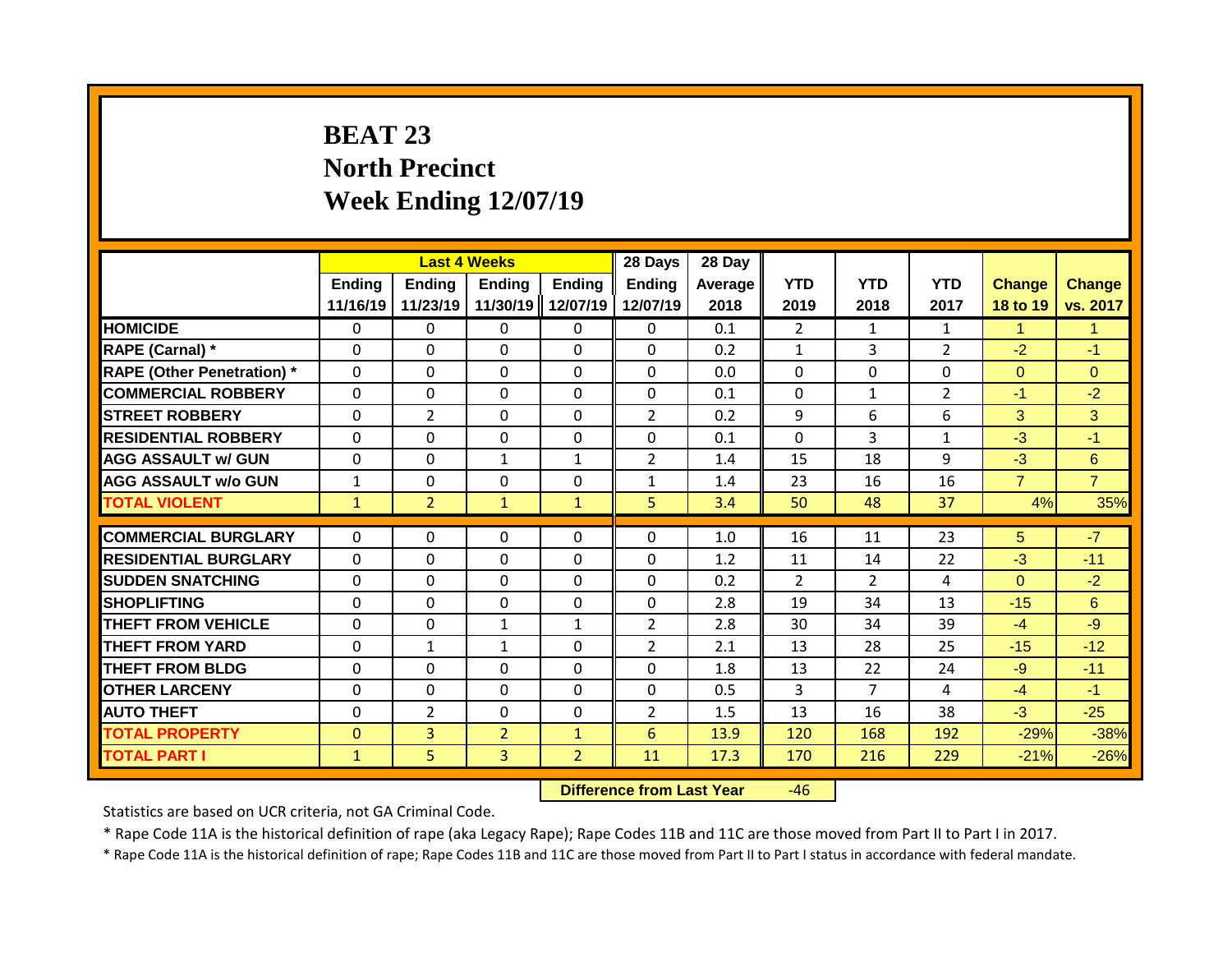# **BEAT 24 North Precinct Week Ending 12/07/19**

|                                   |                           | <b>Last 4 Weeks</b> |                           |                           | 28 Days            | 28 Day          |                    |                    |                    |                           |                           |
|-----------------------------------|---------------------------|---------------------|---------------------------|---------------------------|--------------------|-----------------|--------------------|--------------------|--------------------|---------------------------|---------------------------|
|                                   | <b>Ending</b><br>11/16/19 | Ending<br>11/23/19  | <b>Ending</b><br>11/30/19 | <b>Ending</b><br>12/07/19 | Ending<br>12/07/19 | Average<br>2018 | <b>YTD</b><br>2019 | <b>YTD</b><br>2018 | <b>YTD</b><br>2017 | <b>Change</b><br>18 to 19 | <b>Change</b><br>vs. 2017 |
| <b>HOMICIDE</b>                   | 0                         | 0                   | 0                         | $\mathbf{0}$              | $\mathbf{0}$       | 0.0             | $\Omega$           | $\Omega$           | $\Omega$           | $\Omega$                  | $\Omega$                  |
| RAPE (Carnal) *                   | $\Omega$                  | $\Omega$            | 0                         | $\Omega$                  | $\Omega$           | 0.0             | $\overline{2}$     | $\Omega$           | $\mathbf{1}$       | $\overline{2}$            | $\overline{1}$            |
| <b>RAPE (Other Penetration) *</b> | $\mathbf{0}$              | $\Omega$            | 0                         | $\Omega$                  | $\Omega$           | 0.0             | 3                  | $\Omega$           | $\Omega$           | 3                         | 3                         |
| <b>COMMERCIAL ROBBERY</b>         | $\mathbf{0}$              | $\mathbf{1}$        | $\Omega$                  | $\mathbf{0}$              | $\mathbf{1}$       | 0.0             | 3                  | $\Omega$           | 4                  | 3                         | $-1$                      |
| <b>STREET ROBBERY</b>             | $\Omega$                  | 0                   | $\Omega$                  | $\mathbf{0}$              | 0                  | 0.6             | 10                 | 7                  | 13                 | 3                         | $-3$                      |
| <b>RESIDENTIAL ROBBERY</b>        | 0                         | 0                   | 0                         | $\mathbf{0}$              | 0                  | 0.0             | $\mathbf{1}$       | 0                  | 0                  | 1                         | $\blacktriangleleft$      |
| <b>AGG ASSAULT w/ GUN</b>         | $\mathbf{1}$              | 0                   | 0                         | $\mathbf{0}$              | $\mathbf{1}$       | 0.3             | 4                  | $\overline{2}$     | 4                  | $\overline{2}$            | $\Omega$                  |
| <b>AGG ASSAULT w/o GUN</b>        | $\Omega$                  | 0                   | $\Omega$                  | $\mathbf{1}$              | $\mathbf{1}$       | 0.9             | 11                 | 13                 | 5                  | $-2$                      | 6                         |
| <b>TOTAL VIOLENT</b>              | $\mathbf{1}$              | $\mathbf{1}$        | $\mathbf{0}$              | $\mathbf{1}$              | $\overline{3}$     | 1.8             | 34                 | 22                 | 27                 | 55%                       | 26%                       |
| <b>COMMERCIAL BURGLARY</b>        |                           |                     |                           |                           | $\Omega$           | 0.2             | 5                  |                    |                    |                           | $\mathbf{1}$              |
|                                   | 0                         | 0                   | 0                         | $\mathbf{0}$              |                    |                 |                    | $\overline{2}$     | 4                  | 3                         |                           |
| <b>RESIDENTIAL BURGLARY</b>       | $\Omega$                  | $\Omega$            | $\overline{2}$            | $\mathbf{0}$              | $\overline{2}$     | 0.6             | 16                 | 8                  | 15                 | 8                         | $\overline{1}$            |
| <b>SUDDEN SNATCHING</b>           | $\Omega$                  | 0                   | $\Omega$                  | $\Omega$                  | $\Omega$           | 0.5             | $\mathcal{P}$      | 5                  | 3                  | $-3$                      | $-1$                      |
| <b>SHOPLIFTING</b>                | $\Omega$                  | 0                   | 0                         | $\mathbf{0}$              | $\Omega$           | 4.7             | 25                 | 59                 | 52                 | $-34$                     | $-27$                     |
| THEFT FROM VEHICLE                | $\Omega$                  | $\Omega$            | $\Omega$                  | $\mathbf{1}$              | $\mathbf{1}$       | 3.9             | 46                 | 46                 | 99                 | $\Omega$                  | $-53$                     |
| <b>THEFT FROM YARD</b>            | 0                         | $\Omega$            | $\overline{2}$            | $\Omega$                  | $\overline{2}$     | 1.9             | 53                 | 24                 | 33                 | 29                        | 20                        |
| <b>THEFT FROM BLDG</b>            | $\Omega$                  | 0                   | 0                         | $\Omega$                  | $\Omega$           | 1.9             | 12                 | 25                 | 14                 | $-13$                     | $-2$                      |
| <b>OTHER LARCENY</b>              | $\mathbf{1}$              | 0                   | $\mathbf{1}$              | 0                         | $\overline{2}$     | 0.7             | 16                 | 7                  | 10                 | 9                         | 6                         |
| <b>AUTO THEFT</b>                 | 0                         | 0                   | 0                         | 0                         | 0                  | 1.0             | 9                  | 12                 | 31                 | $-3$                      | $-22$                     |
| <b>TOTAL PROPERTY</b>             | $\mathbf{1}$              | $\mathbf{0}$        | 5                         | $\mathbf{1}$              | $\overline{7}$     | 15.3            | 184                | 188                | 261                | $-2%$                     | $-30%$                    |
| <b>TOTAL PART I</b>               | $\overline{2}$            | $\mathbf{1}$        | 5                         | $\overline{2}$            | 10                 | 17.2            | 218                | 210                | 288                | 4%                        | $-24%$                    |

**Difference from Last Year** 8

Statistics are based on UCR criteria, not GA Criminal Code.

\* Rape Code 11A is the historical definition of rape (aka Legacy Rape); Rape Codes 11B and 11C are those moved from Part II to Part I in 2017.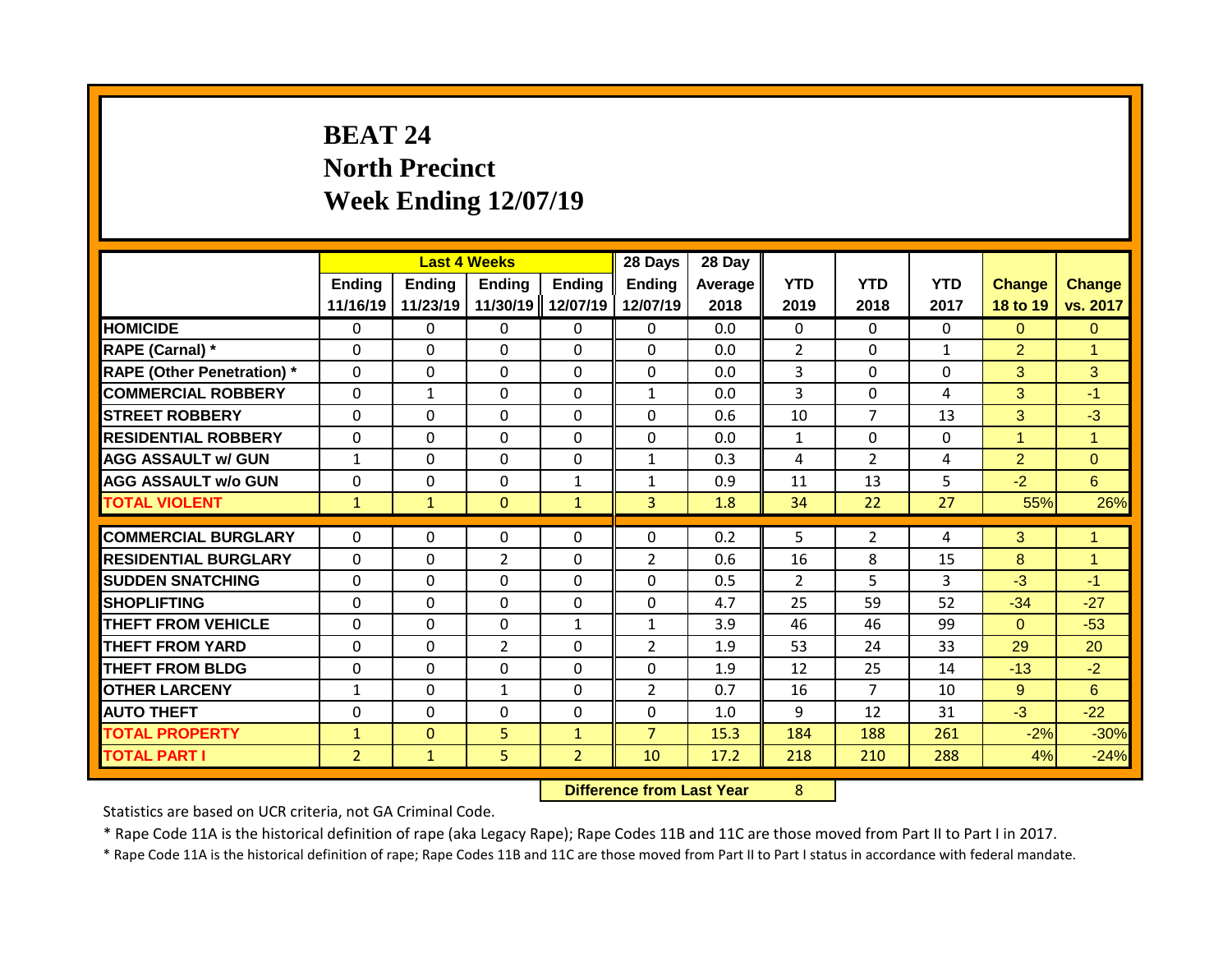# **BEAT 25 North Precinct Week Ending 12/07/19**

|                                   |                    |                    | <b>Last 4 Weeks</b>       |                           | 28 Days                   | 28 Day          |                    |                    |                    |                           |                           |
|-----------------------------------|--------------------|--------------------|---------------------------|---------------------------|---------------------------|-----------------|--------------------|--------------------|--------------------|---------------------------|---------------------------|
|                                   | Ending<br>11/16/19 | Ending<br>11/23/19 | <b>Ending</b><br>11/30/19 | <b>Ending</b><br>12/07/19 | <b>Ending</b><br>12/07/19 | Average<br>2018 | <b>YTD</b><br>2019 | <b>YTD</b><br>2018 | <b>YTD</b><br>2017 | <b>Change</b><br>18 to 19 | <b>Change</b><br>vs. 2017 |
| <b>HOMICIDE</b>                   | $\mathbf{0}$       | 0                  | $\mathbf{0}$              | $\mathbf{0}$              | $\mathbf{0}$              | 0.0             | $\Omega$           | $\Omega$           | 0                  | $\Omega$                  | $\Omega$                  |
| RAPE (Carnal) *                   | $\Omega$           | 0                  | $\Omega$                  | $\Omega$                  | $\Omega$                  | 0.2             | $\mathbf{1}$       | $\overline{2}$     | $\overline{2}$     | $-1$                      | $-1$                      |
| <b>RAPE (Other Penetration) *</b> | $\Omega$           | 0                  | $\Omega$                  | $\Omega$                  | $\Omega$                  | 0.0             | $\mathbf{0}$       | $\Omega$           | $\Omega$           | $\Omega$                  | $\Omega$                  |
| <b>COMMERCIAL ROBBERY</b>         | $\Omega$           | 0                  | $\Omega$                  | $\Omega$                  | $\Omega$                  | 0.0             | $\mathbf{1}$       | $\Omega$           | $\mathbf{1}$       | 1                         | $\Omega$                  |
| <b>STREET ROBBERY</b>             | $\Omega$           | 0                  | $\Omega$                  | $\Omega$                  | $\Omega$                  | 1.2             | 4                  | 15                 | 19                 | $-11$                     | $-15$                     |
| <b>RESIDENTIAL ROBBERY</b>        | $\Omega$           | 0                  | $\Omega$                  | 0                         | 0                         | 0.0             | $\mathbf{0}$       | $\Omega$           | 0                  | $\Omega$                  | $\Omega$                  |
| <b>AGG ASSAULT w/ GUN</b>         | $\Omega$           | 0                  | $\mathbf{0}$              | 0                         | 0                         | 0.2             | $\overline{2}$     | $\overline{2}$     | 2                  | $\overline{0}$            | $\Omega$                  |
| <b>AGG ASSAULT w/o GUN</b>        | $\Omega$           | 0                  | $\Omega$                  | 0                         | $\Omega$                  | 0.3             | 5                  | 4                  | 3                  | $\blacktriangleleft$      | $\overline{2}$            |
| <b>TOTAL VIOLENT</b>              | $\mathbf{0}$       | 0                  | $\mathbf{0}$              | $\mathbf{0}$              | $\Omega$                  | 1.9             | 13                 | 23                 | 27                 | $-43%$                    | $-52%$                    |
|                                   |                    |                    |                           |                           |                           |                 |                    |                    |                    |                           |                           |
| <b>COMMERCIAL BURGLARY</b>        | $\Omega$           | 0                  | $\mathbf{0}$              | 0                         | $\Omega$                  | 0.1             | 9                  | $\mathbf{1}$       | 4                  | 8                         | 5                         |
| <b>RESIDENTIAL BURGLARY</b>       | $\Omega$           | 0                  | $\Omega$                  | $\Omega$                  | $\Omega$                  | 0.2             | 16                 | 3                  | 5                  | 13                        | 11                        |
| <b>SUDDEN SNATCHING</b>           | $\Omega$           | 0                  | $\Omega$                  | 0                         | $\Omega$                  | 0.1             | $\mathbf{1}$       | $\mathbf{1}$       | $\mathcal{P}$      | $\Omega$                  | $-1$                      |
| <b>SHOPLIFTING</b>                | $\overline{2}$     | 0                  | $\mathbf{0}$              | $\mathbf{1}$              | 3                         | 1.4             | 19                 | 18                 | 27                 | 1                         | $-8$                      |
| <b>THEFT FROM VEHICLE</b>         | 3                  | $\mathbf{1}$       | $\mathbf{1}$              | $\overline{2}$            | $\overline{7}$            | 4.7             | 61                 | 58                 | 74                 | 3                         | $-13$                     |
| <b>THEFT FROM YARD</b>            | 0                  | 0                  | $\Omega$                  | $\mathbf{1}$              | $\mathbf{1}$              | 2.1             | 23                 | 26                 | 51                 | $-3$                      | $-28$                     |
| <b>THEFT FROM BLDG</b>            | $\overline{2}$     | 1                  | $\Omega$                  | 0                         | 3                         | 1.5             | 24                 | 19                 | 32                 | 5                         | $-8-$                     |
| <b>OTHER LARCENY</b>              | $\Omega$           | 0                  | $\mathbf{0}$              | 0                         | 0                         | 1.0             | $\overline{7}$     | 12                 | 12                 | $-5$                      | $-5$                      |
| <b>AUTO THEFT</b>                 | 0                  | 3                  | $\Omega$                  | $\mathbf{1}$              | 4                         | 1.4             | 15                 | 17                 | 23                 | $-2$                      | $-8$                      |
| <b>TOTAL PROPERTY</b>             | $\overline{7}$     | 5                  | $\mathbf{1}$              | 5                         | 18                        | 12.4            | 175                | 155                | 230                | 13%                       | $-24%$                    |
| <b>TOTAL PART I</b>               | $\overline{7}$     | 5                  | $\mathbf{1}$              | 5.                        | 18                        | 14.3            | 188                | 178                | 257                | 6%                        | $-27%$                    |

**Difference from Last Year** 10

Statistics are based on UCR criteria, not GA Criminal Code.

\* Rape Code 11A is the historical definition of rape (aka Legacy Rape); Rape Codes 11B and 11C are those moved from Part II to Part I in 2017.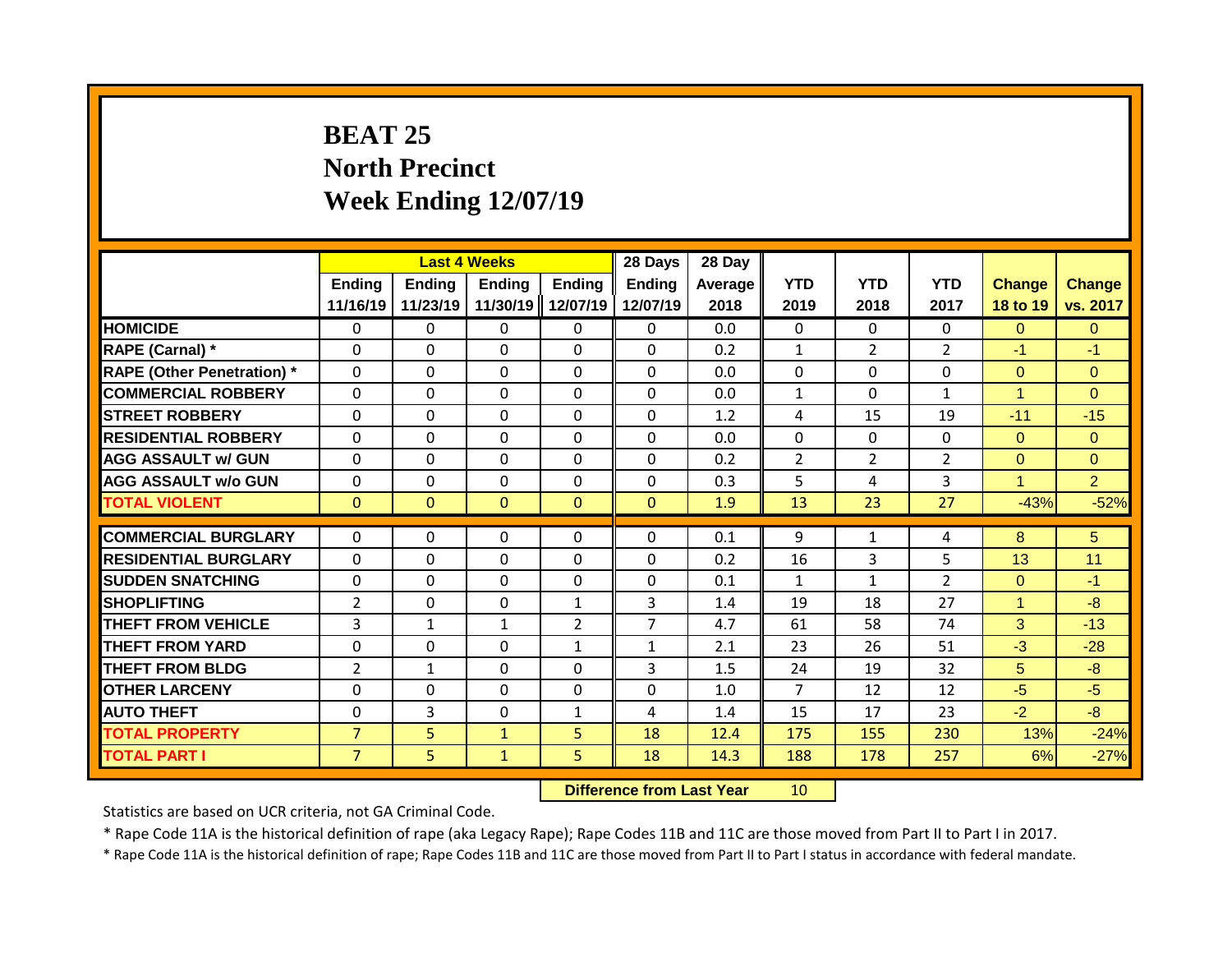# **BEAT 26 North Precinct Week Ending 12/07/19**

|                                   |                           | <b>Last 4 Weeks</b>       |                           |                           | 28 Days                   | 28 Day          |                    |                    |                    |                           |                           |
|-----------------------------------|---------------------------|---------------------------|---------------------------|---------------------------|---------------------------|-----------------|--------------------|--------------------|--------------------|---------------------------|---------------------------|
|                                   | <b>Ending</b><br>11/16/19 | <b>Ending</b><br>11/23/19 | <b>Ending</b><br>11/30/19 | <b>Ending</b><br>12/07/19 | <b>Ending</b><br>12/07/19 | Average<br>2018 | <b>YTD</b><br>2019 | <b>YTD</b><br>2018 | <b>YTD</b><br>2017 | <b>Change</b><br>18 to 19 | <b>Change</b><br>vs. 2017 |
| <b>HOMICIDE</b>                   | $\Omega$                  | 0                         | 0                         | $\mathbf{0}$              | $\Omega$                  | 0.0             | $\mathbf{1}$       | $\Omega$           | $\Omega$           | 1                         | $\mathbf{1}$              |
| RAPE (Carnal) *                   | $\Omega$                  | $\Omega$                  | 0                         | $\Omega$                  | $\Omega$                  | 0.2             | $\overline{2}$     | 3                  | $\overline{2}$     | $-1$                      | $\Omega$                  |
| <b>RAPE (Other Penetration) *</b> | $\mathbf{0}$              | $\Omega$                  | $\Omega$                  | $\mathbf{0}$              | $\Omega$                  | 0.1             | $\Omega$           | $\mathbf{1}$       | $\mathbf{1}$       | $-1$                      | $-1$                      |
| <b>COMMERCIAL ROBBERY</b>         | $\mathbf 0$               | $\Omega$                  | 0                         | $\mathbf 0$               | $\mathbf 0$               | 0.0             | $\mathbf{1}$       | $\Omega$           | 3                  | 1                         | $-2$                      |
| <b>STREET ROBBERY</b>             | $\mathbf{0}$              | 0                         | $\mathbf{1}$              | $\mathbf{1}$              | $\overline{2}$            | 1.2             | 15                 | 14                 | 9                  | 1                         | 6                         |
| <b>RESIDENTIAL ROBBERY</b>        | $\Omega$                  | 0                         | $\Omega$                  | $\Omega$                  | $\Omega$                  | 0.0             | $\Omega$           | $\Omega$           | $\Omega$           | $\Omega$                  | $\Omega$                  |
| <b>AGG ASSAULT w/ GUN</b>         | $\Omega$                  | 0                         | 0                         | $\mathbf{0}$              | $\Omega$                  | 0.2             | 5                  | $\overline{2}$     | 3                  | 3                         | $\overline{2}$            |
| <b>AGG ASSAULT w/o GUN</b>        | $\mathbf{0}$              | 0                         | $\Omega$                  | $\mathbf{1}$              | $\mathbf{1}$              | 1.8             | 19                 | 23                 | 23                 | $-4$                      | $-4$                      |
| <b>TOTAL VIOLENT</b>              | $\mathbf{0}$              | $\Omega$                  | $\mathbf{1}$              | $\overline{2}$            | 3 <sup>1</sup>            | 3.5             | 43                 | 43                 | 41                 | 0%                        | 5%                        |
| <b>COMMERCIAL BURGLARY</b>        | $\Omega$                  |                           | $\Omega$                  | $\Omega$                  | $\Omega$                  | 0.2             |                    |                    |                    |                           | $-3$                      |
|                                   |                           | 0                         |                           |                           |                           |                 | 6                  | 3                  | 9                  | 3                         |                           |
| <b>RESIDENTIAL BURGLARY</b>       | $\mathbf{0}$              | 0                         | $\Omega$                  | $\mathbf{0}$              | $\Omega$                  | 0.2             | $\overline{2}$     | $\overline{2}$     | $\mathbf{1}$       | $\Omega$                  | $\overline{1}$            |
| <b>SUDDEN SNATCHING</b>           | $\Omega$                  | 0                         | $\Omega$                  | $\mathbf{0}$              | $\Omega$                  | 0.8             | 5                  | 11                 | 16                 | $-6$                      | $-11$                     |
| <b>SHOPLIFTING</b>                | $\mathbf{0}$              | $\overline{2}$            | $\Omega$                  | $\mathbf{1}$              | 3                         | 2.5             | 33                 | 29                 | 29                 | $\overline{4}$            | $\overline{4}$            |
| <b>THEFT FROM VEHICLE</b>         | $\Omega$                  | $\mathbf{1}$              | $\mathbf{1}$              | $\Omega$                  | $\overline{2}$            | 2.8             | 37                 | 31                 | 42                 | 6                         | $-5$                      |
| <b>THEFT FROM YARD</b>            | 1                         | $\Omega$                  | 0                         | $\Omega$                  | 1                         | 2.2             | 21                 | 27                 | 28                 | $-6$                      | $-7$                      |
| <b>THEFT FROM BLDG</b>            | 0                         | 0                         | 3                         | $\Omega$                  | 3                         | 2.8             | 28                 | 34                 | 48                 | $-6$                      | $-20$                     |
| <b>OTHER LARCENY</b>              | $\Omega$                  | 0                         | 0                         | 0                         | $\Omega$                  | 1.0             | 5                  | 12                 | 4                  | $-7$                      | $\mathbf{1}$              |
| <b>AUTO THEFT</b>                 | $\Omega$                  | 3                         | 0                         | $\Omega$                  | 3                         | 1.5             | 8                  | 20                 | 16                 | $-12$                     | $-8$                      |
| <b>TOTAL PROPERTY</b>             | $\mathbf{1}$              | 6                         | 4                         | $\mathbf{1}$              | 12                        | 14.0            | 145                | 169                | 193                | $-14%$                    | $-25%$                    |
| <b>TOTAL PART I</b>               | $\mathbf{1}$              | 6                         | 5                         | 3                         | 15                        | 17.5            | 188                | 212                | 234                | $-11%$                    | $-20%$                    |

**Difference from Last Year** -24

Statistics are based on UCR criteria, not GA Criminal Code.

\* Rape Code 11A is the historical definition of rape (aka Legacy Rape); Rape Codes 11B and 11C are those moved from Part II to Part I in 2017.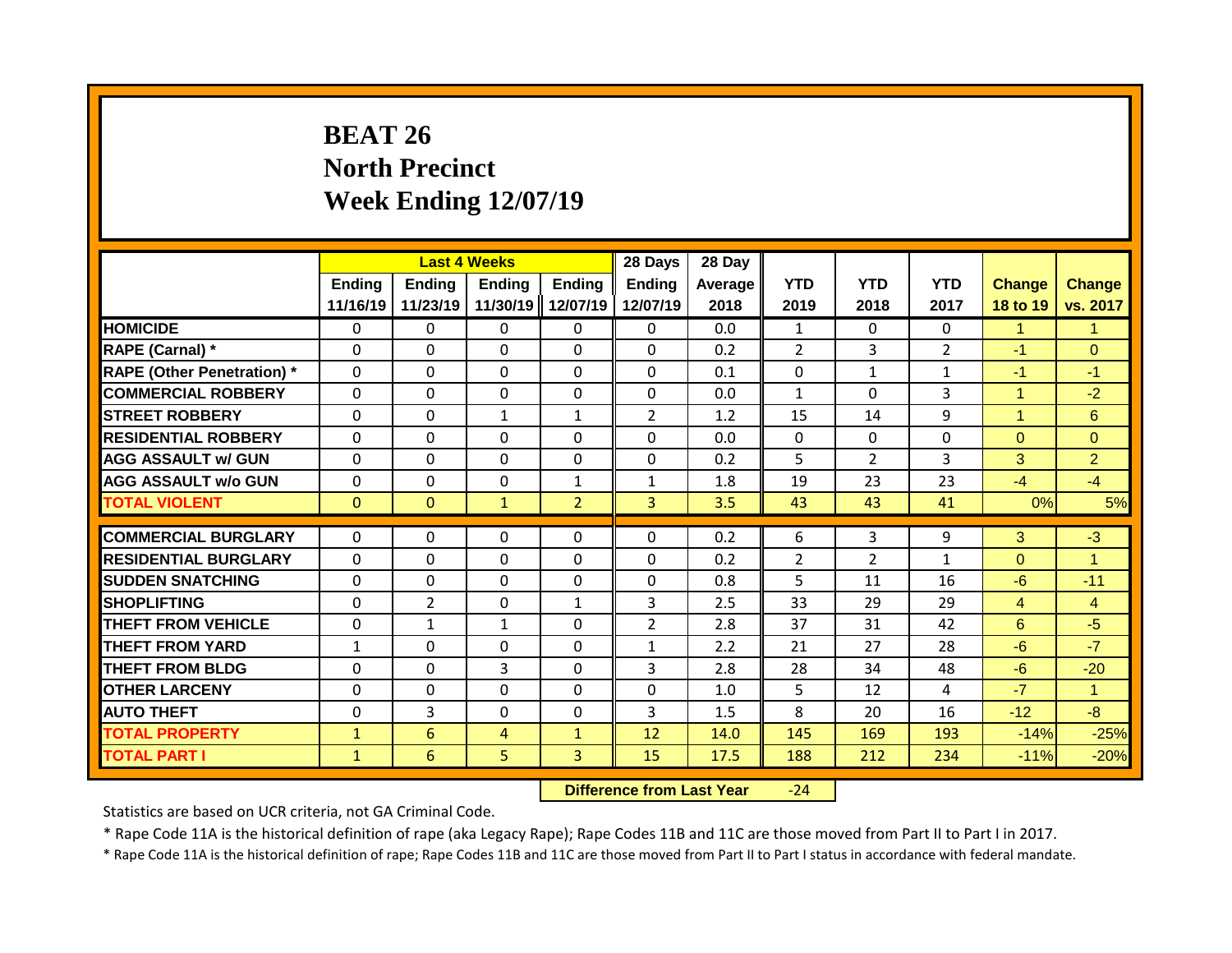# **BEAT 27 North Precinct Week Ending 12/07/19**

|                                   |                           | <b>Last 4 Weeks</b> |                           |                           | 28 Days            | 28 Day          |                    |                    |                    |                           |                           |
|-----------------------------------|---------------------------|---------------------|---------------------------|---------------------------|--------------------|-----------------|--------------------|--------------------|--------------------|---------------------------|---------------------------|
|                                   | <b>Ending</b><br>11/16/19 | Ending<br>11/23/19  | <b>Ending</b><br>11/30/19 | <b>Ending</b><br>12/07/19 | Ending<br>12/07/19 | Average<br>2018 | <b>YTD</b><br>2019 | <b>YTD</b><br>2018 | <b>YTD</b><br>2017 | <b>Change</b><br>18 to 19 | <b>Change</b><br>vs. 2017 |
| <b>HOMICIDE</b>                   | 0                         | 0                   | 0                         | $\mathbf{0}$              | $\mathbf{0}$       | 0.0             | $\mathbf{1}$       | $\Omega$           | $\overline{2}$     | 1                         | $-1$                      |
| RAPE (Carnal) *                   | $\Omega$                  | $\Omega$            | 0                         | $\Omega$                  | $\Omega$           | 0.2             | 3                  | $\overline{2}$     | $\overline{7}$     | 1                         | $-4$                      |
| <b>RAPE (Other Penetration) *</b> | $\mathbf{0}$              | $\Omega$            | 0                         | $\mathbf{0}$              | $\Omega$           | 0.2             | 3                  | 3                  | $\overline{2}$     | $\Omega$                  | $\mathbf{1}$              |
| <b>COMMERCIAL ROBBERY</b>         | $\mathbf{0}$              | $\Omega$            | 0                         | $\Omega$                  | $\Omega$           | 0.2             | $\mathbf{1}$       | $\overline{2}$     | $\Omega$           | $-1$                      | $\overline{1}$            |
| <b>STREET ROBBERY</b>             | $\Omega$                  | $\Omega$            | $\mathbf{1}$              | $\mathbf{1}$              | $\overline{2}$     | 0.8             | 18                 | 7                  | 11                 | 11                        | $\overline{7}$            |
| <b>RESIDENTIAL ROBBERY</b>        | $\Omega$                  | 0                   | 0                         | $\mathbf{0}$              | 0                  | 0.2             | $\mathbf{1}$       | $\overline{2}$     | 0                  | $-1$                      | $\overline{1}$            |
| <b>AGG ASSAULT w/ GUN</b>         | $\mathbf{0}$              | 0                   | 0                         | $\mathbf{0}$              | $\Omega$           | 1.1             | 14                 | 13                 | 6                  | 1                         | 8                         |
| <b>AGG ASSAULT w/o GUN</b>        | $\mathbf{1}$              | 0                   | $\Omega$                  | $\mathbf{0}$              | $\mathbf{1}$       | 1.1             | 33                 | 9                  | 23                 | 24                        | 10                        |
| <b>TOTAL VIOLENT</b>              | $\mathbf{1}$              | $\mathbf{0}$        | $\mathbf{1}$              | $\mathbf{1}$              | $\overline{3}$     | 3.5             | 74                 | 38                 | 51                 | 95%                       | 45%                       |
| <b>COMMERCIAL BURGLARY</b>        |                           |                     |                           |                           |                    | 0.4             |                    | 5                  |                    |                           | $\mathbf{1}$              |
|                                   | 0                         | 0                   | $\mathbf{1}$              | $\mathbf{0}$              | $\mathbf{1}$       |                 | 5                  |                    | 4<br>7             | $\Omega$                  |                           |
| <b>RESIDENTIAL BURGLARY</b>       | $\Omega$                  | $\Omega$            | $\Omega$                  | $\mathbf{0}$              | 0                  | 0.8             | 5                  | 10                 |                    | $-5$                      | $-2$                      |
| <b>SUDDEN SNATCHING</b>           | $\Omega$                  | 0                   | $\Omega$                  | $\Omega$                  | $\Omega$           | 0.5             | 4                  | 8                  | 19                 | $-4$                      | $-15$                     |
| <b>SHOPLIFTING</b>                | $\Omega$                  | 1                   | $\mathbf{1}$              | $\mathbf{0}$              | $\overline{2}$     | 3.3             | 39                 | 41                 | 17                 | $-2$                      | 22                        |
| THEFT FROM VEHICLE                | $\Omega$                  | $\mathbf{1}$        | $\Omega$                  | $\mathbf{1}$              | $\overline{2}$     | 2.5             | 39                 | 27                 | 51                 | 12                        | $-12$                     |
| <b>THEFT FROM YARD</b>            | $\mathbf{1}$              | $\Omega$            | $\Omega$                  | $\Omega$                  | $\mathbf{1}$       | 1.5             | 11                 | 19                 | 19                 | -8                        | $-8$                      |
| <b>THEFT FROM BLDG</b>            | 1                         | 0                   | $\mathbf{1}$              | $\Omega$                  | $\overline{2}$     | 2.9             | 30                 | 37                 | 37                 | $-7$                      | $-7$                      |
| <b>OTHER LARCENY</b>              | 0                         | 0                   | 0                         | 0                         | 0                  | 0.5             | 3                  | 7                  | 3                  | $-4$                      | $\overline{0}$            |
| <b>AUTO THEFT</b>                 | 0                         | 0                   | 0                         | 0                         | 0                  | 1.2             | 12                 | 15                 | 13                 | $-3$                      | $-1$                      |
| <b>TOTAL PROPERTY</b>             | $\overline{2}$            | $\overline{2}$      | 3                         | 1                         | 8                  | 13.6            | 148                | 169                | 170                | $-12%$                    | $-13%$                    |
| <b>TOTAL PART I</b>               | 3                         | $\overline{2}$      | 4                         | $\overline{2}$            | 11                 | 17.1            | 222                | 207                | 221                | 7%                        | 0%                        |

#### **Difference from Last Year** 15

Statistics are based on UCR criteria, not GA Criminal Code.

\* Rape Code 11A is the historical definition of rape (aka Legacy Rape); Rape Codes 11B and 11C are those moved from Part II to Part I in 2017.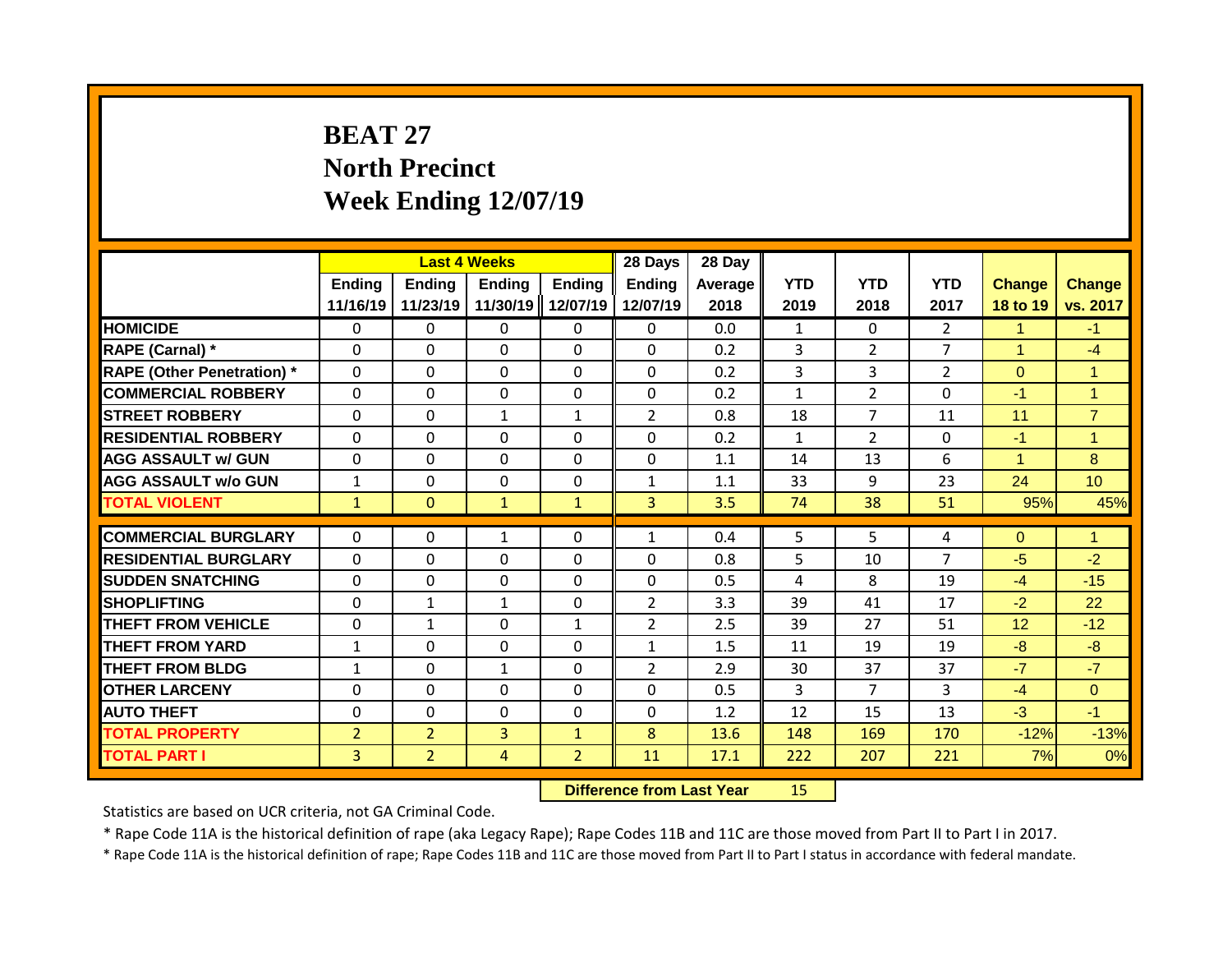# **BEAT 31 Central Precinct Week Ending 12/07/19**

|                                   |                           | <b>Last 4 Weeks</b> |                           |                           | 28 Days            | 28 Day          |                    |                    |                    |                           |                           |
|-----------------------------------|---------------------------|---------------------|---------------------------|---------------------------|--------------------|-----------------|--------------------|--------------------|--------------------|---------------------------|---------------------------|
|                                   | <b>Ending</b><br>11/16/19 | Ending<br>11/23/19  | <b>Ending</b><br>11/30/19 | <b>Ending</b><br>12/07/19 | Ending<br>12/07/19 | Average<br>2018 | <b>YTD</b><br>2019 | <b>YTD</b><br>2018 | <b>YTD</b><br>2017 | <b>Change</b><br>18 to 19 | <b>Change</b><br>vs. 2017 |
| <b>HOMICIDE</b>                   | 0                         | 0                   | 0                         | $\mathbf{0}$              | $\mathbf{0}$       | 0.2             | $\mathbf{1}$       | $\mathbf{1}$       | $\mathbf{1}$       | $\Omega$                  | $\mathbf{0}$              |
| RAPE (Carnal) *                   | $\Omega$                  | $\Omega$            | 0                         | $\Omega$                  | $\Omega$           | 0.0             | 4                  | $\Omega$           | $\overline{2}$     | $\overline{4}$            | $\overline{2}$            |
| <b>RAPE (Other Penetration) *</b> | $\mathbf{0}$              | $\Omega$            | 0                         | $\mathbf{0}$              | $\Omega$           | 0.2             | $\overline{2}$     | $\mathbf{1}$       | 4                  | $\mathbf{1}$              | $-2$                      |
| <b>COMMERCIAL ROBBERY</b>         | $\mathbf{0}$              | $\Omega$            | $\Omega$                  | $\Omega$                  | $\Omega$           | 0.1             | $\mathbf{0}$       | $\mathbf{1}$       | $\Omega$           | $-1$                      | $\Omega$                  |
| <b>STREET ROBBERY</b>             | $\Omega$                  | $\Omega$            | $\Omega$                  | $\mathbf{0}$              | $\Omega$           | 0.7             | 8                  | 9                  | 14                 | $-1$                      | $-6$                      |
| <b>RESIDENTIAL ROBBERY</b>        | $\Omega$                  | 0                   | 0                         | $\mathbf{0}$              | 0                  | 0.0             | $\Omega$           | $\Omega$           | $\overline{2}$     | $\mathbf{0}$              | $-2$                      |
| <b>AGG ASSAULT w/ GUN</b>         | 0                         | 0                   | 0                         | $\mathbf{0}$              | $\Omega$           | 0.8             | 15                 | 10                 | 13                 | 5                         | $\overline{2}$            |
| <b>AGG ASSAULT w/o GUN</b>        | $\mathbf{0}$              | 0                   | $\Omega$                  | $\mathbf{0}$              | $\Omega$           | 0.7             | 21                 | 8                  | 13                 | 13                        | 8                         |
| <b>TOTAL VIOLENT</b>              | $\mathbf{0}$              | $\mathbf{0}$        | $\mathbf{0}$              | $\mathbf{0}$              | $\mathbf{0}$       | 2.6             | 51                 | 30                 | 49                 | 70%                       | 4%                        |
|                                   |                           |                     |                           |                           |                    |                 |                    |                    |                    |                           |                           |
| <b>COMMERCIAL BURGLARY</b>        | 0                         | 0                   | 0                         | $\mathbf{0}$              | $\Omega$           | 0.6             | 13                 | 8                  | 6                  | 5                         | $\overline{7}$            |
| <b>RESIDENTIAL BURGLARY</b>       | $\Omega$                  | 1                   | $\Omega$                  | 1                         | $\overline{2}$     | 1.9             | 39                 | 24                 | 31                 | 15                        | 8                         |
| <b>SUDDEN SNATCHING</b>           | $\Omega$                  | 0                   | $\Omega$                  | $\mathbf{0}$              | $\Omega$           | 0.1             | 4                  | $\mathbf{1}$       | 5.                 | 3                         | $-1$                      |
| <b>SHOPLIFTING</b>                | $\mathbf{1}$              | 0                   | 0                         | $\mathbf{0}$              | $\mathbf{1}$       | 0.2             | 5                  | $\mathcal{P}$      | 18                 | 3                         | $-13$                     |
| THEFT FROM VEHICLE                | $\Omega$                  | $\Omega$            | $\Omega$                  | 0                         | 0                  | 5.2             | 54                 | 64                 | 84                 | $-10$                     | $-30$                     |
| <b>THEFT FROM YARD</b>            | 0                         | $\Omega$            | $\mathbf{1}$              | $\Omega$                  | $\mathbf{1}$       | 3.8             | 51                 | 46                 | 58                 | 5                         | $-7$                      |
| <b>THEFT FROM BLDG</b>            | 2                         | 0                   | 0                         | $\Omega$                  | $\overline{2}$     | 2.0             | 19                 | 24                 | 33                 | $-5$                      | $-14$                     |
| <b>OTHER LARCENY</b>              | 0                         | 1                   | $\overline{2}$            | 0                         | 3                  | 1.5             | 22                 | 10                 | 9                  | 12                        | 13                        |
| <b>AUTO THEFT</b>                 | 1                         | 0                   | $\mathbf{1}$              | 0                         | 2                  | 1.8             | 14                 | 22                 | 37                 | -8                        | $-23$                     |
| <b>TOTAL PROPERTY</b>             | 4                         | $\overline{2}$      | 4                         | $\mathbf{1}$              | 11                 | 17.0            | 221                | 201                | 281                | 10%                       | $-21%$                    |
| <b>TOTAL PART I</b>               | 4                         | $\overline{2}$      | 4                         | $\mathbf{1}$              | 11                 | 19.6            | 272                | 231                | 330                | 18%                       | $-18%$                    |

**Difference from Last Year** 41

Statistics are based on UCR criteria, not GA Criminal Code.

\* Rape Code 11A is the historical definition of rape (aka Legacy Rape); Rape Codes 11B and 11C are those moved from Part II to Part I in 2017.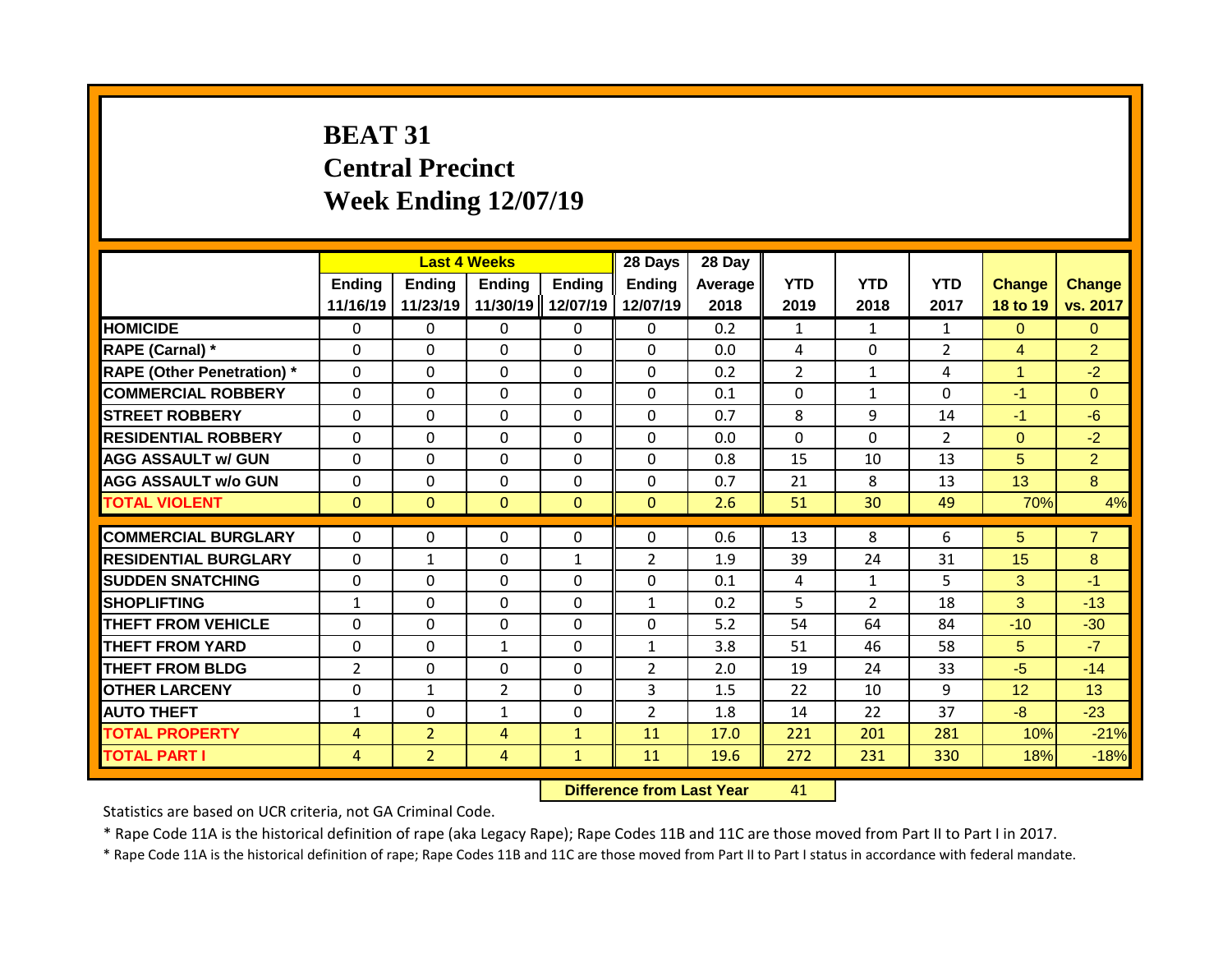# **BEAT 32 Central Precinct Week Ending 12/07/19**

|                                   |                | <b>Last 4 Weeks</b> |               |               | 28 Days        | 28 Day  |              |                |                |                |                      |
|-----------------------------------|----------------|---------------------|---------------|---------------|----------------|---------|--------------|----------------|----------------|----------------|----------------------|
|                                   | <b>Ending</b>  | <b>Ending</b>       | <b>Ending</b> | <b>Ending</b> | <b>Ending</b>  | Average | <b>YTD</b>   | <b>YTD</b>     | <b>YTD</b>     | <b>Change</b>  | <b>Change</b>        |
|                                   | 11/16/19       | 11/23/19            | 11/30/19      | 12/07/19      | 12/07/19       | 2018    | 2019         | 2018           | 2017           | 18 to 19       | vs. 2017             |
| <b>HOMICIDE</b>                   | $\Omega$       | 0                   | 0             | $\mathbf{0}$  | $\mathbf{0}$   | 0.0     | $\mathbf{1}$ | $\Omega$       | $\Omega$       | 1              | $\mathbf{1}$         |
| RAPE (Carnal) *                   | $\Omega$       | $\Omega$            | $\Omega$      | $\Omega$      | $\Omega$       | 0.1     | 3            | $\mathbf{1}$   | 5              | $\overline{2}$ | $-2$                 |
| <b>RAPE (Other Penetration) *</b> | $\Omega$       | $\Omega$            | $\Omega$      | $\Omega$      | $\Omega$       | 0.1     | $\mathbf{1}$ | $\mathbf{1}$   | $\mathbf{1}$   | $\Omega$       | $\Omega$             |
| <b>COMMERCIAL ROBBERY</b>         | $\Omega$       | $\mathbf{1}$        | $\Omega$      | $\mathbf{0}$  | $\mathbf{1}$   | 0.3     | 9            | 4              | 7              | 5              | $\overline{2}$       |
| <b>STREET ROBBERY</b>             | $\mathbf{0}$   | 0                   | 0             | $\mathbf{0}$  | $\Omega$       | 0.3     | 3            | 4              | 5              | $-1$           | $-2$                 |
| <b>RESIDENTIAL ROBBERY</b>        | $\mathbf{0}$   | $\Omega$            | $\Omega$      | $\mathbf{0}$  | $\Omega$       | 0.1     | $\Omega$     | $\mathbf{1}$   | $\Omega$       | $-1$           | $\Omega$             |
| <b>AGG ASSAULT w/ GUN</b>         | $\mathbf{0}$   | $\Omega$            | $\Omega$      | $\Omega$      | $\Omega$       | 0.5     | 3            | 7              | 5              | $-4$           | $-2$                 |
| <b>AGG ASSAULT w/o GUN</b>        | $\Omega$       | $\Omega$            | 0             | $\mathbf{1}$  | $\mathbf{1}$   | 0.8     | 9            | 8              | 5              | 4              | $\overline{4}$       |
| <b>TOTAL VIOLENT</b>              | $\mathbf{0}$   | $\mathbf{1}$        | $\Omega$      | $\mathbf{1}$  | $\overline{2}$ | 2.2     | 29           | 26             | 28             | 12%            | 4%                   |
|                                   |                |                     |               |               |                |         |              |                |                |                |                      |
| <b>COMMERCIAL BURGLARY</b>        | $\mathbf{0}$   | 0                   | 0             | $\mathbf{0}$  | $\Omega$       | 0.2     | 4            | $\overline{2}$ | 4              | $\overline{2}$ | $\Omega$             |
| <b>RESIDENTIAL BURGLARY</b>       | $\mathbf{0}$   | 0                   | $\Omega$      | $\mathbf{0}$  | $\Omega$       | 2.1     | 23           | 26             | 25             | $-3$           | $-2$                 |
| <b>SUDDEN SNATCHING</b>           | $\mathbf{1}$   | 0                   | 0             | $\Omega$      | $\mathbf{1}$   | 0.0     | 3            | $\Omega$       | $\overline{2}$ | 3              | $\blacktriangleleft$ |
| <b>SHOPLIFTING</b>                | $\mathbf{0}$   | $\Omega$            | $\Omega$      | $\mathbf{1}$  | $\mathbf{1}$   | 5.2     | 39           | 65             | 50             | $-26$          | $-11$                |
| <b>THEFT FROM VEHICLE</b>         | $\Omega$       | $\mathbf{1}$        | $\mathbf{1}$  | 5             | $\overline{7}$ | 6.4     | 59           | 78             | 104            | $-19$          | $-45$                |
| <b>THEFT FROM YARD</b>            | 1              | 1                   | $\mathbf{1}$  | 1             | 4              | 3.6     | 33           | 47             | 34             | $-14$          | $-1$                 |
| <b>THEFT FROM BLDG</b>            | $\Omega$       | 0                   | 0             | 0             | $\Omega$       | 2.4     | 31           | 31             | 52             | $\Omega$       | $-21$                |
| <b>OTHER LARCENY</b>              | $\Omega$       | $\Omega$            | $\mathbf{1}$  | 1             | $\overline{2}$ | 1.7     | 8            | 18             | 10             | $-10$          | $-2$                 |
| <b>AUTO THEFT</b>                 | $\Omega$       | $\Omega$            | 0             | $\Omega$      | $\Omega$       | 1.7     | 14           | 20             | 29             | $-6$           | $-15$                |
| <b>TOTAL PROPERTY</b>             | $\overline{2}$ | $\overline{2}$      | 3             | 8             | 15             | 23.2    | 214          | 287            | 310            | $-25%$         | $-31%$               |
| <b>TOTAL PART I</b>               | $\overline{2}$ | 3                   | 3             | 9             | 17             | 25.5    | 243          | 313            | 338            | $-22%$         | $-28%$               |

**Difference from Last Year -70** 

Statistics are based on UCR criteria, not GA Criminal Code.

\* Rape Code 11A is the historical definition of rape (aka Legacy Rape); Rape Codes 11B and 11C are those moved from Part II to Part I in 2017.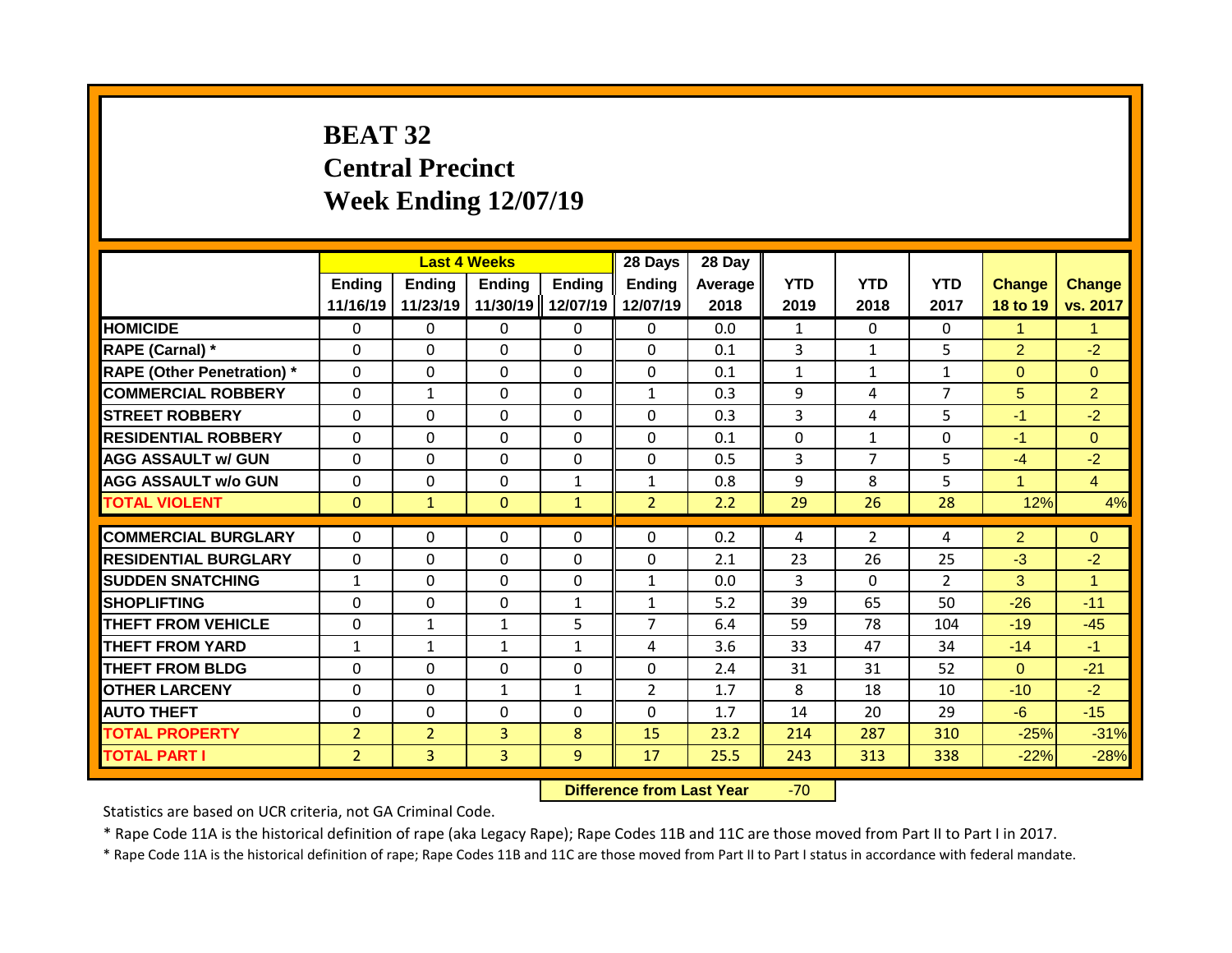# **BEAT 33 Central Precinct Week Ending 12/07/19**

|                                   |                | <b>Last 4 Weeks</b> |                |               | 28 Days        | 28 Day  |                |                |                |                |                |
|-----------------------------------|----------------|---------------------|----------------|---------------|----------------|---------|----------------|----------------|----------------|----------------|----------------|
|                                   | Ending         | <b>Ending</b>       | <b>Ending</b>  | <b>Ending</b> | <b>Ending</b>  | Average | <b>YTD</b>     | <b>YTD</b>     | <b>YTD</b>     | <b>Change</b>  | <b>Change</b>  |
|                                   | 11/16/19       | 11/23/19            | 11/30/19       | 12/07/19      | 12/07/19       | 2018    | 2019           | 2018           | 2017           | 18 to 19       | vs. 2017       |
| <b>HOMICIDE</b>                   | $\mathbf{0}$   | $\mathbf{0}$        | $\mathbf{0}$   | $\mathbf{0}$  | $\mathbf{0}$   | 0.0     | $\overline{2}$ | $\Omega$       | $\mathbf{1}$   | $\overline{2}$ | $\mathbf{1}$   |
| RAPE (Carnal) *                   | $\Omega$       | 0                   | $\Omega$       | $\Omega$      | $\Omega$       | 0.2     | $\mathbf{0}$   | 3              | 2              | $-3$           | $-2$           |
| <b>RAPE (Other Penetration)</b> * | $\Omega$       | 0                   | $\Omega$       | $\Omega$      | $\Omega$       | 0.2     | $\mathbf{1}$   | $\overline{2}$ | $\overline{2}$ | $-1$           | $-1$           |
| <b>COMMERCIAL ROBBERY</b>         | $\Omega$       | 0                   | $\Omega$       | $\Omega$      | $\Omega$       | 0.2     | 3              | $\overline{2}$ | 6              | 1              | $-3$           |
| <b>STREET ROBBERY</b>             | $\Omega$       | 0                   | $\mathbf{0}$   | 0             | $\Omega$       | 1.7     | 16             | 19             | 19             | $-3$           | $-3$           |
| <b>RESIDENTIAL ROBBERY</b>        | $\Omega$       | 0                   | $\Omega$       | $\Omega$      | $\Omega$       | 0.0     | $\Omega$       | $\Omega$       | $\mathbf{1}$   | $\Omega$       | $-1$           |
| <b>AGG ASSAULT w/ GUN</b>         | $\mathbf{1}$   | 0                   | $\Omega$       | $\Omega$      | $\mathbf{1}$   | 0.8     | 13             | 10             | 18             | 3              | $-5$           |
| <b>AGG ASSAULT w/o GUN</b>        | $\Omega$       | 0                   | $\overline{2}$ | $\Omega$      | $\overline{2}$ | 1.0     | 20             | 12             | 13             | 8              | $\overline{7}$ |
| <b>TOTAL VIOLENT</b>              | $\mathbf{1}$   | $\Omega$            | $\overline{2}$ | $\Omega$      | $\overline{3}$ | 4.1     | 55             | 48             | 62             | 15%            | $-11%$         |
|                                   |                |                     |                |               |                |         |                |                |                |                |                |
| <b>COMMERCIAL BURGLARY</b>        | $\mathbf{1}$   | 0                   | 1              | 0             | $\overline{2}$ | 0.8     | 13             | 10             | 8              | 3              | 5              |
| <b>RESIDENTIAL BURGLARY</b>       | $\Omega$       | 0                   | $\Omega$       | 0             | $\Omega$       | 1.8     | 23             | 20             | 20             | 3              | 3              |
| <b>SUDDEN SNATCHING</b>           | $\Omega$       | 0                   | $\mathbf{0}$   | 0             | $\Omega$       | 0.4     | $\mathbf{1}$   | 5.             | 4              | $-4$           | $-3$           |
| <b>SHOPLIFTING</b>                | 4              | 1                   | $\mathbf{1}$   | $\mathbf{1}$  | $\overline{7}$ | 4.8     | 99             | 59             | 71             | 40             | 28             |
| <b>THEFT FROM VEHICLE</b>         | $\Omega$       | 0                   | $\Omega$       | 1             | $\mathbf{1}$   | 4.5     | 44             | 57             | 73             | $-13$          | $-29$          |
| <b>THEFT FROM YARD</b>            | $\Omega$       | 0                   | $\Omega$       | $\mathbf{1}$  | $\mathbf{1}$   | 3.6     | 47             | 46             | 38             | 1              | 9              |
| <b>THEFT FROM BLDG</b>            | $\overline{2}$ | 0                   | 1              | 0             | 3              | 2.7     | 19             | 33             | 32             | $-14$          | $-13$          |
| <b>OTHER LARCENY</b>              | $\Omega$       | 0                   | $\Omega$       | 0             | $\Omega$       | 1.0     | 25             | 8              | 11             | 17             | 14             |
| <b>AUTO THEFT</b>                 | $\Omega$       | 0                   | $\mathbf{1}$   | 0             | 1              | 3.1     | 17             | 39             | 38             | $-22$          | $-21$          |
| <b>TOTAL PROPERTY</b>             | $\overline{7}$ | $\mathbf{1}$        | 4              | 3             | 15             | 22.7    | 288            | 277            | 295            | 4%             | $-2%$          |
| <b>TOTAL PART I</b>               | 8              | $\mathbf{1}$        | 6              | 3             | 18             | 26.8    | 343            | 325            | 357            | 6%             | $-4%$          |

**Difference from Last Year** 18

Statistics are based on UCR criteria, not GA Criminal Code.

\* Rape Code 11A is the historical definition of rape (aka Legacy Rape); Rape Codes 11B and 11C are those moved from Part II to Part I in 2017.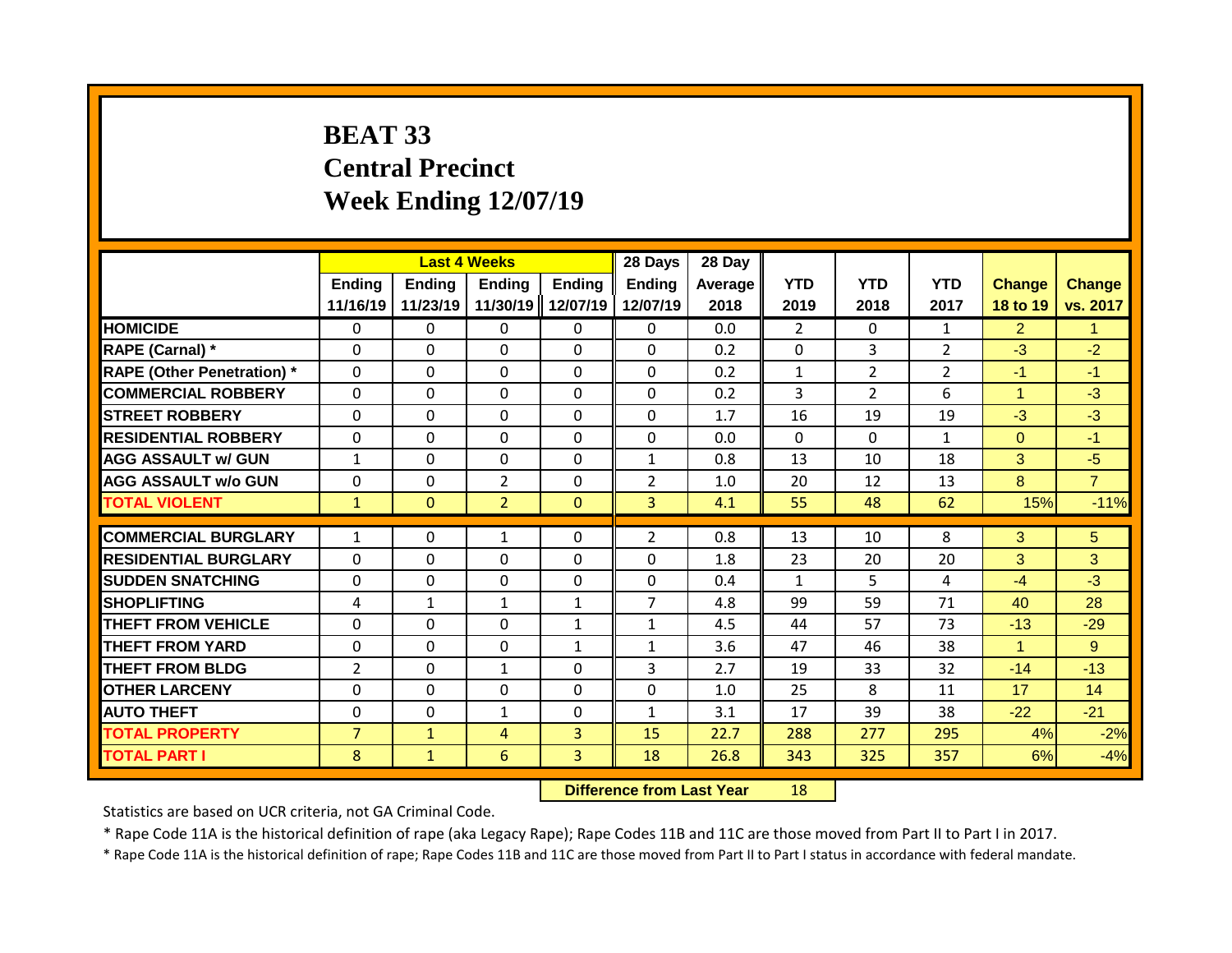# **BEAT 34 Central Precinct Week Ending 12/07/19**

|                                   |              |                | <b>Last 4 Weeks</b> |                | 28 Days        | 28 Day  |                |                |              |                |                      |
|-----------------------------------|--------------|----------------|---------------------|----------------|----------------|---------|----------------|----------------|--------------|----------------|----------------------|
|                                   | Ending       | <b>Ending</b>  | <b>Ending</b>       | <b>Ending</b>  | <b>Ending</b>  | Average | <b>YTD</b>     | <b>YTD</b>     | <b>YTD</b>   | <b>Change</b>  | <b>Change</b>        |
|                                   | 11/16/19     | 11/23/19       | 11/30/19            | 12/07/19       | 12/07/19       | 2018    | 2019           | 2018           | 2017         | 18 to 19       | vs. 2017             |
| <b>HOMICIDE</b>                   | $\mathbf{0}$ | $\mathbf{0}$   | $\mathbf{0}$        | $\mathbf{0}$   | $\mathbf{0}$   | 0.2     | $\mathbf{1}$   | $\overline{2}$ | 4            | $-1$           | $-3$                 |
| RAPE (Carnal) *                   | $\Omega$     | 0              | $\mathbf{0}$        | $\Omega$       | $\Omega$       | 0.1     | 3              | $\mathbf{1}$   | 6            | $\overline{2}$ | $-3$                 |
| <b>RAPE (Other Penetration) *</b> | $\mathbf 0$  | 0              | $\Omega$            | $\Omega$       | $\Omega$       | 0.0     | $\mathbf{1}$   | $\Omega$       | 0            | 1              | $\mathbf{1}$         |
| <b>COMMERCIAL ROBBERY</b>         | $\Omega$     | 0              | $\Omega$            | $\Omega$       | $\Omega$       | 0.0     | $\Omega$       | $\Omega$       | $\mathbf{1}$ | $\Omega$       | $-1$                 |
| <b>STREET ROBBERY</b>             | $\Omega$     | 0              | $\Omega$            | $\Omega$       | $\Omega$       | 0.8     | 12             | 11             | 8            | 1              | $\overline{4}$       |
| <b>RESIDENTIAL ROBBERY</b>        | $\Omega$     | 0              | $\Omega$            | $\Omega$       | $\Omega$       | 0.2     | $\overline{2}$ | $\overline{2}$ | 4            | $\Omega$       | $-2$                 |
| <b>AGG ASSAULT w/ GUN</b>         | $\Omega$     | 0              | 3                   | $\overline{2}$ | 5              | 1.8     | 28             | 21             | 30           | $\overline{7}$ | $-2$                 |
| <b>AGG ASSAULT w/o GUN</b>        | $\Omega$     | 0              | 2                   | 0              | $\overline{2}$ | 2.3     | 33             | 29             | 23           | $\overline{4}$ | 10 <sup>1</sup>      |
| <b>TOTAL VIOLENT</b>              | $\mathbf{0}$ | $\Omega$       | 5                   | $\overline{2}$ | $\overline{7}$ | 5.4     | 80             | 66             | 76           | 21%            | 5%                   |
|                                   |              |                |                     |                |                |         |                |                |              |                |                      |
| <b>COMMERCIAL BURGLARY</b>        | $\Omega$     | 0              | 1                   | 0              | 1              | 0.1     | 6              | $\mathbf{1}$   | 5            | 5              | -1                   |
| <b>RESIDENTIAL BURGLARY</b>       | $\Omega$     | 1              | $\mathbf 0$         | $\Omega$       | $\mathbf{1}$   | 4.4     | 41             | 55             | 65           | $-14$          | $-24$                |
| <b>SUDDEN SNATCHING</b>           | $\Omega$     | 0              | $\mathbf{1}$        | 0              | $\mathbf{1}$   | 0.3     | $\mathcal{P}$  | 4              | 6            | $-2$           | $-4$                 |
| <b>SHOPLIFTING</b>                | 3            | 0              | 1                   | $\overline{2}$ | 6              | 0.5     | 18             | 6              | 35           | 12             | $-17$                |
| <b>THEFT FROM VEHICLE</b>         | $\mathbf{1}$ | 1              | $\Omega$            | 0              | $\overline{2}$ | 2.8     | 28             | 36             | 41           | $-8$           | $-13$                |
| <b>THEFT FROM YARD</b>            | 0            | 0              | $\overline{2}$      | 0              | $\overline{2}$ | 1.5     | 29             | 19             | 21           | 10             | 8                    |
| <b>THEFT FROM BLDG</b>            | 0            | 0              | $\mathbf{1}$        | 1              | $\overline{2}$ | 2.1     | 16             | 27             | 30           | $-11$          | $-14$                |
| <b>OTHER LARCENY</b>              | $\Omega$     | 0              | $\Omega$            | 0              | $\Omega$       | 0.2     | 4              | $\mathbf{1}$   | 3            | 3              | $\blacktriangleleft$ |
| <b>AUTO THEFT</b>                 | 0            | 0              | $\Omega$            | $\Omega$       | $\Omega$       | 2.3     | 24             | 28             | 37           | $-4$           | $-13$                |
| <b>TOTAL PROPERTY</b>             | 4            | $\overline{2}$ | 6                   | 3              | 15             | 14.0    | 168            | 177            | 243          | $-5%$          | $-31%$               |
| <b>TOTAL PART I</b>               | 4            | $\overline{2}$ | 11                  | 5.             | 22             | 19.4    | 248            | 243            | 319          | 2%             | $-22%$               |

**Difference from Last Year** 5

Statistics are based on UCR criteria, not GA Criminal Code.

\* Rape Code 11A is the historical definition of rape (aka Legacy Rape); Rape Codes 11B and 11C are those moved from Part II to Part I in 2017.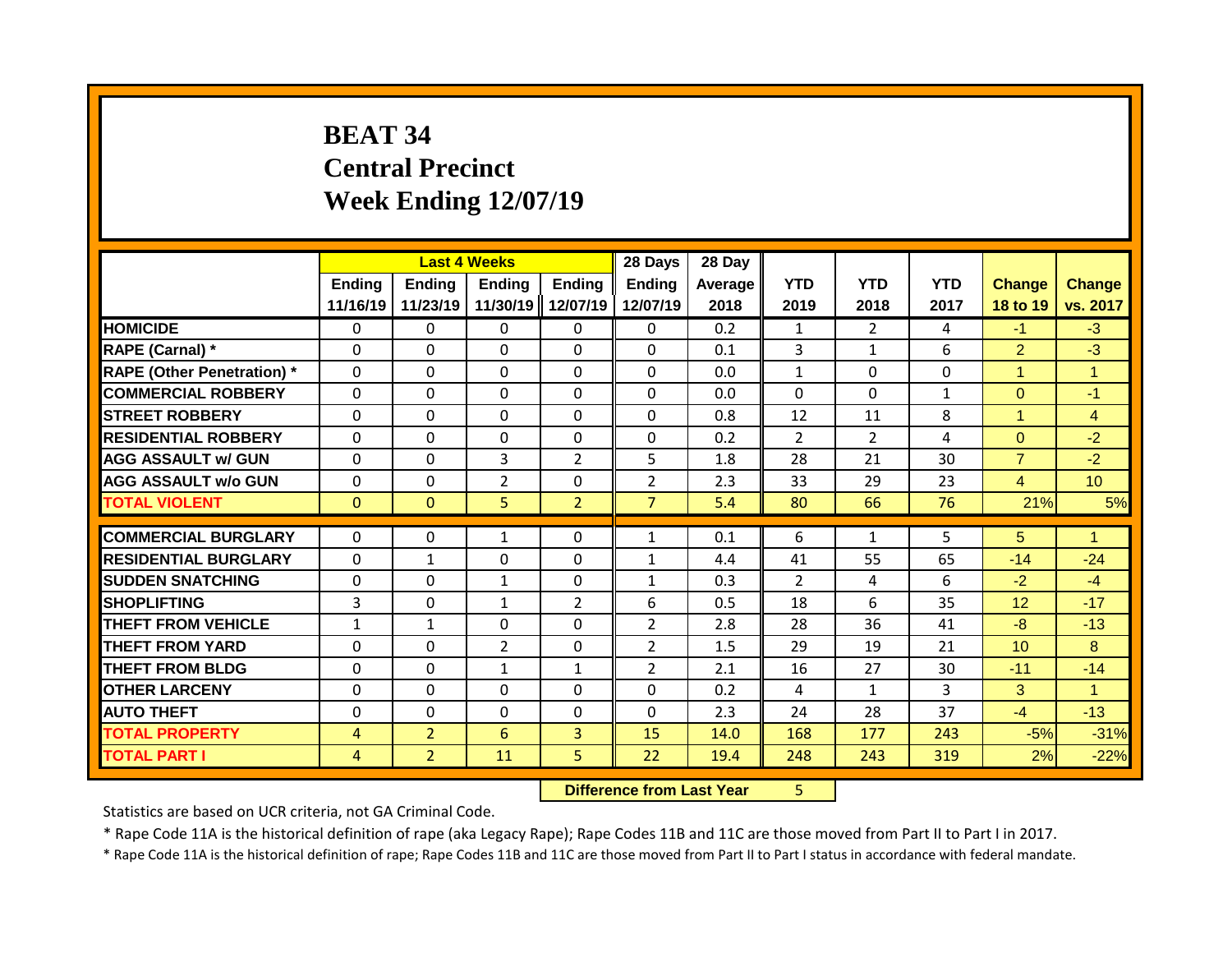# **BEAT 35 Central Precinct Week Ending 12/07/19**

|                                   |                           | <b>Last 4 Weeks</b> |                           |                           | 28 Days                   | 28 Day             |                    |                    |                    |                           |                           |
|-----------------------------------|---------------------------|---------------------|---------------------------|---------------------------|---------------------------|--------------------|--------------------|--------------------|--------------------|---------------------------|---------------------------|
|                                   | <b>Ending</b><br>11/16/19 | Ending<br>11/23/19  | <b>Ending</b><br>11/30/19 | <b>Ending</b><br>12/07/19 | <b>Ending</b><br>12/07/19 | Average   <br>2018 | <b>YTD</b><br>2019 | <b>YTD</b><br>2018 | <b>YTD</b><br>2017 | <b>Change</b><br>18 to 19 | <b>Change</b><br>vs. 2017 |
| <b>HOMICIDE</b>                   | $\mathbf{0}$              | 0                   | 0                         | $\mathbf{0}$              | 0                         | 0.1                | $\Omega$           | $\mathbf{1}$       | $\mathbf{1}$       | $-1$                      | $-1$                      |
| RAPE (Carnal) *                   | $\Omega$                  | 0                   | $\Omega$                  | $\Omega$                  | 0                         | 0.3                | $\mathbf 0$        | 4                  | 0                  | $-4$                      | $\Omega$                  |
| <b>RAPE (Other Penetration) *</b> | $\mathbf 0$               | 0                   | $\Omega$                  | 0                         | 0                         | 0.3                | $\mathbf 0$        | 3                  | 0                  | $-3$                      | $\overline{0}$            |
| <b>COMMERCIAL ROBBERY</b>         | $\Omega$                  | 0                   | 0                         | $\Omega$                  | $\Omega$                  | 0.2                | $\overline{2}$     | $\mathbf{1}$       | 4                  | 1                         | $-2$                      |
| <b>ISTREET ROBBERY</b>            | $\Omega$                  | $\mathbf 1$         | $\Omega$                  | $\mathbf{1}$              | $\overline{2}$            | 0.6                | 13                 | 7                  | $\overline{7}$     | 6                         | 6                         |
| <b>RESIDENTIAL ROBBERY</b>        | $\Omega$                  | 0                   | 0                         | 0                         | $\Omega$                  | 0.0                | $\Omega$           | $\Omega$           | $\mathbf{1}$       | $\Omega$                  | $-1$                      |
| <b>AGG ASSAULT w/ GUN</b>         | $\Omega$                  | 1                   | 1                         | $\Omega$                  | $\overline{2}$            | 1.9                | 30                 | 25                 | 15                 | 5                         | 15                        |
| <b>AGG ASSAULT w/o GUN</b>        | $\Omega$                  | 1                   | $\Omega$                  | $\mathbf{1}$              | $\overline{2}$            | 1.6                | 20                 | 17                 | 14                 | 3                         | 6                         |
| <b>TOTAL VIOLENT</b>              | $\mathbf{0}$              | $\overline{3}$      | $\mathbf{1}$              | $\overline{2}$            | 6                         | 5.0                | 65                 | 58                 | 42                 | 12%                       | 55%                       |
|                                   |                           |                     |                           |                           |                           |                    |                    |                    |                    |                           |                           |
| <b>COMMERCIAL BURGLARY</b>        | 5                         | 1                   | 1                         | $\mathbf{1}$              | 8                         | 0.4                | 16                 | 5.                 | 11                 | 11                        | 5                         |
| <b>RESIDENTIAL BURGLARY</b>       | $\Omega$                  | 1                   | 1                         | $\mathbf{1}$              | 3                         | 3.6                | 36                 | 43                 | 46                 | $-7$                      | $-10$                     |
| <b>SUDDEN SNATCHING</b>           | $\mathbf{1}$              | 0                   | $\Omega$                  | 0                         | $\mathbf{1}$              | 0.2                | $\overline{2}$     | $\overline{2}$     | 3                  | $\Omega$                  | $-1$                      |
| <b>SHOPLIFTING</b>                | $\Omega$                  | 0                   | $\mathbf{1}$              | $\mathbf{1}$              | $\overline{2}$            | 2.5                | 30                 | 29                 | 26                 | 1                         | $\overline{4}$            |
| THEFT FROM VEHICLE                | 5                         | 1                   | 1                         | 0                         | 7                         | 3.9                | 82                 | 50                 | 45                 | 32                        | 37                        |
| <b>THEFT FROM YARD</b>            | $\mathbf{1}$              | 0                   | $\Omega$                  | 0                         | $\mathbf{1}$              | 2.1                | 16                 | 27                 | 26                 | $-11$                     | $-10$                     |
| <b>THEFT FROM BLDG</b>            | 0                         | 0                   | $\Omega$                  | 1                         | $\mathbf{1}$              | 1.3                | 22                 | 16                 | 33                 | 6                         | $-11$                     |
| <b>OTHER LARCENY</b>              | 0                         | 0                   | $\mathbf{0}$              | 0                         | $\Omega$                  | 0.8                | 13                 | 6                  | 6                  | $\overline{7}$            | $\overline{7}$            |
| <b>AUTO THEFT</b>                 | $\mathbf{1}$              | 0                   | 1                         | $\overline{2}$            | 4                         | 3.5                | 26                 | 44                 | 30                 | $-18$                     | $-4$                      |
| <b>TOTAL PROPERTY</b>             | 13                        | $\overline{3}$      | 5                         | 6                         | 27                        | 18.3               | 243                | 222                | 226                | 9%                        | 8%                        |
| <b>TOTAL PART I</b>               | 13                        | 6                   | 6                         | 8                         | 33                        | 23.2               | 308                | 280                | 268                | 10%                       | 15%                       |

**Difference from Last Year** 28

Statistics are based on UCR criteria, not GA Criminal Code.

\* Rape Code 11A is the historical definition of rape (aka Legacy Rape); Rape Codes 11B and 11C are those moved from Part II to Part I in 2017.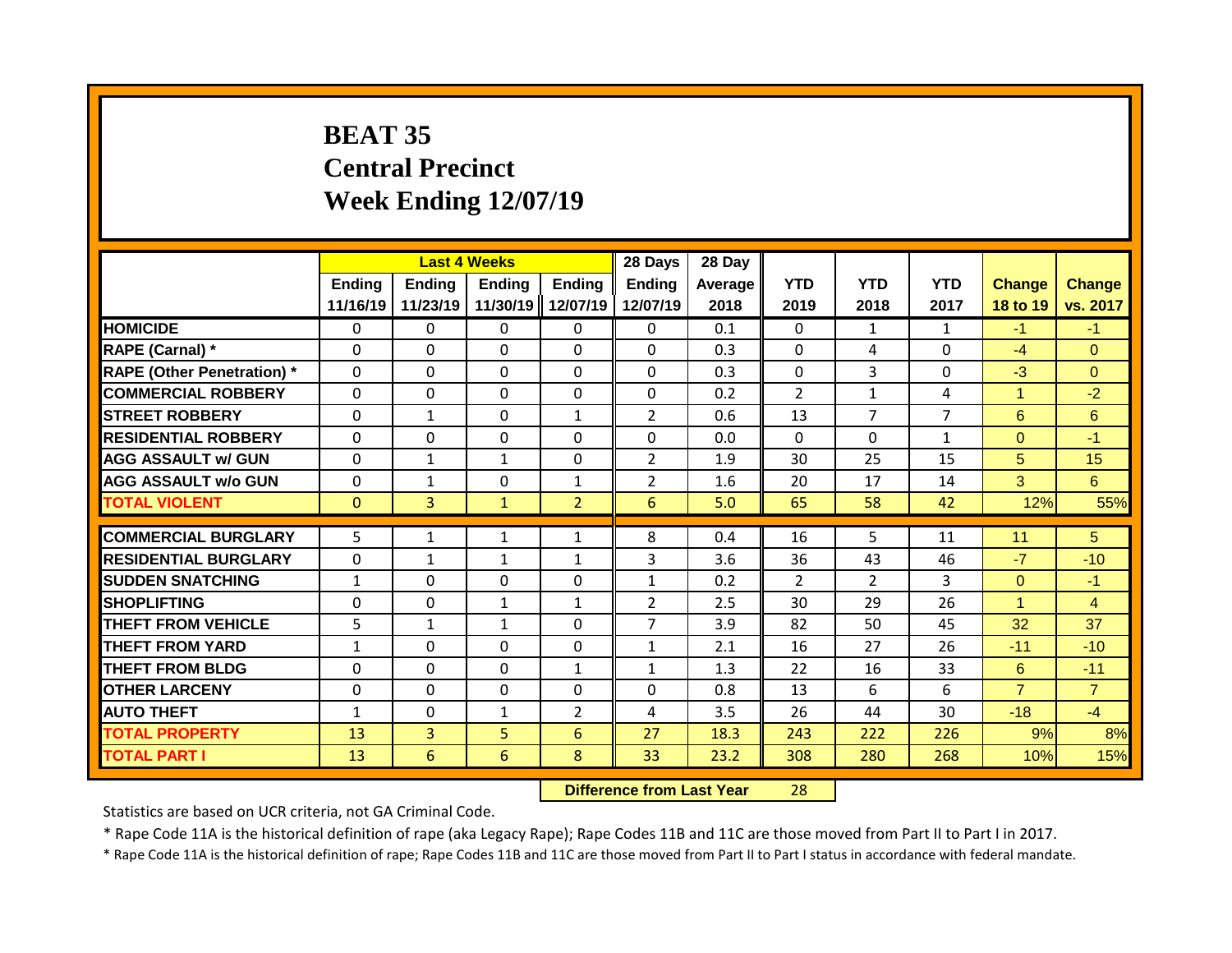# **BEAT 36 Central Precinct Week Ending 12/07/19**

|                                   |                           | <b>Last 4 Weeks</b>       |                           |                           | 28 Days                   | 28 Day          |                    |                    |                    |                           |                           |
|-----------------------------------|---------------------------|---------------------------|---------------------------|---------------------------|---------------------------|-----------------|--------------------|--------------------|--------------------|---------------------------|---------------------------|
|                                   | <b>Ending</b><br>11/16/19 | <b>Ending</b><br>11/23/19 | <b>Ending</b><br>11/30/19 | <b>Ending</b><br>12/07/19 | <b>Ending</b><br>12/07/19 | Average<br>2018 | <b>YTD</b><br>2019 | <b>YTD</b><br>2018 | <b>YTD</b><br>2017 | <b>Change</b><br>18 to 19 | <b>Change</b><br>vs. 2017 |
| <b>HOMICIDE</b>                   | 0                         | 0                         | 0                         | $\mathbf{0}$              | $\mathbf{0}$              | 0.1             | $\Omega$           | $\Omega$           | $\Omega$           | $\Omega$                  | $\Omega$                  |
| RAPE (Carnal) *                   | $\Omega$                  | $\Omega$                  | 0                         | $\mathbf 0$               | $\mathbf 0$               | 0.2             | $\overline{2}$     | 3                  | $\overline{2}$     | $-1$                      | $\mathbf{0}$              |
| <b>RAPE (Other Penetration) *</b> | $\mathbf 0$               | 0                         | 0                         | $\mathbf 0$               | $\mathbf 0$               | 0.1             | 0                  | $\mathbf{1}$       | $\Omega$           | $-1$                      | $\Omega$                  |
| <b>COMMERCIAL ROBBERY</b>         | $\Omega$                  | $\Omega$                  | $\Omega$                  | $\mathbf{0}$              | $\Omega$                  | 0.0             | 3                  | $\Omega$           | 3                  | 3                         | $\Omega$                  |
| <b>STREET ROBBERY</b>             | $\Omega$                  | $\Omega$                  | $\Omega$                  | $\mathbf 0$               | $\mathbf 0$               | 0.4             | 6                  | 4                  | 4                  | $\overline{2}$            | $\overline{2}$            |
| <b>RESIDENTIAL ROBBERY</b>        | $\mathbf{0}$              | $\Omega$                  | $\Omega$                  | $\mathbf{0}$              | $\Omega$                  | 0.4             | $\mathbf{1}$       | 5                  | $\mathbf{1}$       | $-4$                      | $\Omega$                  |
| <b>AGG ASSAULT w/ GUN</b>         | $\mathbf{0}$              | $\mathbf{1}$              | $\Omega$                  | $\Omega$                  | $\mathbf{1}$              | 0.7             | 13                 | 9                  | 8                  | $\overline{4}$            | 5                         |
| <b>AGG ASSAULT w/o GUN</b>        | $\mathbf{1}$              | 0                         | $\mathbf{1}$              | $\mathbf{0}$              | $\overline{2}$            | 0.7             | 9                  | 8                  | 8                  | 1                         | $\blacktriangleleft$      |
| <b>TOTAL VIOLENT</b>              | $\mathbf{1}$              | $\mathbf{1}$              | $\mathbf{1}$              | $\mathbf{0}$              | 3                         | 2.5             | 34                 | 30                 | 26                 | 13%                       | 31%                       |
|                                   |                           |                           |                           |                           |                           |                 |                    |                    |                    |                           |                           |
| <b>COMMERCIAL BURGLARY</b>        | $\Omega$                  | $\Omega$                  | $\mathbf{1}$              | $\mathbf{0}$              | 1                         | 0.5             | 11                 | 6                  | 11                 | 5                         | $\Omega$                  |
| <b>RESIDENTIAL BURGLARY</b>       | $\mathbf{0}$              | $\Omega$                  | 0                         | 4                         | 4                         | 1.6             | 30                 | 21                 | 21                 | 9                         | 9                         |
| <b>SUDDEN SNATCHING</b>           | $\Omega$                  | $\Omega$                  | $\Omega$                  | $\mathbf{0}$              | $\Omega$                  | 0.2             | $\mathbf{1}$       | $\overline{2}$     | $\overline{2}$     | $-1$                      | $-1$                      |
| SHOPLIFTING                       | $\overline{2}$            | $\mathbf{1}$              | $\Omega$                  | $\mathbf{1}$              | 4                         | 3.5             | 46                 | 41                 | 30                 | 5                         | 16                        |
| <b>THEFT FROM VEHICLE</b>         | $\mathbf{1}$              | 0                         | $\Omega$                  | $\mathbf{0}$              | $\mathbf{1}$              | 3.2             | 42                 | 40                 | 38                 | $\overline{2}$            | $\overline{4}$            |
| <b>THEFT FROM YARD</b>            | 0                         | $\mathbf{1}$              | $\Omega$                  | $\mathbf{0}$              | 1                         | 1.1             | 9                  | 14                 | 18                 | $-5$                      | $-9$                      |
| <b>THEFT FROM BLDG</b>            | $\Omega$                  | 0                         | $\Omega$                  | 1                         | $\mathbf{1}$              | 2.1             | 20                 | 25                 | 18                 | $-5$                      | $\overline{2}$            |
| <b>OTHER LARCENY</b>              | $\Omega$                  | 0                         | $\Omega$                  | $\mathbf{0}$              | 0                         | 0.2             | 3                  | $\mathbf{1}$       | 4                  | $\overline{2}$            | $-1$                      |
| <b>AUTO THEFT</b>                 | $\overline{a}$            | $\overline{2}$            | $\mathbf{1}$              | $\Omega$                  | 5                         | 1.8             | 22                 | 20                 | 23                 | $\overline{2}$            | $-1$                      |
| <b>TOTAL PROPERTY</b>             | 5                         | 4                         | $\overline{2}$            | 6                         | 17                        | 14.2            | 184                | 170                | 165                | 8%                        | 12%                       |
| <b>TOTAL PART I</b>               | 6                         | 5                         | 3                         | 6                         | 20                        | 16.7            | 218                | 200                | 191                | 9%                        | 14%                       |

**Difference from Last Year** 18

Statistics are based on UCR criteria, not GA Criminal Code.

\* Rape Code 11A is the historical definition of rape (aka Legacy Rape); Rape Codes 11B and 11C are those moved from Part II to Part I in 2017.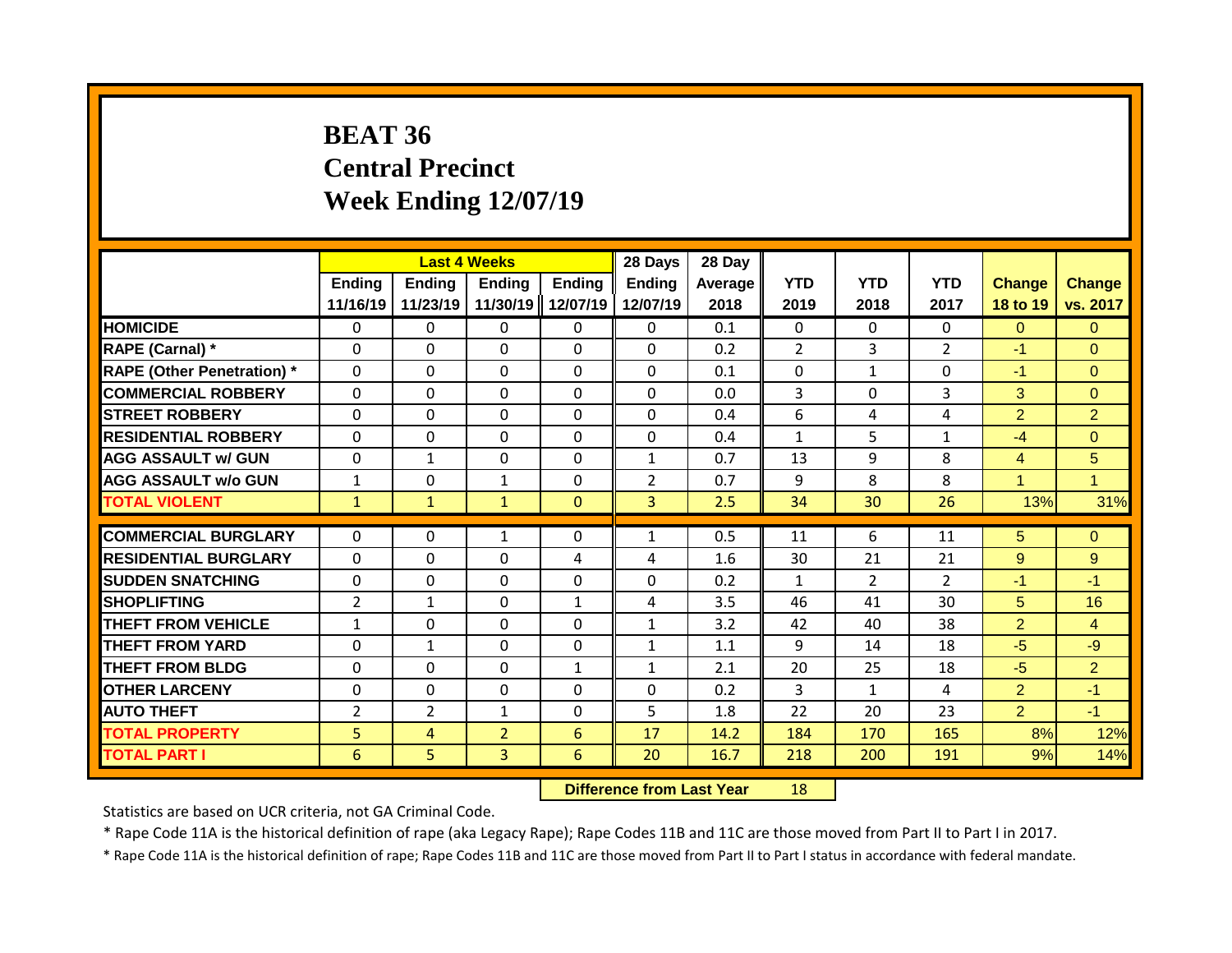## **BEAT 41 South Precinct Week Ending 12/07/19**

|                                   |                           | <b>Last 4 Weeks</b> |                           |                           | 28 Days            | 28 Day          |                    |                    |                    |                           |                           |
|-----------------------------------|---------------------------|---------------------|---------------------------|---------------------------|--------------------|-----------------|--------------------|--------------------|--------------------|---------------------------|---------------------------|
|                                   | <b>Ending</b><br>11/16/19 | Ending<br>11/23/19  | <b>Ending</b><br>11/30/19 | <b>Ending</b><br>12/07/19 | Ending<br>12/07/19 | Average<br>2018 | <b>YTD</b><br>2019 | <b>YTD</b><br>2018 | <b>YTD</b><br>2017 | <b>Change</b><br>18 to 19 | <b>Change</b><br>vs. 2017 |
| <b>HOMICIDE</b>                   | 0                         | 0                   | 0                         | $\mathbf{0}$              | $\mathbf{0}$       | 0.0             | $\mathbf{1}$       | $\Omega$           | 0                  | 1                         | $\mathbf{1}$              |
| RAPE (Carnal) *                   | $\Omega$                  | $\Omega$            | 0                         | 1                         | $\mathbf{1}$       | 0.2             | 3                  | $\overline{2}$     | $\mathbf{1}$       | 1                         | $\overline{2}$            |
| <b>RAPE (Other Penetration) *</b> | $\mathbf{0}$              | $\Omega$            | 0                         | $\mathbf{0}$              | $\Omega$           | 0.1             | $\Omega$           | $\mathbf{1}$       | $\Omega$           | $-1$                      | $\Omega$                  |
| <b>COMMERCIAL ROBBERY</b>         | $\mathbf{0}$              | $\Omega$            | $\Omega$                  | $\Omega$                  | $\Omega$           | 0.2             | 6                  | $\overline{2}$     | 14                 | $\overline{4}$            | $-8$                      |
| <b>STREET ROBBERY</b>             | $\Omega$                  | $\Omega$            | $\Omega$                  | $\mathbf{0}$              | $\Omega$           | 0.3             | 10                 | 4                  | 4                  | 6                         | 6                         |
| <b>RESIDENTIAL ROBBERY</b>        | $\Omega$                  | 0                   | 0                         | $\mathbf{0}$              | 0                  | 0.1             | $\mathbf{1}$       | $\mathbf{1}$       | 0                  | $\Omega$                  | $\overline{1}$            |
| <b>AGG ASSAULT w/ GUN</b>         | $\mathbf{0}$              | 0                   | 0                         | $\mathbf{0}$              | $\Omega$           | 0.1             | 3                  | $\Omega$           | 2                  | 3                         | $\overline{1}$            |
| <b>AGG ASSAULT w/o GUN</b>        | $\mathbf{1}$              | 0                   | $\Omega$                  | $\mathbf{1}$              | $\overline{2}$     | 0.2             | 11                 | 3                  | 4                  | 8                         | $\overline{7}$            |
| <b>TOTAL VIOLENT</b>              | $\mathbf{1}$              | $\mathbf{0}$        | $\mathbf{0}$              | $\overline{2}$            | 3 <sup>1</sup>     | 1.1             | 35                 | 13                 | 25                 | 169%                      | 40%                       |
| <b>COMMERCIAL BURGLARY</b>        | 0                         | 0                   | $\mathbf{1}$              | $\mathbf{0}$              | $\mathbf{1}$       | 0.8             | 14                 | 10                 | 16                 | 4                         | $-2$                      |
| <b>RESIDENTIAL BURGLARY</b>       | $\mathbf{1}$              | $\Omega$            | $\Omega$                  | $\mathbf{0}$              | 1                  | 1.2             | 10                 | 15                 | 27                 | $-5$                      | $-17$                     |
| <b>SUDDEN SNATCHING</b>           | $\Omega$                  | 0                   | $\Omega$                  | $\mathbf{0}$              | $\Omega$           | 0.4             | $\mathcal{P}$      | 4                  | 3                  | $-2$                      | $-1$                      |
| <b>SHOPLIFTING</b>                | $\Omega$                  | 0                   | 0                         | $\mathbf{0}$              | $\Omega$           | 1.7             | 23                 | 19                 | 55                 | $\overline{4}$            | $-32$                     |
| THEFT FROM VEHICLE                | $\mathbf{1}$              | $\Omega$            | $\Omega$                  | 0                         | $\mathbf{1}$       | 3.5             | 66                 | 44                 | 41                 | 22                        | 25                        |
| <b>THEFT FROM YARD</b>            | 0                         | $\mathbf{1}$        | $\Omega$                  | $\Omega$                  | $\mathbf{1}$       | 1.2             | 10                 | 16                 | 24                 | $-6$                      | $-14$                     |
| <b>THEFT FROM BLDG</b>            | 1                         | 0                   | 0                         | $\Omega$                  | 1                  | 2.0             | 39                 | 23                 | 38                 | 16                        | $\mathbf{1}$              |
| <b>OTHER LARCENY</b>              | 0                         | 0                   | 0                         | 0                         | 0                  | 0.4             | 4                  | 3                  | 3                  | 1                         | $\overline{1}$            |
| <b>AUTO THEFT</b>                 | 0                         | 0                   | $\overline{2}$            | 0                         | 2                  | 0.8             | 19                 | 11                 | 18                 | 8                         | $\blacktriangleleft$      |
| <b>TOTAL PROPERTY</b>             | 3                         | $\mathbf{1}$        | 3                         | $\mathbf{0}$              | $\overline{7}$     | 11.9            | 187                | 145                | 225                | 29%                       | $-17%$                    |
| <b>TOTAL PART I</b>               | 4                         | $\mathbf{1}$        | 3                         | $\overline{2}$            | 10                 | 13.0            | 222                | 158                | 250                | 41%                       |                           |
|                                   |                           |                     |                           |                           |                    |                 |                    |                    |                    |                           | $-11%$                    |

**Difference from Last Year** 64

Statistics are based on UCR criteria, not GA Criminal Code.

\* Rape Code 11A is the historical definition of rape (aka Legacy Rape); Rape Codes 11B and 11C are those moved from Part II to Part I in 2017.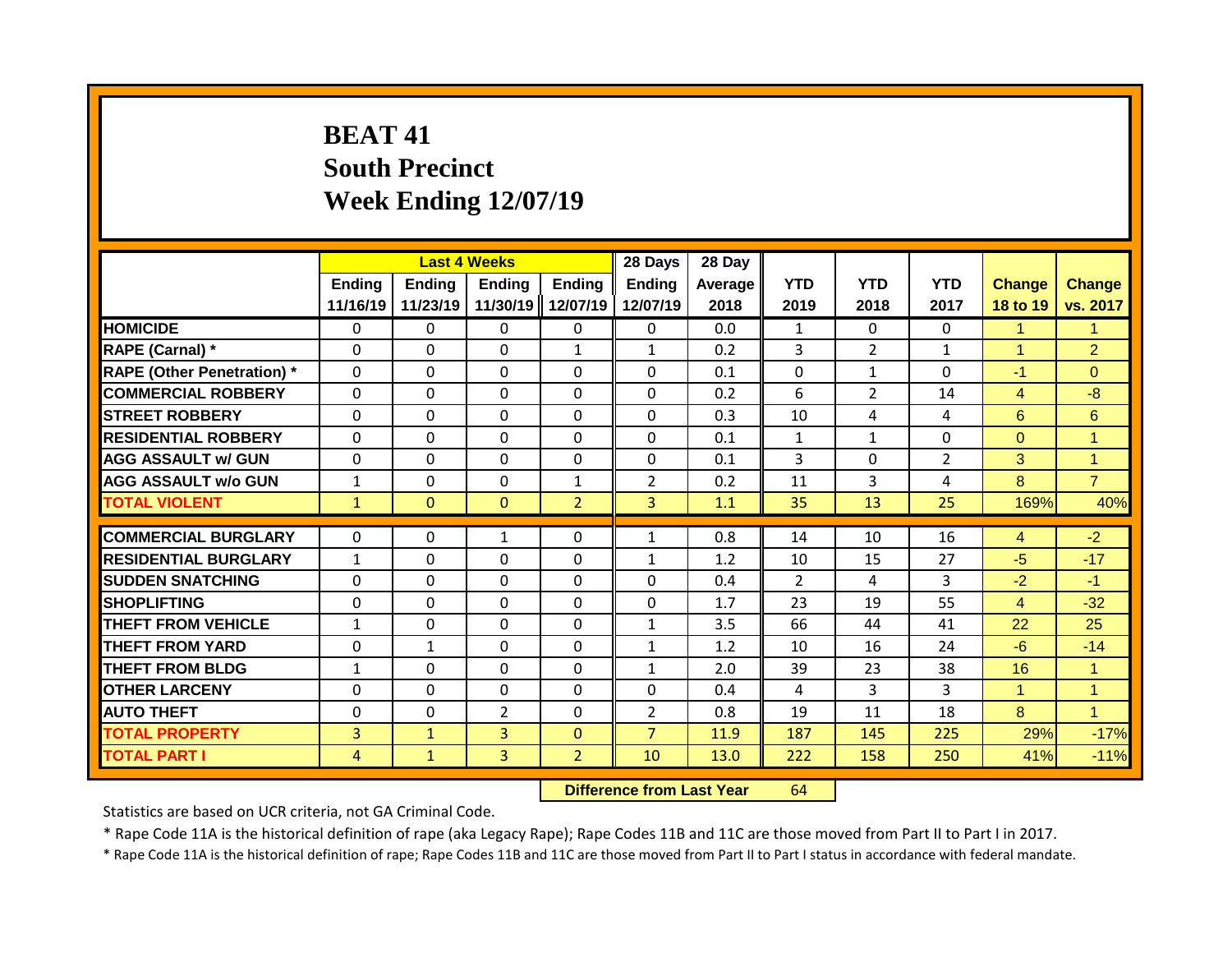# **BEAT 42 South Precinct Week Ending 12/07/19**

|                                   |                           | <b>Last 4 Weeks</b> |                           |                           | 28 Days            | 28 Day          |                    |                    |                    |                           |                           |
|-----------------------------------|---------------------------|---------------------|---------------------------|---------------------------|--------------------|-----------------|--------------------|--------------------|--------------------|---------------------------|---------------------------|
|                                   | <b>Ending</b><br>11/16/19 | Ending<br>11/23/19  | <b>Ending</b><br>11/30/19 | <b>Ending</b><br>12/07/19 | Ending<br>12/07/19 | Average<br>2018 | <b>YTD</b><br>2019 | <b>YTD</b><br>2018 | <b>YTD</b><br>2017 | <b>Change</b><br>18 to 19 | <b>Change</b><br>vs. 2017 |
| <b>HOMICIDE</b>                   | $\Omega$                  | 1                   | 0                         | $\mathbf{0}$              | 1                  | 0.0             | $\mathbf{1}$       | $\Omega$           | 0                  | 1                         | $\mathbf{1}$              |
| RAPE (Carnal) *                   | $\mathbf{1}$              | $\Omega$            | 0                         | $\Omega$                  | $\mathbf{1}$       | 0.2             | 3                  | $\overline{2}$     | $\mathbf{1}$       | 1                         | $\overline{2}$            |
| <b>RAPE (Other Penetration) *</b> | $\mathbf{0}$              | $\Omega$            | 0                         | $\mathbf{0}$              | $\Omega$           | 0.2             | $\mathbf{1}$       | 3                  | 1                  | $-2$                      | $\Omega$                  |
| <b>COMMERCIAL ROBBERY</b>         | $\mathbf{0}$              | $\Omega$            | $\Omega$                  | $\Omega$                  | $\Omega$           | 0.3             | 3                  | $\overline{2}$     | 5                  | $\mathbf{1}$              | $-2$                      |
| <b>STREET ROBBERY</b>             | $\mathbf{1}$              | 0                   | $\Omega$                  | $\mathbf{0}$              | $\mathbf{1}$       | 0.4             | 5                  | 5                  | 4                  | $\Omega$                  | $\mathbf{1}$              |
| <b>RESIDENTIAL ROBBERY</b>        | 0                         | 0                   | 0                         | $\mathbf{0}$              | 0                  | 0.0             | $\mathbf{1}$       | 0                  | 1                  | 1                         | $\Omega$                  |
| <b>AGG ASSAULT w/ GUN</b>         | $\Omega$                  | 0                   | 0                         | $\mathbf{0}$              | $\Omega$           | 0.3             | 6                  | 4                  | 3                  | $\overline{2}$            | 3                         |
| <b>AGG ASSAULT w/o GUN</b>        | $\mathbf{1}$              | 0                   | $\Omega$                  | $\mathbf{0}$              | $\mathbf{1}$       | 0.7             | $\overline{7}$     | 9                  | $\overline{2}$     | $-2$                      | 5                         |
| <b>TOTAL VIOLENT</b>              | 3                         | $\mathbf{1}$        | $\mathbf{0}$              | $\mathbf{0}$              | 4                  | 2.1             | 27                 | 25                 | 17                 | 8%                        | 59%                       |
| <b>COMMERCIAL BURGLARY</b>        |                           |                     |                           |                           | $\overline{2}$     | 1.0             |                    | 12                 | 14                 | $-1$                      |                           |
|                                   | $\mathbf{1}$              | 0                   | $\mathbf{1}$              | $\mathbf{0}$              |                    |                 | 11                 |                    |                    |                           | $-3$                      |
| <b>RESIDENTIAL BURGLARY</b>       | $\Omega$                  | $\Omega$            | $\Omega$                  | $\mathbf{0}$              | $\Omega$           | 0.6             | 9                  | 7                  | 7                  | $\overline{2}$            | $\overline{2}$            |
| <b>SUDDEN SNATCHING</b>           | $\Omega$                  | 0                   | $\Omega$                  | $\mathbf{0}$              | $\Omega$           | 0.2             | $\mathcal{P}$      | $\mathcal{P}$      | 4                  | $\Omega$                  | $-2$                      |
| <b>SHOPLIFTING</b>                | $\overline{2}$            | 6                   | $\overline{2}$            | 3                         | 13                 | 27.6            | 226                | 328                | 323                | $-102$                    | $-97$                     |
| THEFT FROM VEHICLE                | $\mathbf{1}$              | $\Omega$            | $\mathbf{1}$              | $\mathbf{1}$              | 3                  | 3.9             | 41                 | 49                 | 58                 | $-8$                      | $-17$                     |
| <b>THEFT FROM YARD</b>            | $\mathbf{1}$              | $\Omega$            | $\Omega$                  | $\Omega$                  | $\mathbf{1}$       | 1.0             | $\overline{7}$     | 13                 | 13                 | $-6$                      | $-6$                      |
| <b>THEFT FROM BLDG</b>            | 1                         | 1                   | 0                         | $\Omega$                  | $\overline{2}$     | 1.8             | 27                 | 20                 | 37                 | $\overline{7}$            | $-10$                     |
| <b>OTHER LARCENY</b>              | 0                         | 0                   | 0                         | 0                         | 0                  | 0.1             | 9                  | $\mathbf{1}$       | 5.                 | 8                         | $\overline{4}$            |
| <b>AUTO THEFT</b>                 | 0                         | 1                   | $\mathbf{1}$              | 0                         | 2                  | 1.8             | 25                 | 19                 | 18                 | 6                         | $\overline{7}$            |
| <b>TOTAL PROPERTY</b>             | 6                         | 8                   | 5                         | 4                         | 23                 | 37.9            | 357                | 451                | 479                | $-21%$                    | $-25%$                    |
| <b>TOTAL PART I</b>               | 9                         | 9                   | 5                         | 4                         | 27                 | 40.0            | 384                | 476                | 496                | $-19%$                    | $-23%$                    |

**Difference from Last Year** -92

Statistics are based on UCR criteria, not GA Criminal Code.

\* Rape Code 11A is the historical definition of rape (aka Legacy Rape); Rape Codes 11B and 11C are those moved from Part II to Part I in 2017.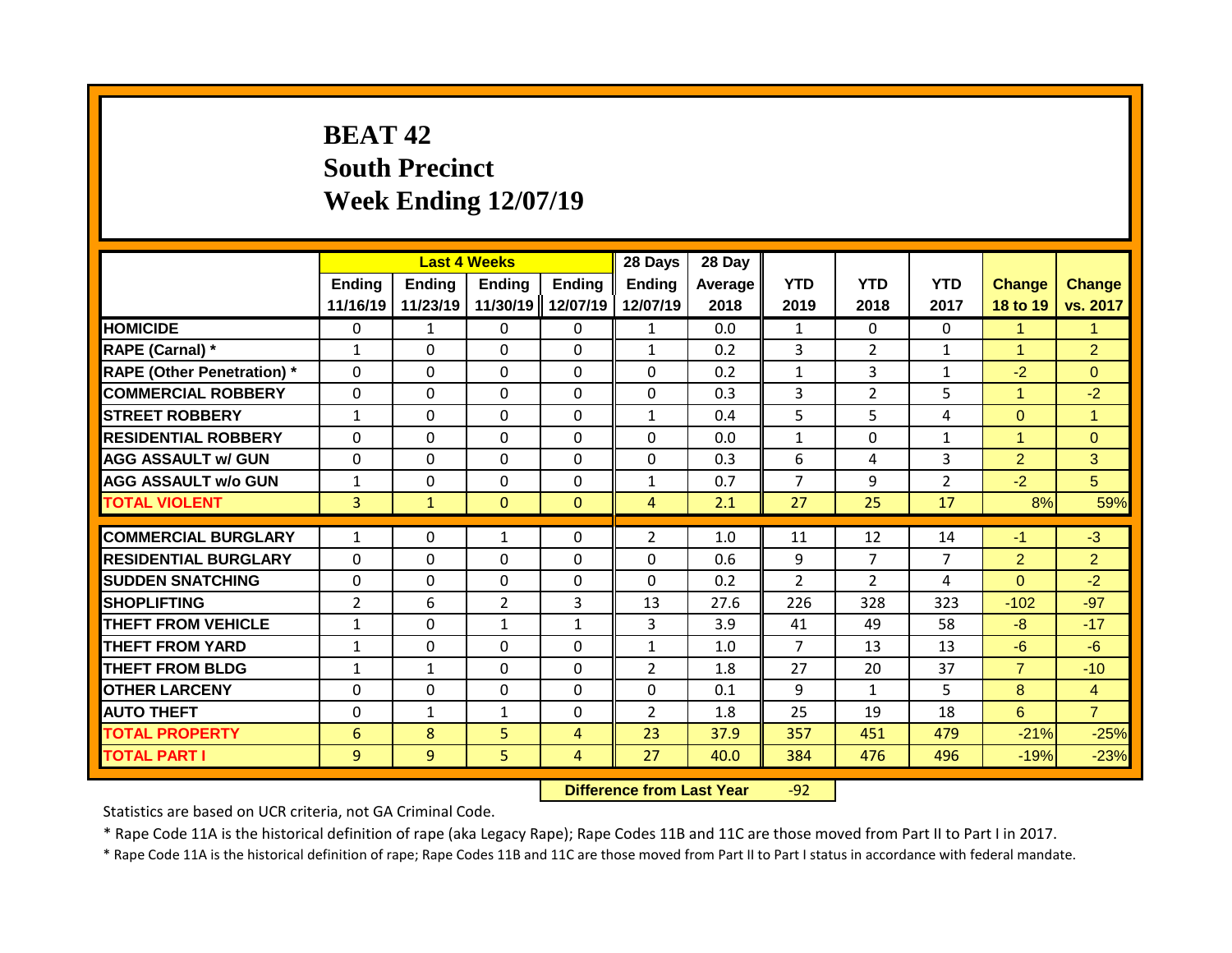# **BEAT 43 South Precinct Week Ending 12/07/19**

|                                   |                    | <b>Last 4 Weeks</b> |                    |                           | 28 Days            | 28 Day          |                    |                    |                    |                           |                           |
|-----------------------------------|--------------------|---------------------|--------------------|---------------------------|--------------------|-----------------|--------------------|--------------------|--------------------|---------------------------|---------------------------|
|                                   | Ending<br>11/16/19 | Ending<br>11/23/19  | Ending<br>11/30/19 | <b>Ending</b><br>12/07/19 | Ending<br>12/07/19 | Average<br>2018 | <b>YTD</b><br>2019 | <b>YTD</b><br>2018 | <b>YTD</b><br>2017 | <b>Change</b><br>18 to 19 | <b>Change</b><br>vs. 2017 |
| <b>HOMICIDE</b>                   | 1                  | 0                   | $\mathbf{0}$       | 0                         | 1                  | 0.1             | $\overline{2}$     | $\mathbf{1}$       | 0                  | 1                         | $\overline{2}$            |
| RAPE (Carnal) *                   | $\Omega$           | 0                   | $\mathbf{0}$       | $\Omega$                  | $\Omega$           | 0.2             | $\overline{2}$     | $\overline{2}$     | 0                  | $\Omega$                  | $\overline{2}$            |
| <b>RAPE (Other Penetration) *</b> | $\Omega$           | 0                   | $\Omega$           | $\Omega$                  | $\Omega$           | 0.0             | 1                  | $\Omega$           | $\mathbf{1}$       | 1                         | $\Omega$                  |
| <b>COMMERCIAL ROBBERY</b>         | $\Omega$           | 0                   | $\Omega$           | $\Omega$                  | $\Omega$           | 0.3             | 3                  | 3                  | 4                  | $\Omega$                  | $-1$                      |
| <b>STREET ROBBERY</b>             | $\Omega$           | 0                   | $\Omega$           | $\mathbf{1}$              | $\mathbf{1}$       | 0.5             | 6                  | $\overline{7}$     | 6                  | $-1$                      | $\Omega$                  |
| <b>RESIDENTIAL ROBBERY</b>        | $\Omega$           | 0                   | $\Omega$           | 1                         | $\mathbf{1}$       | 0.3             | 2                  | 4                  | $\mathbf{1}$       | $-2$                      | $\overline{1}$            |
| <b>AGG ASSAULT w/ GUN</b>         | $\Omega$           | 0                   | $\mathbf{0}$       | 0                         | 0                  | 0.5             | 10                 | 5                  | 7                  | 5                         | 3                         |
| <b>AGG ASSAULT w/o GUN</b>        | $\mathbf{1}$       | 0                   | $\Omega$           | 0                         | $\mathbf{1}$       | 0.9             | 16                 | 10                 | 8                  | 6                         | 8                         |
| <b>TOTAL VIOLENT</b>              | $\overline{2}$     | 0                   | $\mathbf{0}$       | $\overline{2}$            | $\overline{4}$     | 2.8             | 42                 | 32                 | 27                 | 31%                       | 56%                       |
| <b>COMMERCIAL BURGLARY</b>        | $\Omega$           | 0                   | $\overline{2}$     | 0                         | $\overline{2}$     | 1.2             | 14                 | 16                 | 15                 | $-2$                      | $-1$                      |
| <b>RESIDENTIAL BURGLARY</b>       | $\Omega$           | 0                   | $\Omega$           | $\Omega$                  | $\Omega$           | 2.5             | 24                 | 32                 | 32                 | $-8$                      | -8                        |
| <b>SUDDEN SNATCHING</b>           | $\Omega$           | 0                   | $\Omega$           | $\Omega$                  | $\Omega$           | 0.3             | $\mathcal{P}$      | 4                  | $\mathcal{P}$      | $-2$                      | $\Omega$                  |
| <b>SHOPLIFTING</b>                | $\mathbf{1}$       | 2                   | $\overline{2}$     | 1                         | 6                  | 4.7             | 87                 | 50                 | 58                 | 37                        | 29                        |
| <b>THEFT FROM VEHICLE</b>         | $\Omega$           | 0                   | $\overline{2}$     | 0                         | $\overline{2}$     | 3.8             | 36                 | 48                 | 62                 | $-12$                     | $-26$                     |
| <b>THEFT FROM YARD</b>            | 0                  | 0                   | $\Omega$           | $\Omega$                  | $\Omega$           | 1.7             | 14                 | 21                 | 13                 | $-7$                      | $\mathbf{1}$              |
| <b>THEFT FROM BLDG</b>            | 0                  | 0                   | $\Omega$           | 0                         | $\Omega$           | 2.3             | 26                 | 28                 | 33                 | $-2$                      | $-7$                      |
| <b>OTHER LARCENY</b>              | $\Omega$           | 0                   | $\mathbf{0}$       | 0                         | 0                  | 0.2             | 5                  | 3                  | 3                  | $\overline{2}$            | $\overline{2}$            |
| <b>AUTO THEFT</b>                 | $\mathbf{1}$       | 1                   | 1                  | $\mathbf{1}$              | 4                  | 2.0             | 20                 | 25                 | 27                 | $-5$                      | $-7$                      |
| <b>TOTAL PROPERTY</b>             | $\overline{2}$     | $\overline{3}$      | $\overline{7}$     | $\overline{2}$            | 14                 | 18.6            | 228                | 227                | 245                | 0%                        | $-7%$                     |
| <b>TOTAL PART I</b>               | 4                  | $\overline{3}$      | $\overline{7}$     | 4                         | 18                 | 21.4            | 270                | 259                | 272                | 4%                        | $-1%$                     |

**Difference from Last Year** 11

Statistics are based on UCR criteria, not GA Criminal Code.

\* Rape Code 11A is the historical definition of rape (aka Legacy Rape); Rape Codes 11B and 11C are those moved from Part II to Part I in 2017.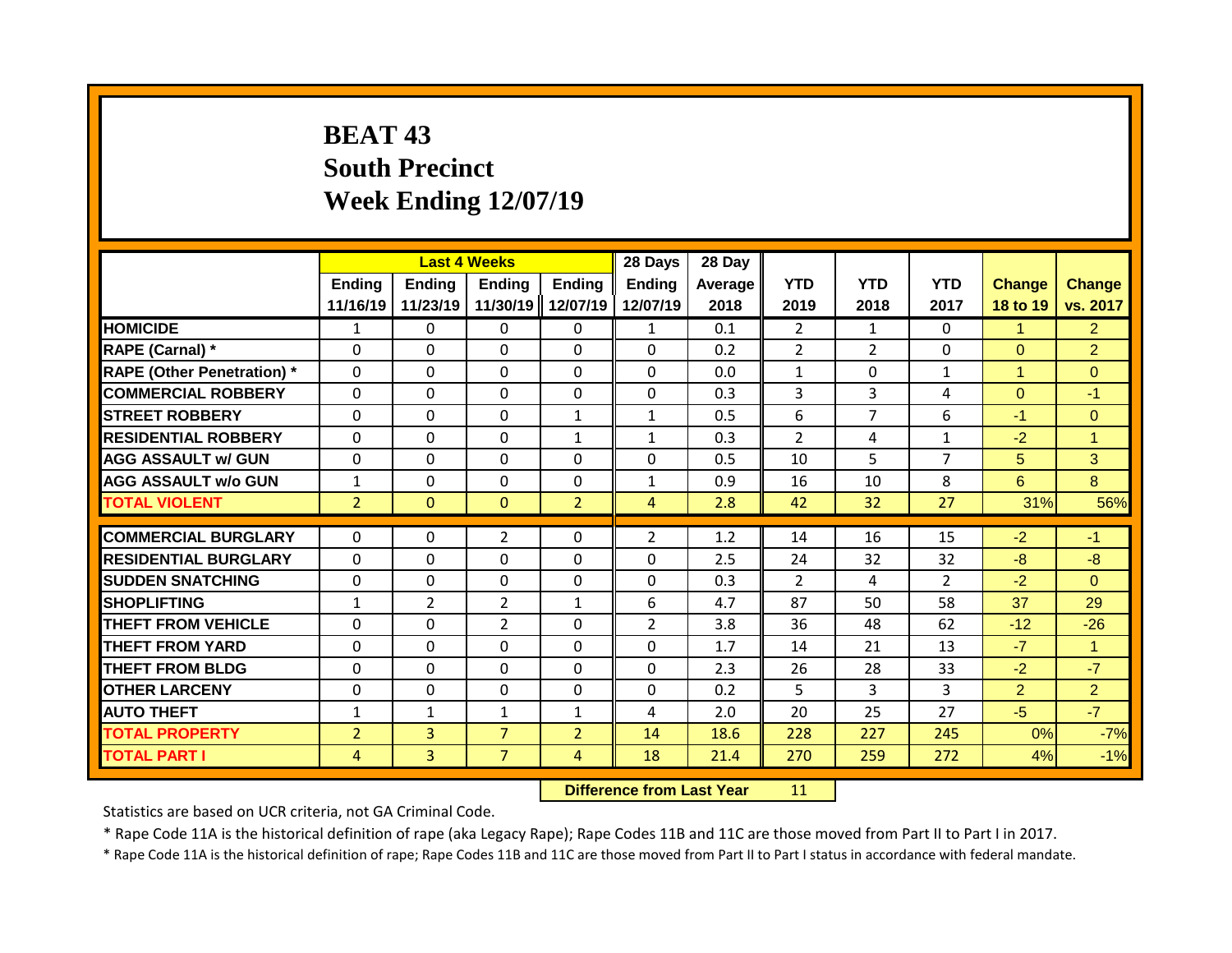# **BEAT 44 South Precinct Week Ending 12/07/19**

|                                   |                           | <b>Last 4 Weeks</b>       |                           |                           | 28 Days                   | 28 Day          |                    |                    |                    |                           |                           |
|-----------------------------------|---------------------------|---------------------------|---------------------------|---------------------------|---------------------------|-----------------|--------------------|--------------------|--------------------|---------------------------|---------------------------|
|                                   | <b>Ending</b><br>11/16/19 | <b>Ending</b><br>11/23/19 | <b>Ending</b><br>11/30/19 | <b>Ending</b><br>12/07/19 | <b>Ending</b><br>12/07/19 | Average<br>2018 | <b>YTD</b><br>2019 | <b>YTD</b><br>2018 | <b>YTD</b><br>2017 | <b>Change</b><br>18 to 19 | <b>Change</b><br>vs. 2017 |
| <b>HOMICIDE</b>                   | $\Omega$                  | 0                         | 0                         | $\mathbf{0}$              | $\mathbf{0}$              | 0.1             | $\mathbf{1}$       | $\mathbf{1}$       | $\Omega$           | $\Omega$                  | $\mathbf{1}$              |
| RAPE (Carnal) *                   | $\Omega$                  | $\Omega$                  | 0                         | $\mathbf{0}$              | $\Omega$                  | 0.2             | 3                  | $\overline{2}$     | $\mathbf{1}$       | 1                         | $\overline{2}$            |
| <b>RAPE (Other Penetration) *</b> | $\mathbf{0}$              | $\Omega$                  | $\Omega$                  | $\mathbf{0}$              | $\Omega$                  | 0.2             | $\Omega$           | $\overline{2}$     | $\Omega$           | $-2$                      | $\Omega$                  |
| <b>COMMERCIAL ROBBERY</b>         | $\mathbf 0$               | $\Omega$                  | 0                         | $\mathbf 0$               | $\mathbf 0$               | 0.1             | $\mathbf 0$        | $\mathbf{1}$       | $\overline{2}$     | $-1$                      | $-2$                      |
| <b>STREET ROBBERY</b>             | $\Omega$                  | $\mathbf{1}$              | $\Omega$                  | $\Omega$                  | $\mathbf{1}$              | 0.4             | 6                  | 5                  | 6                  | 1                         | $\Omega$                  |
| <b>RESIDENTIAL ROBBERY</b>        | $\Omega$                  | 0                         | $\Omega$                  | $\mathbf{0}$              | $\Omega$                  | 0.4             | $\Omega$           | 5.                 | $\Omega$           | $-5$                      | $\Omega$                  |
| <b>AGG ASSAULT w/ GUN</b>         | $\Omega$                  | 0                         | 0                         | $\mathbf{1}$              | $\mathbf{1}$              | 0.7             | 12                 | 7                  | 8                  | 5                         | $\overline{4}$            |
| <b>AGG ASSAULT w/o GUN</b>        | $\Omega$                  | $\Omega$                  | $\Omega$                  | $\Omega$                  | $\Omega$                  | 1.0             | 19                 | 11                 | 5                  | 8                         | 14                        |
| <b>TOTAL VIOLENT</b>              | $\mathbf{0}$              | $\mathbf{1}$              | $\Omega$                  | $\mathbf{1}$              | $\overline{2}$            | 3.0             | 41                 | 34                 | 22                 | 21%                       | 86%                       |
| <b>COMMERCIAL BURGLARY</b>        | $\mathbf{1}$              | 0                         | $\Omega$                  | $\Omega$                  | 1                         |                 |                    | $\overline{2}$     | 1                  | 9                         | 10 <sup>1</sup>           |
| <b>RESIDENTIAL BURGLARY</b>       |                           |                           | $\Omega$                  | $\mathbf{0}$              |                           | 0.2             | 11                 | 36                 | 36                 | $-17$                     | $-17$                     |
| <b>SUDDEN SNATCHING</b>           | $\mathbf{1}$<br>$\Omega$  | 0                         | $\Omega$                  | $\mathbf{0}$              | 1<br>0                    | 2.8<br>0.0      | 19<br>3            | $\Omega$           | $\Omega$           | 3                         | 3                         |
| <b>SHOPLIFTING</b>                | $\mathbf{0}$              | 0<br>0                    |                           |                           | $\overline{2}$            | 4.2             | 33                 | 55                 | 18                 | $-22$                     | 15                        |
| <b>THEFT FROM VEHICLE</b>         | $\Omega$                  |                           | $\mathbf{1}$<br>5         | 1<br>3                    | 9                         | 5.5             | 86                 | 70                 | 72                 | 16                        | 14                        |
| <b>THEFT FROM YARD</b>            | $\Omega$                  | $\mathbf{1}$<br>$\Omega$  | 0                         | 0                         | $\Omega$                  | 1.0             | 9                  | 13                 | 12                 | $-4$                      | $-3$                      |
| <b>THEFT FROM BLDG</b>            | $\Omega$                  | 0                         | 0                         | $\Omega$                  | $\Omega$                  | 0.9             | 18                 | 12                 | 27                 | 6                         | $-9$                      |
| <b>OTHER LARCENY</b>              | 1                         | 0                         | 0                         | 0                         | 1                         | 0.5             | 10                 | 6                  | 4                  | 4                         | 6                         |
| <b>AUTO THEFT</b>                 | 3                         | $\Omega$                  | $\mathbf{1}$              | $\Omega$                  | 4                         | 1.6             | 32                 | 20                 | 25                 | 12                        | $\overline{7}$            |
| <b>TOTAL PROPERTY</b>             | 6                         | $\mathbf{1}$              | $\overline{7}$            | 4                         | 18                        | 16.8            | 221                | 214                | 195                | 3%                        | 13%                       |
|                                   |                           |                           | $\overline{7}$            |                           |                           |                 |                    |                    |                    |                           |                           |
| <b>TOTAL PART I</b>               | 6                         | $\overline{2}$            |                           | 5                         | 20                        | 19.8            | 262                | 248                | 217                | 6%                        | 21%                       |

**Difference from Last Year** 14

Statistics are based on UCR criteria, not GA Criminal Code.

\* Rape Code 11A is the historical definition of rape (aka Legacy Rape); Rape Codes 11B and 11C are those moved from Part II to Part I in 2017.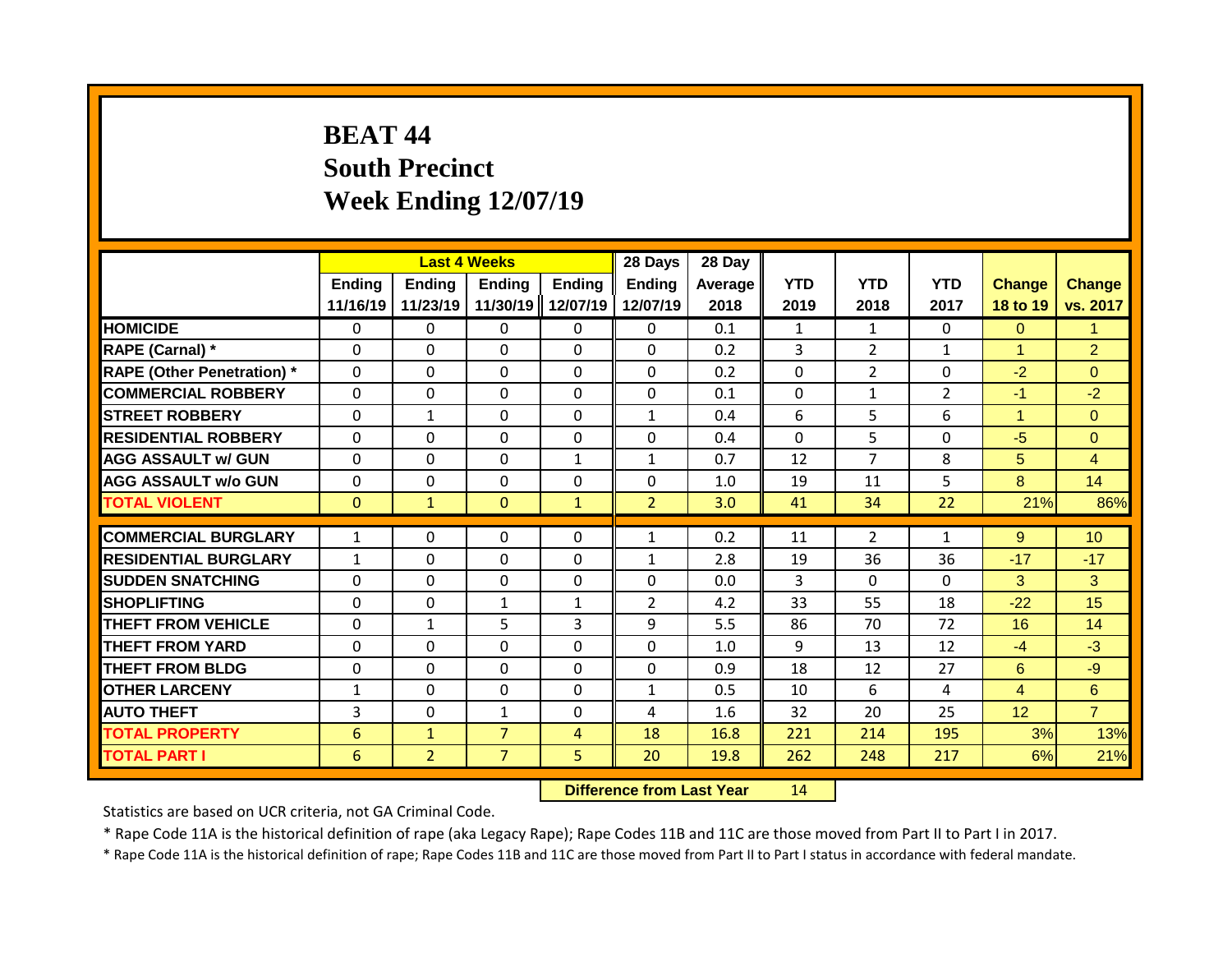## **BEAT 45 South Precinct Week Ending 12/07/19**

|                                   |                | <b>Last 4 Weeks</b> |               |                | 28 Days        | 28 Day  |                |              |                |                |                      |
|-----------------------------------|----------------|---------------------|---------------|----------------|----------------|---------|----------------|--------------|----------------|----------------|----------------------|
|                                   | Ending         | <b>Ending</b>       | <b>Ending</b> | <b>Ending</b>  | <b>Ending</b>  | Average | <b>YTD</b>     | <b>YTD</b>   | <b>YTD</b>     | <b>Change</b>  | <b>Change</b>        |
|                                   | 11/16/19       | 11/23/19            | 11/30/19      | 12/07/19       | 12/07/19       | 2018    | 2019           | 2018         | 2017           | 18 to 19       | vs. 2017             |
| <b>HOMICIDE</b>                   | $\mathbf{0}$   | $\mathbf{0}$        | $\mathbf{0}$  | $\mathbf{0}$   | $\mathbf{0}$   | 0.1     | $\Omega$       | $\mathbf{1}$ | $\mathbf{1}$   | $-1$           | $-1$                 |
| RAPE (Carnal) *                   | $\Omega$       | 0                   | $\mathbf{1}$  | $\Omega$       | $\mathbf{1}$   | 0.2     | $\mathbf{1}$   | 3            | $\overline{2}$ | $-2$           | $-1$                 |
| <b>RAPE (Other Penetration) *</b> | $\Omega$       | 0                   | $\Omega$      | $\Omega$       | $\Omega$       | 0.2     | $\mathbf{0}$   | 3            | 0              | $-3$           | $\Omega$             |
| <b>COMMERCIAL ROBBERY</b>         | $\Omega$       | 0                   | $\Omega$      | $\Omega$       | $\Omega$       | 0.2     | $\overline{2}$ | 3            | 3              | $-1$           | $-1$                 |
| <b>STREET ROBBERY</b>             | $\Omega$       | 0                   | $\Omega$      | $\mathbf{1}$   | $\mathbf{1}$   | 0.3     | 4              | 4            | 8              | $\overline{0}$ | $-4$                 |
| <b>RESIDENTIAL ROBBERY</b>        | $\Omega$       | 0                   | $\Omega$      | $\Omega$       | $\Omega$       | 0.1     | $\mathbf{1}$   | $\Omega$     | $\mathbf{1}$   | 4              | $\Omega$             |
| <b>AGG ASSAULT w/ GUN</b>         | $\Omega$       | 1                   | $\Omega$      | 0              | $\mathbf{1}$   | 0.2     | 8              | 3            | 9              | 5              | $-1$                 |
| <b>AGG ASSAULT w/o GUN</b>        | 1              | 1                   | 0             | 0              | $\overline{2}$ | 0.6     | $\overline{7}$ | 8            | 3              | $-1$           | $\overline{4}$       |
| <b>TOTAL VIOLENT</b>              | $\mathbf{1}$   | $\overline{2}$      | $\mathbf{1}$  | $\mathbf{1}$   | 5              | 2.0     | 23             | 25           | 27             | $-8%$          | $-15%$               |
|                                   |                |                     |               |                |                |         |                |              |                |                |                      |
| <b>COMMERCIAL BURGLARY</b>        | $\Omega$       | 0                   | 0             | 0              | $\Omega$       | 0.5     | $\overline{2}$ | 6            | 6              | $-4$           | $-4$                 |
| <b>RESIDENTIAL BURGLARY</b>       | $\mathbf{1}$   | 0                   | $\mathbf 0$   | $\mathbf{1}$   | $\overline{2}$ | 2.7     | 14             | 34           | 43             | $-20$          | $-29$                |
| <b>SUDDEN SNATCHING</b>           | $\Omega$       | 0                   | $\Omega$      | 0              | $\Omega$       | 0.2     | $\mathbf{1}$   | $\mathbf{1}$ | 0              | $\Omega$       | $\blacktriangleleft$ |
| <b>SHOPLIFTING</b>                | $\overline{2}$ | $\overline{2}$      | 2             | $\mathbf{1}$   | $\overline{7}$ | 5.4     | 104            | 60           | 70             | 44             | 34                   |
| <b>THEFT FROM VEHICLE</b>         | 0              | 1                   | 1             | 3              | 5              | 3.6     | 39             | 45           | 75             | $-6$           | $-36$                |
| <b>THEFT FROM YARD</b>            | 0              | 0                   | $\Omega$      | 0              | $\Omega$       | 1.8     | 15             | 22           | 19             | $-7$           | $-4$                 |
| <b>THEFT FROM BLDG</b>            | 0              | 0                   | $\Omega$      | $\overline{2}$ | $\overline{2}$ | 1.6     | 14             | 20           | 22             | $-6$           | $-8$                 |
| <b>OTHER LARCENY</b>              | $\Omega$       | $\mathbf{1}$        | $\Omega$      | 0              | $\mathbf{1}$   | 0.4     | 6              | 5.           | 9              | 1              | $-3$                 |
| <b>AUTO THEFT</b>                 | $\Omega$       | 0                   | $\Omega$      | 0              | $\Omega$       | 1.6     | 10             | 18           | 26             | $-8$           | $-16$                |
| <b>TOTAL PROPERTY</b>             | 3              | 4                   | 3             | $\overline{7}$ | 17             | 17.7    | 205            | 211          | 270            | $-3%$          | $-24%$               |
| <b>TOTAL PART I</b>               | 4              | 6                   | 4             | 8              | 22             | 19.7    | 228            | 236          | 297            | $-3%$          | $-23%$               |

**Difference from Last Year** -8

Statistics are based on UCR criteria, not GA Criminal Code.

\* Rape Code 11A is the historical definition of rape (aka Legacy Rape); Rape Codes 11B and 11C are those moved from Part II to Part I in 2017.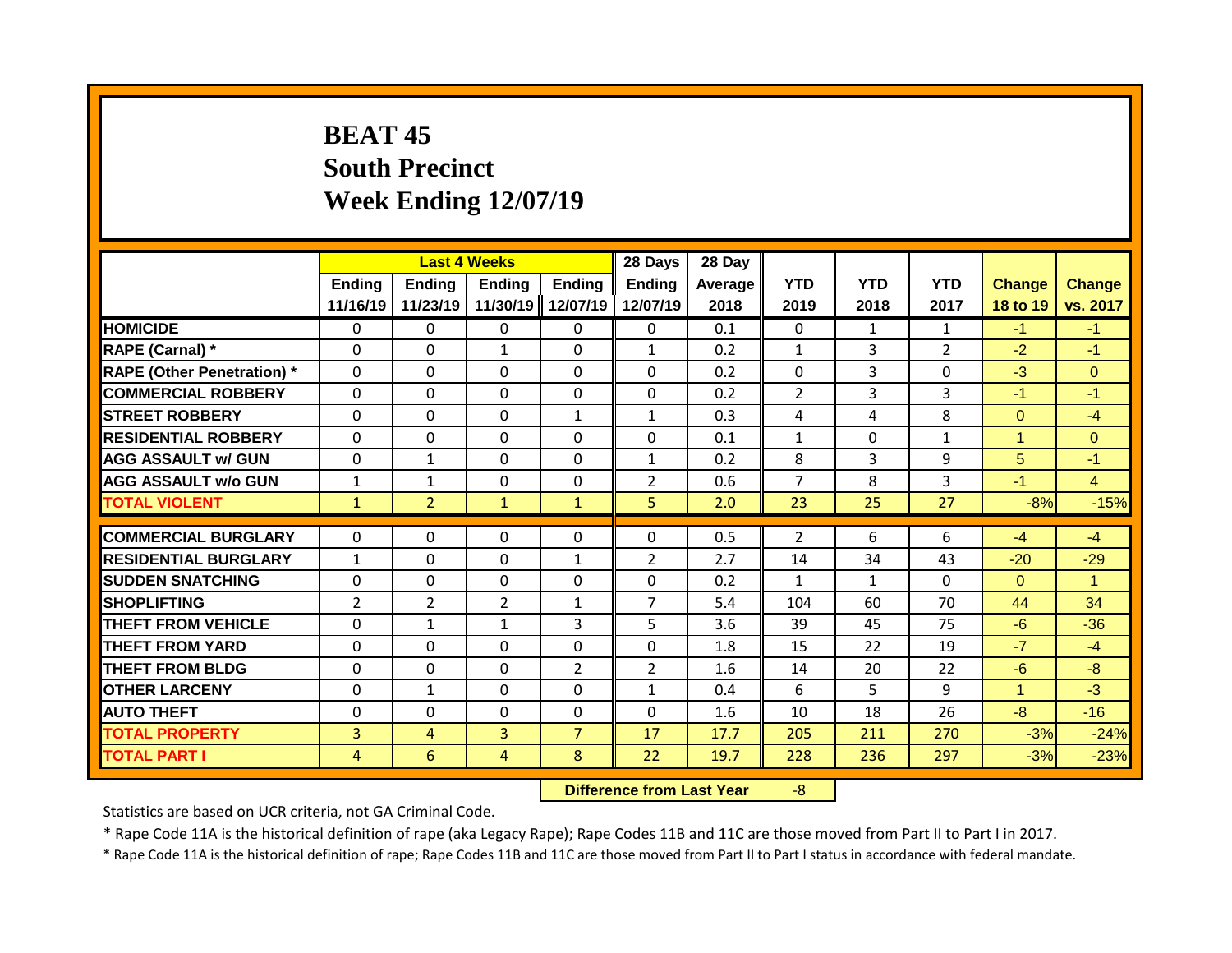## **BEAT 46 South Precinct Week Ending 12/07/19**

|                                   |                           |                           | <b>Last 4 Weeks</b>       |                    | 28 Days                   | 28 Day          |                    |                    |                    |                           |                           |
|-----------------------------------|---------------------------|---------------------------|---------------------------|--------------------|---------------------------|-----------------|--------------------|--------------------|--------------------|---------------------------|---------------------------|
|                                   | <b>Ending</b><br>11/16/19 | <b>Ending</b><br>11/23/19 | <b>Ending</b><br>11/30/19 | Ending<br>12/07/19 | <b>Ending</b><br>12/07/19 | Average<br>2018 | <b>YTD</b><br>2019 | <b>YTD</b><br>2018 | <b>YTD</b><br>2017 | <b>Change</b><br>18 to 19 | <b>Change</b><br>vs. 2017 |
| <b>HOMICIDE</b>                   | $\mathbf{0}$              | 0                         | 0                         | $\mathbf{0}$       | $\mathbf{0}$              | 0.1             | $\overline{2}$     | 1                  | $\mathcal{P}$      | $\mathbf{1}$              | $\Omega$                  |
| <b>RAPE (Carnal) *</b>            | $\Omega$                  | 0                         | 0                         | $\mathbf{0}$       | 0                         | 0.1             | $\overline{2}$     | $\mathbf{1}$       | 3                  | $\blacktriangleleft$      | $-1$                      |
| <b>RAPE (Other Penetration) *</b> | $\Omega$                  | 0                         | 0                         | $\mathbf{0}$       | $\Omega$                  | 0.2             | 0                  | 3                  | $\overline{2}$     | $-3$                      | $-2$                      |
| <b>COMMERCIAL ROBBERY</b>         | $\mathbf 0$               | 0                         | $\Omega$                  | $\mathbf{0}$       | $\Omega$                  | 0.2             | $\overline{2}$     | 3                  | 5                  | $-1$                      | $-3$                      |
| <b>STREET ROBBERY</b>             | $\Omega$                  | 0                         | $\Omega$                  | $\Omega$           | $\Omega$                  | 0.5             | $\overline{2}$     | 7                  | 6                  | $-5$                      | $-4$                      |
| <b>RESIDENTIAL ROBBERY</b>        | $\Omega$                  | 0                         | 0                         | $\mathbf{0}$       | 0                         | 0.0             | $\Omega$           | $\Omega$           | $\mathbf{1}$       | $\Omega$                  | $-1$                      |
| <b>AGG ASSAULT w/ GUN</b>         | $\Omega$                  | 0                         | $\Omega$                  | $\mathbf{0}$       | $\Omega$                  | 0.5             | $\overline{7}$     | 7                  | 6                  | $\Omega$                  | $\overline{1}$            |
| <b>AGG ASSAULT w/o GUN</b>        | $\Omega$                  | 0                         | $\overline{2}$            | $\mathbf{0}$       | $\overline{2}$            | 0.7             | 16                 | 10                 | 15                 | 6                         | $\blacksquare$            |
| <b>TOTAL VIOLENT</b>              | $\mathbf{0}$              | $\mathbf{0}$              | $\overline{2}$            | $\mathbf{0}$       | $\overline{2}$            | 2.4             | 31                 | 32                 | 40                 | $-3%$                     | $-23%$                    |
| <b>COMMERCIAL BURGLARY</b>        | $\Omega$                  | 0                         | $\Omega$                  | 1                  | 1                         | 1.3             | 9                  | 15                 | 7                  | $-6$                      | $\overline{2}$            |
| <b>RESIDENTIAL BURGLARY</b>       | $\Omega$                  | 2                         | $\Omega$                  | $\mathbf{0}$       | $\overline{2}$            | 3.9             | 25                 | 48                 | 28                 | $-23$                     | $-3$                      |
| <b>SUDDEN SNATCHING</b>           | $\Omega$                  | 0                         | $\Omega$                  | 0                  | $\Omega$                  | 0.1             | 4                  | 1                  | $\overline{2}$     | 3                         | $\overline{2}$            |
| <b>SHOPLIFTING</b>                | $\overline{2}$            | $\overline{2}$            | $\overline{2}$            | 4                  | 10                        | 9.7             | 118                | 118                | 126                | $\Omega$                  | $-8$                      |
| <b>THEFT FROM VEHICLE</b>         | $\mathbf{1}$              | 0                         | $\mathbf{1}$              | $\mathbf{1}$       | 3                         | 5.8             | 52                 | 69                 | 73                 | $-17$                     | $-21$                     |
| THEFT FROM YARD                   | 0                         | 0                         | $\mathbf{1}$              | 0                  | $\mathbf{1}$              | 0.9             | 8                  | 11                 | 13                 | $-3$                      | $-5$                      |
| <b>THEFT FROM BLDG</b>            | $\mathbf{1}$              | 0                         | 1                         | $\overline{2}$     | 4                         | 3.0             | 23                 | 38                 | 30                 | $-15$                     | $-7$                      |
| <b>OTHER LARCENY</b>              | $\mathbf{1}$              | 0                         | 0                         | 0                  | 1                         | 0.3             | 9                  | 4                  | $\overline{7}$     | 5                         | $\overline{2}$            |
| <b>AUTO THEFT</b>                 | $\mathbf{1}$              | 0                         | 0                         | $\Omega$           | 1                         | 2.7             | 23                 | 34                 | 35                 | $-11$                     | $-12$                     |
| <b>TOTAL PROPERTY</b>             | 6                         | 4                         | 5                         | 8                  | 23                        | 27.6            | 271                | 338                | 321                | $-20%$                    | $-16%$                    |
| <b>TOTAL PART I</b>               | 6                         | 4                         | $\overline{7}$            | 8                  | 25                        | 30.0            | 302                | 370                | 361                | $-18%$                    | $-16%$                    |

**Difference from Last Year** -68

Statistics are based on UCR criteria, not GA Criminal Code.

\* Rape Code 11A is the historical definition of rape (aka Legacy Rape); Rape Codes 11B and 11C are those moved from Part II to Part I in 2017.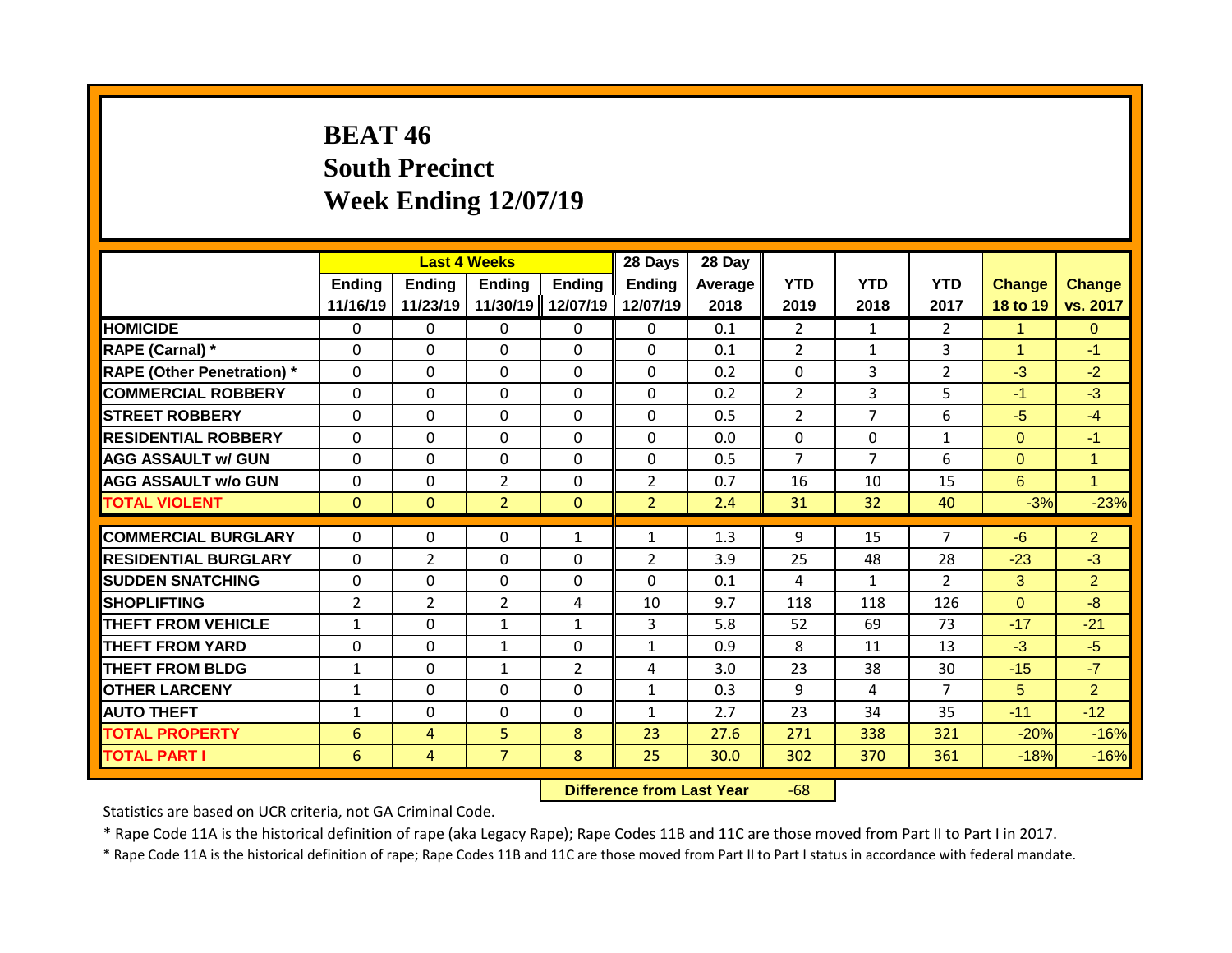# **BEAT 47 South Precinct Week Ending 12/07/19**

|                                   |                           | <b>Last 4 Weeks</b> |                           |                           | 28 Days                   | 28 Day          |                    |                    |                    |                           |                           |
|-----------------------------------|---------------------------|---------------------|---------------------------|---------------------------|---------------------------|-----------------|--------------------|--------------------|--------------------|---------------------------|---------------------------|
|                                   | <b>Ending</b><br>11/16/19 | Ending<br>11/23/19  | <b>Ending</b><br>11/30/19 | <b>Ending</b><br>12/07/19 | <b>Ending</b><br>12/07/19 | Average<br>2018 | <b>YTD</b><br>2019 | <b>YTD</b><br>2018 | <b>YTD</b><br>2017 | <b>Change</b><br>18 to 19 | <b>Change</b><br>vs. 2017 |
| <b>HOMICIDE</b>                   | 0                         | 0                   | 0                         | $\mathbf{0}$              | $\mathbf{0}$              | 0.0             | $\mathbf{0}$       | $\Omega$           | $\Omega$           | $\Omega$                  | $\overline{0}$            |
| RAPE (Carnal) *                   | $\Omega$                  | $\Omega$            | 0                         | $\Omega$                  | $\Omega$                  | 0.1             | $\mathbf{0}$       | $\mathbf{1}$       | $\mathbf{1}$       | $-1$                      | $-1$                      |
| <b>RAPE (Other Penetration)</b> * | $\mathbf{0}$              | $\Omega$            | 0                         | $\mathbf 0$               | $\mathbf 0$               | 0.1             | $\mathbf{0}$       | $\mathbf{1}$       | $\Omega$           | $-1$                      | $\Omega$                  |
| <b>COMMERCIAL ROBBERY</b>         | $\Omega$                  | $\Omega$            | $\Omega$                  | $\Omega$                  | $\Omega$                  | 0.0             | $\Omega$           | $\Omega$           | $\Omega$           | $\Omega$                  | $\Omega$                  |
| <b>STREET ROBBERY</b>             | $\Omega$                  | $\Omega$            | $\Omega$                  | $\Omega$                  | $\Omega$                  | 0.1             | $\mathbf{1}$       | $\mathbf{1}$       | $\Omega$           | $\Omega$                  | $\overline{1}$            |
| <b>RESIDENTIAL ROBBERY</b>        | $\Omega$                  | $\Omega$            | $\Omega$                  | $\mathbf{0}$              | $\Omega$                  | 0.0             | $\Omega$           | $\Omega$           | $\Omega$           | $\Omega$                  | $\Omega$                  |
| <b>AGG ASSAULT w/ GUN</b>         | $\mathbf{0}$              | $\mathbf{1}$        | $\Omega$                  | $\mathbf{0}$              | $\mathbf{1}$              | 0.1             | 4                  | $\Omega$           | $\overline{2}$     | $\overline{4}$            | $\overline{2}$            |
| <b>AGG ASSAULT w/o GUN</b>        | $\mathbf{0}$              | $\Omega$            | $\mathbf{1}$              | $\mathbf{0}$              | $\mathbf{1}$              | 0.1             | 8                  | $\mathbf{1}$       | 3                  | $\overline{7}$            | 5                         |
| <b>TOTAL VIOLENT</b>              | $\Omega$                  | $\mathbf{1}$        | $\mathbf{1}$              | $\mathbf{0}$              | $\overline{2}$            | 0.4             | 13                 | 4                  | 6                  | 225%                      | 117%                      |
|                                   |                           |                     |                           |                           |                           |                 |                    |                    |                    | 4                         |                           |
| <b>COMMERCIAL BURGLARY</b>        | $\mathbf{0}$              | 0                   | 0                         | $\Omega$                  | 0                         | 0.0             | $\mathbf{1}$       | $\Omega$           | 3                  |                           | $-2$                      |
| <b>RESIDENTIAL BURGLARY</b>       | $\mathbf{1}$              | $\mathbf{1}$        | 0                         | $\mathbf 0$               | $\overline{2}$            | 1.7             | 4                  | 21                 | 8                  | $-17$                     | $-4$                      |
| <b>SUDDEN SNATCHING</b>           | $\Omega$                  | 0                   | 0                         | $\mathbf{0}$              | $\Omega$                  | 0.0             | $\Omega$           | $\Omega$           | $\Omega$           | $\Omega$                  | $\Omega$                  |
| <b>SHOPLIFTING</b>                | $\Omega$                  | 0                   | 0                         | $\mathbf{0}$              | $\mathbf{0}$              | 0.1             | $\mathbf{1}$       | $\mathbf{1}$       | 10                 | $\Omega$                  | $-9$                      |
| THEFT FROM VEHICLE                | $\Omega$                  | $\Omega$            | $\Omega$                  | $\mathbf{0}$              | $\Omega$                  | 1.8             | 15                 | 22                 | 26                 | $-7$                      | $-11$                     |
| <b>THEFT FROM YARD</b>            | 0                         | 0                   | 0                         | 0                         | $\mathbf 0$               | 0.4             | 8                  | 5                  | 7                  | 3                         | $\overline{1}$            |
| <b>THEFT FROM BLDG</b>            | $\Omega$                  | 0                   | 0                         | $\Omega$                  | $\Omega$                  | 0.6             | 7                  | 8                  | 8                  | $-1$                      | $-1$                      |
| <b>OTHER LARCENY</b>              | $\Omega$                  | 0                   | $\Omega$                  | 1                         | $\mathbf{1}$              | 0.4             | 10                 | 4                  | 3                  | 6                         | $\overline{7}$            |
| <b>AUTO THEFT</b>                 | 0                         | 0                   | $\Omega$                  | $\Omega$                  | $\Omega$                  | 0.4             | 5                  | 5                  | 3                  | $\Omega$                  | $\overline{2}$            |
| <b>TOTAL PROPERTY</b>             | 1                         | $\mathbf{1}$        | $\Omega$                  | $\mathbf{1}$              | 3                         | 5.3             | 51                 | 66                 | 68                 | $-23%$                    | $-25%$                    |
| <b>TOTAL PART I</b>               | $\mathbf{1}$              | $\overline{2}$      | $\mathbf{1}$              | $\mathbf{1}$              | 5                         | 5.7             | 64                 | 70                 | 74                 | $-9%$                     | $-14%$                    |

**Difference from Last Year** -6

Statistics are based on UCR criteria, not GA Criminal Code.

\* Rape Code 11A is the historical definition of rape (aka Legacy Rape); Rape Codes 11B and 11C are those moved from Part II to Part I in 2017.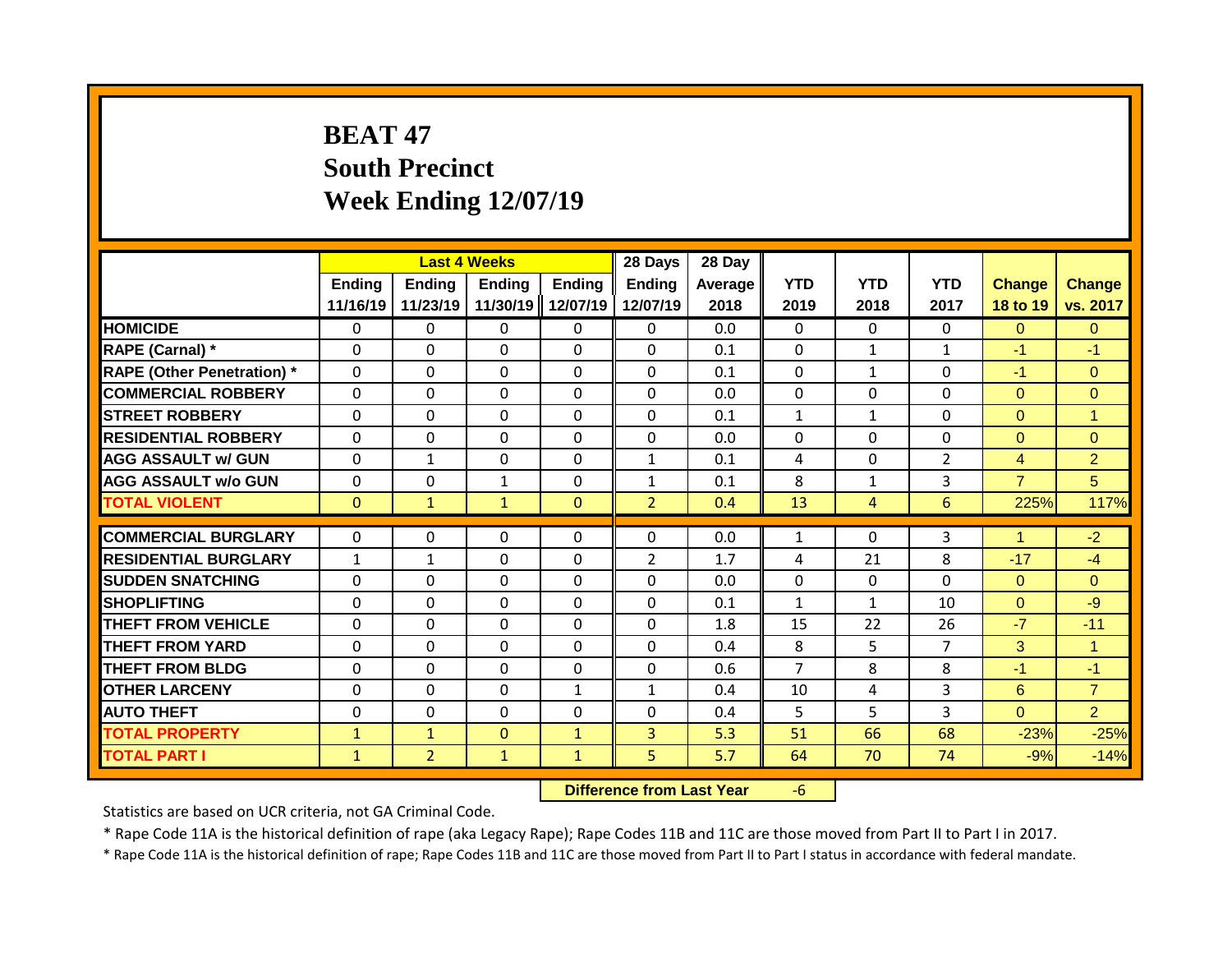# **BEAT 51 East Precinct Week Ending 12/07/19**

|                                   |                |                | <b>Last 4 Weeks</b> |                | 28 Days        | 28 Day  |                |                |                |                |                |
|-----------------------------------|----------------|----------------|---------------------|----------------|----------------|---------|----------------|----------------|----------------|----------------|----------------|
|                                   | <b>Ending</b>  | Ending         | Ending              | Ending         | <b>Ending</b>  | Average | <b>YTD</b>     | <b>YTD</b>     | <b>YTD</b>     | <b>Change</b>  | <b>Change</b>  |
|                                   | 11/16/19       | 11/23/19       | 11/30/19            | 12/07/19       | 12/07/19       | 2018    | 2019           | 2018           | 2017           | 18 to 19       | vs. 2017       |
| <b>HOMICIDE</b>                   | $\mathbf 0$    | 0              | 0                   | $\mathbf{0}$   | $\mathbf{0}$   | 0.2     | $\overline{2}$ | $\overline{2}$ | $\overline{2}$ | $\Omega$       | $\mathbf{0}$   |
| RAPE (Carnal) *                   | $\Omega$       | 0              | $\Omega$            | 1              | $\mathbf{1}$   | 0.2     | $\overline{2}$ | 3              | $\overline{2}$ | $-1$           | $\Omega$       |
| <b>RAPE (Other Penetration)</b> * | $\mathbf 0$    | $\Omega$       | 0                   | $\mathbf{0}$   | $\Omega$       | 0.2     | $\mathbf{1}$   | $\overline{2}$ | $\overline{2}$ | $-1$           | $-1$           |
| <b>COMMERCIAL ROBBERY</b>         | $\Omega$       | $\mathbf{1}$   | $\Omega$            | $\mathbf{0}$   | $\mathbf{1}$   | 0.1     | $\mathbf{1}$   | $\mathbf{1}$   | $\overline{2}$ | $\Omega$       | $-1$           |
| <b>STREET ROBBERY</b>             | $\mathbf{0}$   | 0              | $\Omega$            | $\mathbf{0}$   | $\Omega$       | 0.5     | 14             | 6              | 11             | 8              | 3              |
| <b>RESIDENTIAL ROBBERY</b>        | $\mathbf{0}$   | $\Omega$       | $\Omega$            | $\mathbf{0}$   | $\Omega$       | 0.0     | $\overline{2}$ | $\Omega$       | $\mathbf{1}$   | $\overline{2}$ | $\overline{1}$ |
| <b>AGG ASSAULT w/ GUN</b>         | $\mathbf{1}$   | $\mathbf{1}$   | $\mathbf{1}$        | $\mathbf{0}$   | 3              | 1.4     | 26             | 18             | 11             | 8              | 15             |
| <b>AGG ASSAULT w/o GUN</b>        | $\mathbf{1}$   | 0              | 0                   | $\mathbf 0$    | $\mathbf{1}$   | 1.8     | 29             | 22             | 16             | $\overline{7}$ | 13             |
| <b>TOTAL VIOLENT</b>              | $\overline{2}$ | $\overline{2}$ | $\mathbf{1}$        | $\mathbf{1}$   | 6              | 4.3     | 77             | 54             | 47             | 43%            | 64%            |
|                                   |                |                |                     |                |                |         |                |                |                |                |                |
| <b>COMMERCIAL BURGLARY</b>        | $\Omega$       | 0              | 0                   | $\Omega$       | 0              | 0.3     | 2              | 4              | 7              | $-2$           | $-5$           |
| <b>RESIDENTIAL BURGLARY</b>       | $\Omega$       | 0              | $\overline{2}$      | $\overline{2}$ | 4              | 2.0     | 34             | 23             | 43             | 11             | $-9$           |
| <b>SUDDEN SNATCHING</b>           | $\mathbf{0}$   | $\Omega$       | $\Omega$            | $\Omega$       | $\Omega$       | 0.4     | $\Omega$       | 5.             | 5.             | $-5$           | $-5$           |
| <b>SHOPLIFTING</b>                | $\mathbf{1}$   | 0              | $\Omega$            | $\mathbf{0}$   | 1              | 2.0     | 26             | 25             | 34             | 1              | $-8$           |
| THEFT FROM VEHICLE                | $\Omega$       | $\Omega$       | $\mathbf{1}$        | 1              | $\overline{2}$ | 5.2     | 27             | 66             | 33             | $-39$          | $-6$           |
| THEFT FROM YARD                   | 0              | $\mathbf{1}$   | $\Omega$            | $\mathbf{0}$   | $\mathbf{1}$   | 1.2     | 16             | 14             | 23             | $\overline{2}$ | $-7$           |
| <b>THEFT FROM BLDG</b>            | 0              | $\Omega$       | $\Omega$            | $\mathbf{0}$   | $\Omega$       | 2.1     | 17             | 26             | 36             | $-9$           | $-19$          |
| <b>OTHER LARCENY</b>              | 0              | $\Omega$       | $\Omega$            | 0              | $\Omega$       | 1.2     | 17             | 14             | 5              | 3              | 12             |
| <b>AUTO THEFT</b>                 | $\mathbf{1}$   | $\mathbf{1}$   | $\Omega$            | $\mathbf{1}$   | 3              | 2.4     | 27             | 30             | 25             | $-3$           | $\overline{2}$ |
| <b>TOTAL PROPERTY</b>             | $\overline{2}$ | $\overline{2}$ | 3                   | 4              | 11             | 16.7    | 166            | 207            | 211            | $-20%$         | $-21%$         |
| <b>TOTAL PART I</b>               | 4              | 4              | 4                   | 5              | 17             | 21.0    | 243            | 261            | 258            | $-7%$          | $-6%$          |

**Difference from Last Year** -18

Statistics are based on UCR criteria, not GA Criminal Code.

\* Rape Code 11A is the historical definition of rape (aka Legacy Rape); Rape Codes 11B and 11C are those moved from Part II to Part I in 2017.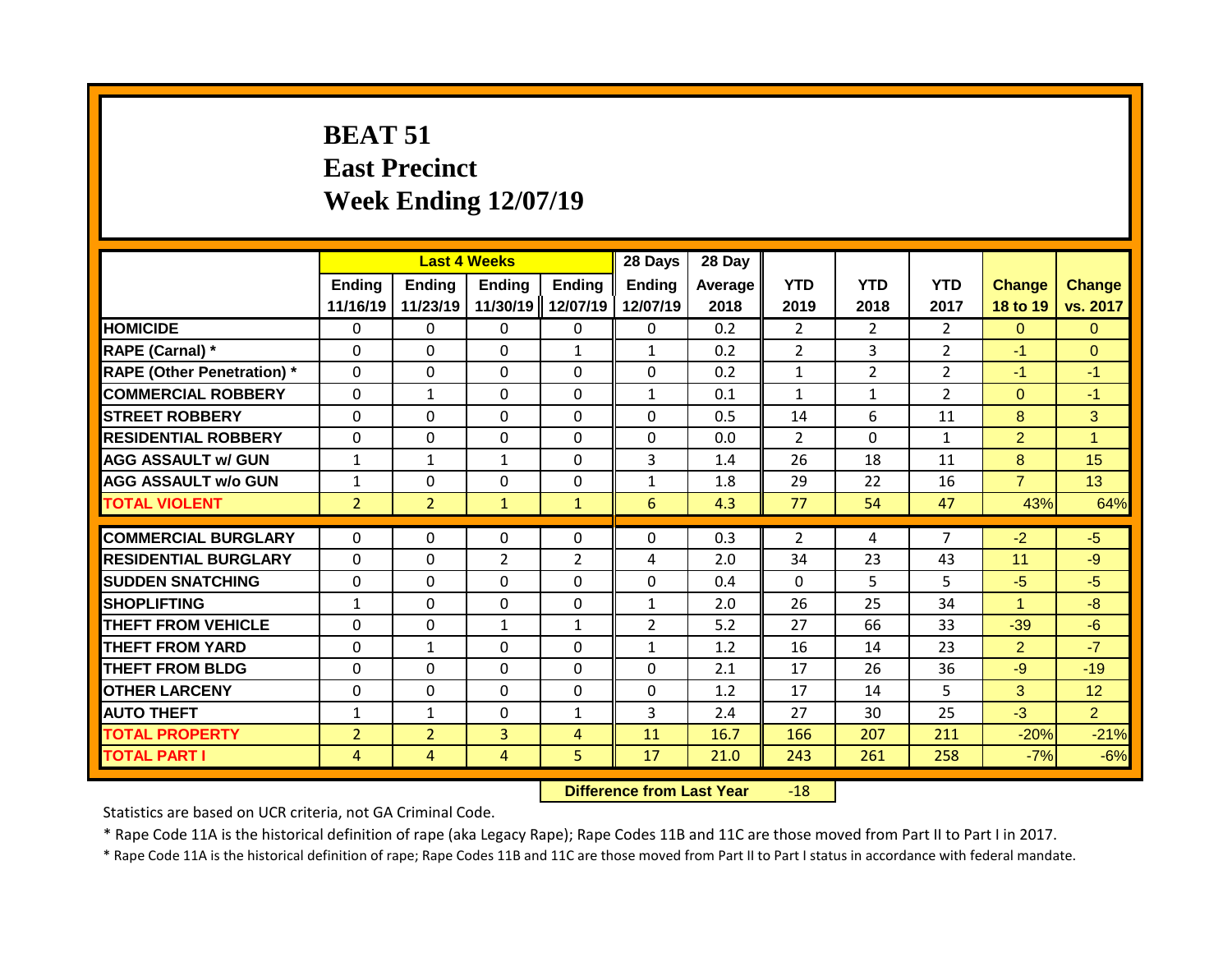# **BEAT 52 East Precinct Week Ending 12/07/19**

|                                   |                    | <b>Last 4 Weeks</b> |                    |                           | 28 Days            | 28 Day          |                    |                    |                    |                           |                           |
|-----------------------------------|--------------------|---------------------|--------------------|---------------------------|--------------------|-----------------|--------------------|--------------------|--------------------|---------------------------|---------------------------|
|                                   | Ending<br>11/16/19 | Ending<br>11/23/19  | Ending<br>11/30/19 | <b>Ending</b><br>12/07/19 | Ending<br>12/07/19 | Average<br>2018 | <b>YTD</b><br>2019 | <b>YTD</b><br>2018 | <b>YTD</b><br>2017 | <b>Change</b><br>18 to 19 | <b>Change</b><br>vs. 2017 |
| <b>HOMICIDE</b>                   | $\mathbf{0}$       | 0                   | $\mathbf{0}$       | 0                         | $\mathbf{0}$       | 0.1             | $\mathbf{1}$       | $\mathbf{1}$       | 0                  | $\Omega$                  | $\mathbf{1}$              |
| RAPE (Carnal) *                   | $\Omega$           | 0                   | $\mathbf{0}$       | $\Omega$                  | $\Omega$           | 0.2             | 4                  | $\overline{2}$     | $\mathbf{1}$       | $\overline{2}$            | 3                         |
| <b>RAPE (Other Penetration) *</b> | $\Omega$           | 0                   | $\Omega$           | $\Omega$                  | $\Omega$           | 0.0             | $\mathbf{0}$       | $\Omega$           | $\overline{2}$     | $\Omega$                  | $-2$                      |
| <b>COMMERCIAL ROBBERY</b>         | $\Omega$           | 0                   | $\mathbf{1}$       | $\Omega$                  | $\mathbf{1}$       | 0.1             | $\overline{2}$     | $\mathbf{1}$       | $\Omega$           | 1                         | $\overline{2}$            |
| <b>STREET ROBBERY</b>             | $\Omega$           | 0                   | $\mathbf{1}$       | $\Omega$                  | $\mathbf{1}$       | 0.5             | 11                 | 5                  | 13                 | 6                         | $-2$                      |
| <b>RESIDENTIAL ROBBERY</b>        | $\Omega$           | 0                   | $\mathbf{0}$       | 0                         | 0                  | 0.0             | 2                  | $\Omega$           | 4                  | $\overline{2}$            | $-2$                      |
| <b>AGG ASSAULT w/ GUN</b>         | $\Omega$           | 0                   | $\mathbf{0}$       | 0                         | 0                  | 1.1             | 15                 | 14                 | 6                  | 1                         | 9                         |
| <b>AGG ASSAULT w/o GUN</b>        | 3                  | 0                   | $\Omega$           | 0                         | 3                  | 1.2             | 20                 | 17                 | 15                 | 3                         | 5                         |
| <b>TOTAL VIOLENT</b>              | $\overline{3}$     | 0                   | $\overline{2}$     | $\mathbf{0}$              | 5                  | 3.1             | 55                 | 40                 | 41                 | 38%                       | 34%                       |
|                                   |                    |                     |                    |                           |                    |                 |                    |                    |                    |                           |                           |
| <b>COMMERCIAL BURGLARY</b>        | $\Omega$           | 0                   | $\mathbf{0}$       | 0                         | $\Omega$           | 0.3             | $\mathbf{1}$       | 4                  | 2                  | $-3$                      | $-1$                      |
| <b>RESIDENTIAL BURGLARY</b>       | $\mathbf{1}$       | 0                   | $\overline{2}$     | $\mathbf{1}$              | 4                  | 4.2             | 57                 | 50                 | 34                 | $\overline{7}$            | 23                        |
| <b>SUDDEN SNATCHING</b>           | $\Omega$           | 0                   | $\Omega$           | 0                         | $\Omega$           | 0.2             | $\overline{2}$     | $\overline{2}$     | 4                  | $\Omega$                  | $-2$                      |
| <b>SHOPLIFTING</b>                | $\Omega$           | 0                   | $\mathbf{0}$       | $\mathbf{1}$              | $\mathbf{1}$       | 0.2             | $\overline{7}$     | $\overline{2}$     | 4                  | 5                         | 3                         |
| <b>THEFT FROM VEHICLE</b>         | $\mathbf{1}$       | 0                   | $\mathbf{1}$       | $\mathbf{1}$              | 3                  | 4.6             | 61                 | 55                 | 90                 | 6                         | $-29$                     |
| <b>THEFT FROM YARD</b>            | $\Omega$           | 0                   | $\Omega$           | 0                         | $\Omega$           | 1.3             | 32                 | 17                 | 23                 | 15                        | 9                         |
| <b>THEFT FROM BLDG</b>            | 0                  | 1                   | 1                  | 0                         | $\overline{2}$     | 1.5             | 34                 | 18                 | 15                 | 16                        | 19                        |
| <b>OTHER LARCENY</b>              | 0                  | 0                   | $\mathbf{0}$       | $\mathbf{1}$              | $\mathbf{1}$       | 0.8             | 10                 | 11                 | 6                  | $-1$                      | $\overline{4}$            |
| <b>AUTO THEFT</b>                 | 0                  | 0                   | $\mathbf{0}$       | $\mathbf{1}$              | $\mathbf{1}$       | 2.1             | 24                 | 26                 | 29                 | $-2$                      | $-5$                      |
| <b>TOTAL PROPERTY</b>             | $\overline{2}$     | $\mathbf{1}$        | 4                  | 5                         | 12                 | 15.3            | 228                | 185                | 207                | 23%                       | 10%                       |
| <b>TOTAL PART I</b>               | 5                  | $\mathbf{1}$        | 6                  | 5.                        | 17                 | 18.3            | 283                | 225                | 248                | 26%                       | 14%                       |

#### **Difference from Last Year** 58

Statistics are based on UCR criteria, not GA Criminal Code.

\* Rape Code 11A is the historical definition of rape (aka Legacy Rape); Rape Codes 11B and 11C are those moved from Part II to Part I in 2017.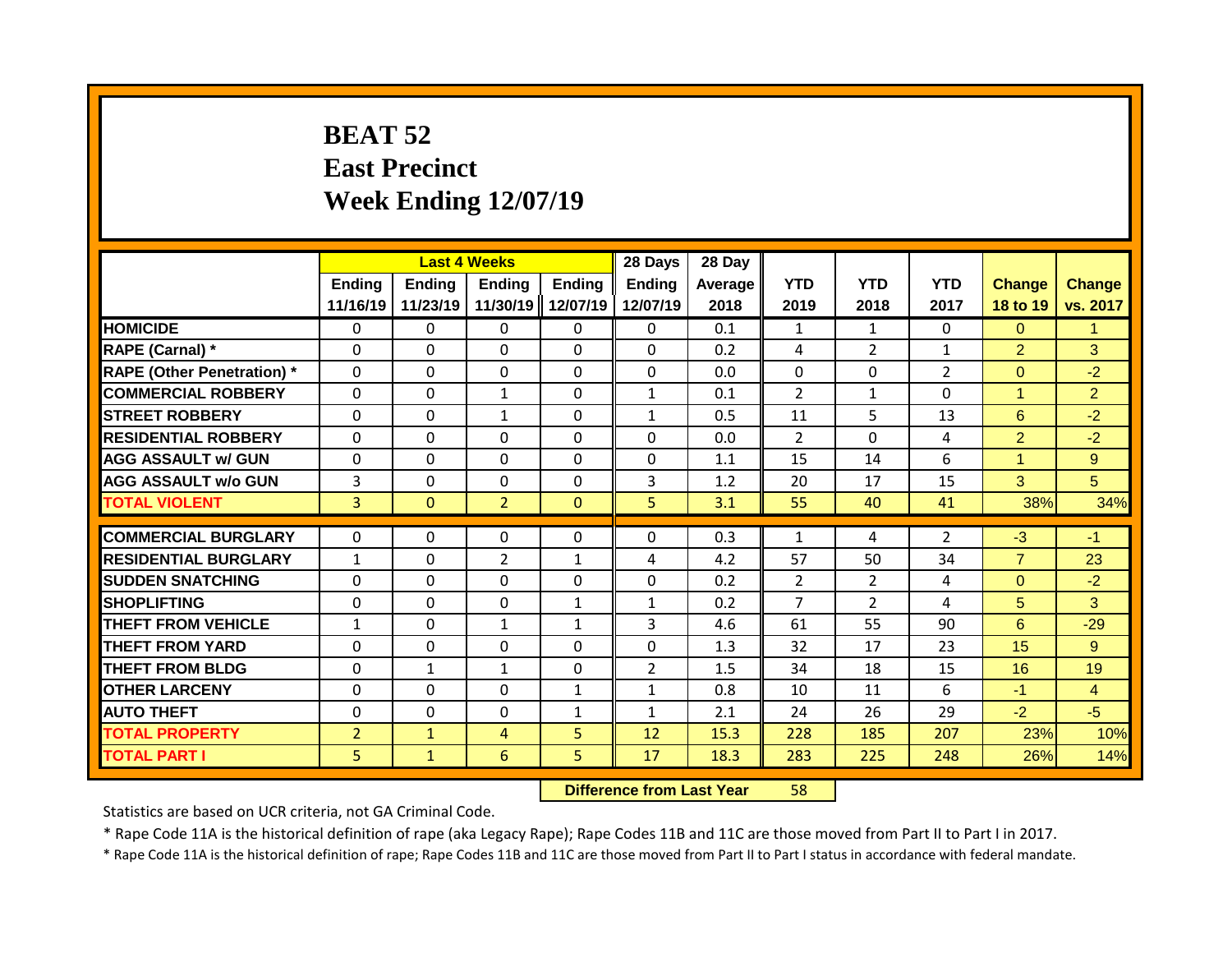## **BEAT 53 East Precinct Week Ending 12/07/19**

|                                   |                           | <b>Last 4 Weeks</b> |                           |                           | 28 Days                   | 28 Day             |                    |                    |                    |                           |                           |
|-----------------------------------|---------------------------|---------------------|---------------------------|---------------------------|---------------------------|--------------------|--------------------|--------------------|--------------------|---------------------------|---------------------------|
|                                   | <b>Ending</b><br>11/16/19 | Ending<br>11/23/19  | <b>Ending</b><br>11/30/19 | <b>Ending</b><br>12/07/19 | <b>Ending</b><br>12/07/19 | Average   <br>2018 | <b>YTD</b><br>2019 | <b>YTD</b><br>2018 | <b>YTD</b><br>2017 | <b>Change</b><br>18 to 19 | <b>Change</b><br>vs. 2017 |
| <b>HOMICIDE</b>                   | $\mathbf{0}$              | 0                   | $\mathbf{0}$              | $\mathbf{0}$              | 0                         | 0.1                | $\Omega$           | $\mathbf{1}$       | $\overline{7}$     | $-1$                      | $-7$                      |
| RAPE (Carnal) *                   | $\Omega$                  | 0                   | $\Omega$                  | 0                         | 0                         | 0.2                | $\mathbf 0$        | $\overline{2}$     | $\mathbf{1}$       | $-2$                      | $-1$                      |
| <b>RAPE (Other Penetration) *</b> | $\mathbf 0$               | 0                   | $\Omega$                  | 0                         | 0                         | 0.0                | $\mathbf{1}$       | $\mathbf 0$        | 3                  | $\overline{1}$            | $-2$                      |
| <b>COMMERCIAL ROBBERY</b>         | $\Omega$                  | 0                   | $\mathbf{0}$              | $\Omega$                  | $\Omega$                  | 0.0                | $\Omega$           | $\Omega$           | $\mathbf{1}$       | $\Omega$                  | $-1$                      |
| <b>STREET ROBBERY</b>             | $\Omega$                  | 0                   | $\Omega$                  | $\mathbf{1}$              | $\mathbf{1}$              | 0.5                | 9                  | 6                  | 4                  | 3                         | 5                         |
| <b>RESIDENTIAL ROBBERY</b>        | $\Omega$                  | 0                   | $\Omega$                  | 0                         | $\Omega$                  | 0.1                | $\mathbf{0}$       | $\Omega$           | $\overline{2}$     | $\Omega$                  | $-2$                      |
| <b>AGG ASSAULT w/ GUN</b>         | $\overline{2}$            | 0                   | $\Omega$                  | $\mathbf{1}$              | 3                         | 1.7                | 19                 | 17                 | 21                 | $\overline{2}$            | $-2$                      |
| <b>AGG ASSAULT w/o GUN</b>        | $\Omega$                  | 1                   | $\Omega$                  | $\mathbf{1}$              | $\overline{2}$            | 1.2                | 28                 | 14                 | 16                 | 14                        | 12 <sup>°</sup>           |
| <b>TOTAL VIOLENT</b>              | $\overline{2}$            | $\mathbf{1}$        | $\Omega$                  | 3                         | 6                         | 3.6                | 57                 | 40                 | 55                 | 43%                       | 4%                        |
|                                   |                           |                     |                           |                           |                           |                    |                    |                    |                    |                           |                           |
| <b>COMMERCIAL BURGLARY</b>        | $\Omega$                  | 0                   | $\Omega$                  | 0                         | $\Omega$                  | 0.3                | 2                  | 4                  | $\mathbf{1}$       | $-2$                      | -1                        |
| <b>RESIDENTIAL BURGLARY</b>       | $\Omega$                  | 0                   | $\overline{2}$            | 1                         | 3                         | 4.1                | 48                 | 47                 | 31                 | 1                         | 17                        |
| <b>SUDDEN SNATCHING</b>           | $\Omega$                  | 0                   | $\Omega$                  | 0                         | $\Omega$                  | 0.3                | 3                  | 3                  | $\overline{2}$     | $\Omega$                  | $\blacktriangleleft$      |
| <b>SHOPLIFTING</b>                | $\Omega$                  | 0                   | $\Omega$                  | $\Omega$                  | 0                         | 0.9                | 4                  | 12                 | $\mathbf{1}$       | $-8$                      | 3                         |
| <b>THEFT FROM VEHICLE</b>         | $\Omega$                  | 0                   | $\mathbf{0}$              | $\overline{2}$            | $\overline{2}$            | 4.8                | 48                 | 56                 | 81                 | -8                        | $-33$                     |
| <b>THEFT FROM YARD</b>            | $\mathbf{1}$              | 0                   | $\Omega$                  | 0                         | $\mathbf{1}$              | 2.5                | 16                 | 32                 | 28                 | $-16$                     | $-12$                     |
| <b>THEFT FROM BLDG</b>            | $\overline{2}$            | 0                   | $\Omega$                  | 0                         | $\overline{2}$            | 2.6                | 33                 | 31                 | 57                 | $\overline{2}$            | $-24$                     |
| <b>OTHER LARCENY</b>              | $\Omega$                  | 0                   | 1                         | 1                         | $\overline{2}$            | 1.4                | 14                 | 13                 | 4                  | 1                         | 10 <sup>1</sup>           |
| <b>AUTO THEFT</b>                 | $\Omega$                  | 0                   | 1                         | 0                         | $\mathbf{1}$              | 2.4                | 17                 | 29                 | 32                 | $-12$                     | $-15$                     |
| <b>TOTAL PROPERTY</b>             | 3                         | $\Omega$            | $\overline{4}$            | 4                         | 11                        | 19.3               | 185                | 227                | 237                | $-19%$                    | $-22%$                    |
| <b>TOTAL PART I</b>               | 5.                        | $\mathbf{1}$        | 4                         | $\overline{7}$            | 17                        | 22.9               | 242                | 267                | 292                | $-9%$                     | $-17%$                    |

**Difference from Last Year** -25

Statistics are based on UCR criteria, not GA Criminal Code.

\* Rape Code 11A is the historical definition of rape (aka Legacy Rape); Rape Codes 11B and 11C are those moved from Part II to Part I in 2017.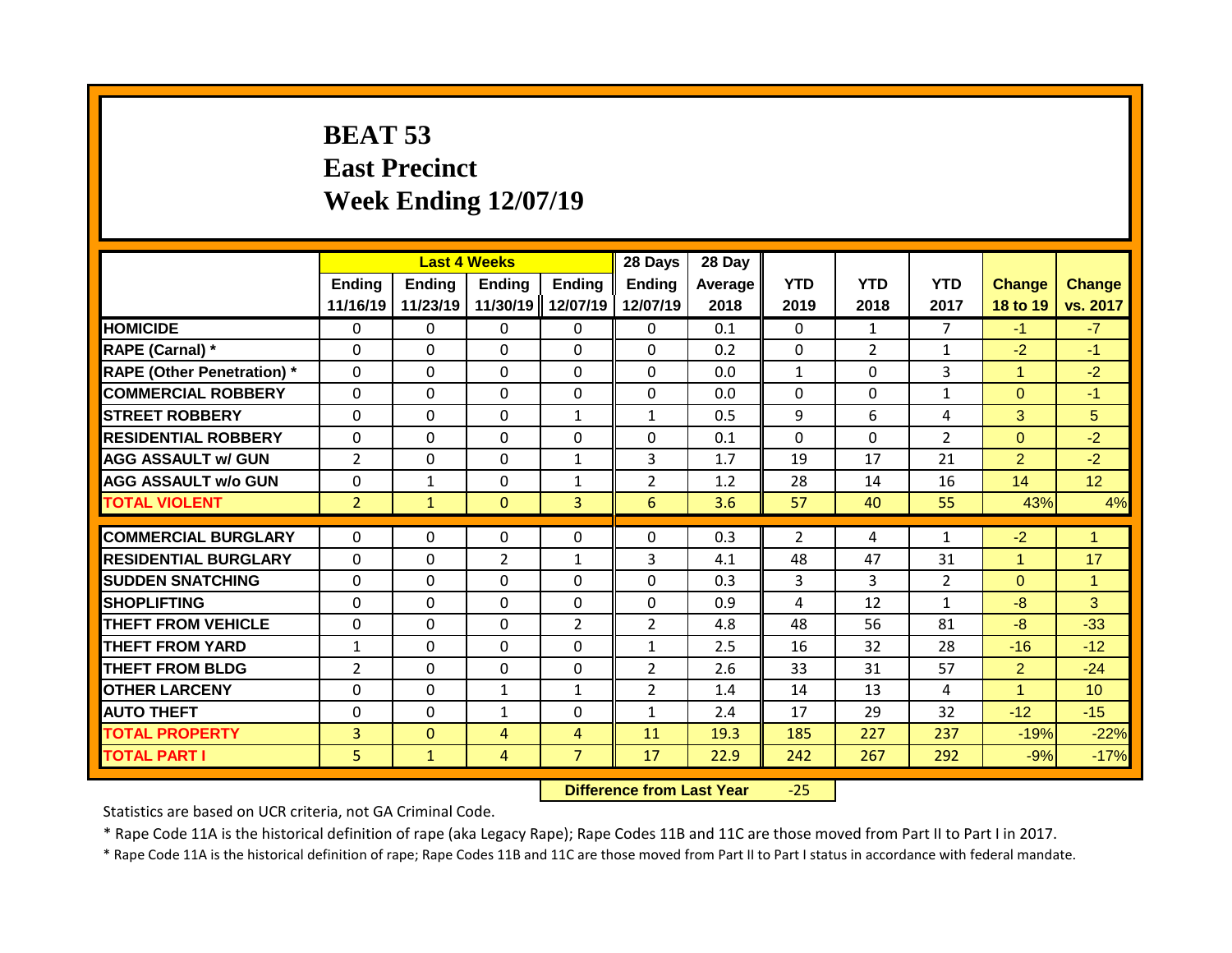## **BEAT 54 East Precinct Week Ending 12/07/19**

|                                   |                    |                    | <b>Last 4 Weeks</b> |                           | 28 Days            | 28 Day          |                    |                    |                    |                           |                           |
|-----------------------------------|--------------------|--------------------|---------------------|---------------------------|--------------------|-----------------|--------------------|--------------------|--------------------|---------------------------|---------------------------|
|                                   | Ending<br>11/16/19 | Ending<br>11/23/19 | Ending<br>11/30/19  | <b>Ending</b><br>12/07/19 | Ending<br>12/07/19 | Average<br>2018 | <b>YTD</b><br>2019 | <b>YTD</b><br>2018 | <b>YTD</b><br>2017 | <b>Change</b><br>18 to 19 | <b>Change</b><br>vs. 2017 |
| <b>HOMICIDE</b>                   | $\mathbf{0}$       | 0                  | $\mathbf{0}$        | 0                         | $\mathbf{0}$       | 0.4             | $\Omega$           | 5                  | 3                  | $-5$                      | $-3$                      |
| RAPE (Carnal) *                   | $\Omega$           | 0                  | $\Omega$            | $\Omega$                  | $\Omega$           | 0.1             | 3                  | $\mathbf{1}$       | $\mathbf{1}$       | $\overline{2}$            | $\overline{2}$            |
| <b>RAPE (Other Penetration) *</b> | $\Omega$           | 0                  | $\Omega$            | $\Omega$                  | $\Omega$           | 0.1             | $\mathbf{0}$       | $\mathbf{1}$       | $\mathbf{1}$       | $-1$                      | $-1$                      |
| <b>COMMERCIAL ROBBERY</b>         | $\Omega$           | 0                  | $\Omega$            | $\Omega$                  | $\Omega$           | 0.3             | 3                  | 4                  | 15                 | $-1$                      | $-12$                     |
| <b>STREET ROBBERY</b>             | $\Omega$           | 0                  | $\mathbf{1}$        | $\Omega$                  | $\mathbf{1}$       | 1.0             | 9                  | 10                 | 12                 | $-1$                      | $-3$                      |
| <b>RESIDENTIAL ROBBERY</b>        | $\Omega$           | 0                  | $\mathbf{0}$        | 0                         | 0                  | 0.2             | 2                  | $\overline{2}$     | 0                  | $\Omega$                  | $\overline{2}$            |
| <b>AGG ASSAULT w/ GUN</b>         | $\Omega$           | 0                  | $\mathbf{0}$        | $\mathbf{1}$              | $\mathbf{1}$       | 1.3             | 21                 | 14                 | 15                 | $\overline{7}$            | 6                         |
| <b>AGG ASSAULT w/o GUN</b>        | $\mathbf{1}$       | 0                  | $\Omega$            | $\mathbf{1}$              | $\overline{2}$     | 1.3             | 24                 | 18                 | 15                 | 6                         | 9 <sup>°</sup>            |
| <b>TOTAL VIOLENT</b>              | $\mathbf{1}$       | 0                  | $\mathbf{1}$        | $\overline{2}$            | $\overline{4}$     | 4.6             | 62                 | 55                 | 62                 | 13%                       | 0%                        |
| <b>COMMERCIAL BURGLARY</b>        | $\Omega$           | 0                  | $\mathbf{0}$        | 1                         | 1                  | 0.2             | 5                  | $\overline{2}$     | 9                  | 3                         | $-4$                      |
| <b>RESIDENTIAL BURGLARY</b>       | $\mathbf{1}$       | 0                  | $\Omega$            | $\Omega$                  | $\mathbf{1}$       | 4.8             | 36                 | 54                 | 71                 | $-18$                     | $-35$                     |
| <b>SUDDEN SNATCHING</b>           | $\Omega$           | 0                  | $\Omega$            | 0                         | $\Omega$           | 0.0             | 4                  | $\Omega$           | $\mathbf{1}$       | 4                         | 3                         |
| <b>SHOPLIFTING</b>                | $\mathbf{1}$       | 1                  | 1                   | 3                         | 6                  | 4.8             | 41                 | 59                 | 59                 | $-18$                     | $-18$                     |
| <b>THEFT FROM VEHICLE</b>         | $\mathbf{1}$       | $\mathbf{1}$       | $\mathbf{1}$        | $\mathbf{1}$              | 4                  | 5.5             | 82                 | 62                 | 74                 | 20                        | 8                         |
| <b>THEFT FROM YARD</b>            | $\overline{2}$     | 0                  | $\Omega$            | 0                         | $\overline{2}$     | 3.0             | 27                 | 35                 | 29                 | $-8$                      | $-2$                      |
| <b>THEFT FROM BLDG</b>            | 1                  | 0                  | 1                   | 0                         | $\overline{2}$     | 2.5             | 27                 | 29                 | 32                 | $-2$                      | $-5$                      |
| <b>OTHER LARCENY</b>              | $\mathbf{1}$       | 0                  | $\mathbf{0}$        | 0                         | $\mathbf{1}$       | 1.3             | 5                  | 14                 | 4                  | $-9$                      | $\mathbf{1}$              |
| <b>AUTO THEFT</b>                 | 0                  | 1                  | $\mathbf{0}$        | $\mathbf{1}$              | $\overline{2}$     | 2.3             | 27                 | 30                 | 32                 | $-3$                      | $-5$                      |
| <b>TOTAL PROPERTY</b>             | $\overline{7}$     | $\overline{3}$     | 3                   | 6                         | 19                 | 24.3            | 254                | 285                | 311                | $-11%$                    | $-18%$                    |
| <b>TOTAL PART I</b>               | 8                  | $\overline{3}$     | 4                   | 8                         | 23                 | 28.9            | 316                | 340                | 373                | $-7%$                     | $-15%$                    |

**Difference from Last Year** -24

Statistics are based on UCR criteria, not GA Criminal Code.

\* Rape Code 11A is the historical definition of rape (aka Legacy Rape); Rape Codes 11B and 11C are those moved from Part II to Part I in 2017.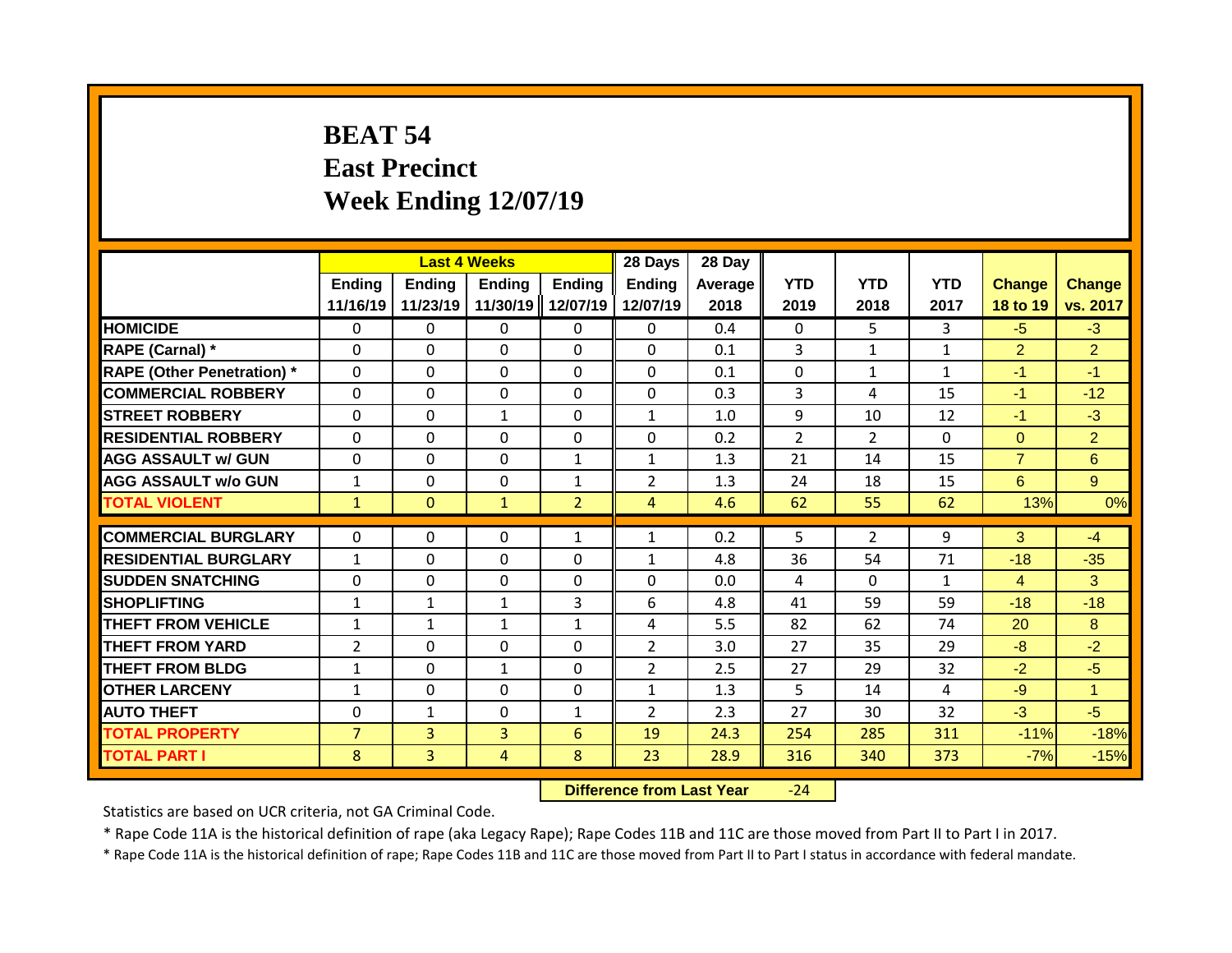### **BEAT 55 East Precinct Week Ending 12/07/19**

|                                   |                    | <b>Last 4 Weeks</b> |                    |                           | 28 Days                   | 28 Day          |                    |                    |                    |                           |                           |
|-----------------------------------|--------------------|---------------------|--------------------|---------------------------|---------------------------|-----------------|--------------------|--------------------|--------------------|---------------------------|---------------------------|
|                                   | Ending<br>11/16/19 | Ending<br>11/23/19  | Ending<br>11/30/19 | <b>Ending</b><br>12/07/19 | <b>Ending</b><br>12/07/19 | Average<br>2018 | <b>YTD</b><br>2019 | <b>YTD</b><br>2018 | <b>YTD</b><br>2017 | <b>Change</b><br>18 to 19 | <b>Change</b><br>vs. 2017 |
| <b>HOMICIDE</b>                   | $\mathbf{0}$       | 0                   | $\mathbf{0}$       | $\mathbf{0}$              | $\mathbf{0}$              | 0.1             | $\Omega$           | $\mathbf{1}$       | 0                  | $-1$                      | $\Omega$                  |
| RAPE (Carnal) *                   | $\Omega$           | 0                   | $\Omega$           | $\Omega$                  | $\Omega$                  | 0.0             | 3                  | $\Omega$           | $\mathbf{1}$       | 3                         | $\overline{2}$            |
| <b>RAPE (Other Penetration) *</b> | $\Omega$           | 0                   | $\Omega$           | $\Omega$                  | $\Omega$                  | 0.0             | $\mathbf{0}$       | $\Omega$           | $\Omega$           | $\Omega$                  | $\Omega$                  |
| <b>COMMERCIAL ROBBERY</b>         | $\Omega$           | 0                   | $\Omega$           | $\Omega$                  | $\Omega$                  | 0.1             | $\mathbf{0}$       | $\mathbf{1}$       | 11                 | $-1$                      | $-11$                     |
| <b>STREET ROBBERY</b>             | $\Omega$           | 0                   | $\Omega$           | $\Omega$                  | $\Omega$                  | 0.3             | 4                  | 4                  | $\mathbf{1}$       | $\Omega$                  | 3                         |
| <b>RESIDENTIAL ROBBERY</b>        | $\Omega$           | 0                   | $\Omega$           | 0                         | 0                         | 0.1             | $\mathbf{1}$       | $\mathbf{1}$       | $\mathbf{1}$       | $\Omega$                  | $\Omega$                  |
| <b>AGG ASSAULT w/ GUN</b>         | $\Omega$           | 0                   | $\mathbf{0}$       | 0                         | $\Omega$                  | 0.9             | $\overline{7}$     | 11                 | 5                  | $-4$                      | $\overline{2}$            |
| <b>AGG ASSAULT w/o GUN</b>        | $\Omega$           | 0                   | $\Omega$           | 0                         | $\Omega$                  | 0.4             | 9                  | 4                  | $\overline{2}$     | 5                         | $\overline{7}$            |
| <b>TOTAL VIOLENT</b>              | $\mathbf{0}$       | 0                   | $\mathbf{0}$       | $\mathbf{0}$              | $\Omega$                  | 1.8             | 24                 | 22                 | 21                 | 9%                        | 14%                       |
| <b>COMMERCIAL BURGLARY</b>        | $\Omega$           | 0                   | $\mathbf{0}$       | 0                         | $\Omega$                  | 0.3             | 7                  | 4                  | 4                  | 3                         | 3                         |
| <b>RESIDENTIAL BURGLARY</b>       | $\Omega$           | 1                   | 1                  | $\mathbf{1}$              | 3                         | 1.6             | 23                 | 20                 | 46                 | 3                         | $-23$                     |
| <b>SUDDEN SNATCHING</b>           | $\Omega$           | 0                   | $\Omega$           | 0                         | $\Omega$                  | 0.2             | $\mathcal{P}$      | 3                  | 4                  | $-1$                      | $-2$                      |
| <b>SHOPLIFTING</b>                | 4                  | 2                   | 3                  | $\overline{2}$            | 11                        | 15.0            | 199                | 184                | 188                | 15                        | 11                        |
| <b>THEFT FROM VEHICLE</b>         | $\Omega$           | $\mathbf{1}$        | $\Omega$           | $\overline{2}$            | 3                         | 4.3             | 46                 | 49                 | 51                 | $-3$                      | $-5$                      |
| <b>THEFT FROM YARD</b>            | 0                  | 0                   | $\mathbf{1}$       | 0                         | $\mathbf{1}$              | 1.7             | 17                 | 20                 | 17                 | $-3$                      | $\Omega$                  |
| <b>THEFT FROM BLDG</b>            | 1                  | 1                   | $\Omega$           | 0                         | $\overline{2}$            | 1.4             | 21                 | 17                 | 18                 | 4                         | 3                         |
| <b>OTHER LARCENY</b>              | 0                  | 0                   | $\mathbf{0}$       | 0                         | 0                         | 0.7             | 4                  | 9                  | 8                  | $-5$                      | $-4$                      |
| <b>AUTO THEFT</b>                 | 0                  | 1                   | $\Omega$           | 0                         | $\mathbf{1}$              | 1.5             | 10                 | 17                 | 17                 | $-7$                      | $-7$                      |
| <b>TOTAL PROPERTY</b>             | 5                  | 6                   | 5                  | 5                         | 21                        | 26.7            | 329                | 323                | 353                | 2%                        | $-7%$                     |
| <b>TOTAL PART I</b>               | 5                  | 6                   | 5                  | 5.                        | 21                        | 28.5            | 353                | 345                | 374                | 2%                        | $-6%$                     |

**Difference from Last Year** 8

Statistics are based on UCR criteria, not GA Criminal Code.

\* Rape Code 11A is the historical definition of rape (aka Legacy Rape); Rape Codes 11B and 11C are those moved from Part II to Part I in 2017.